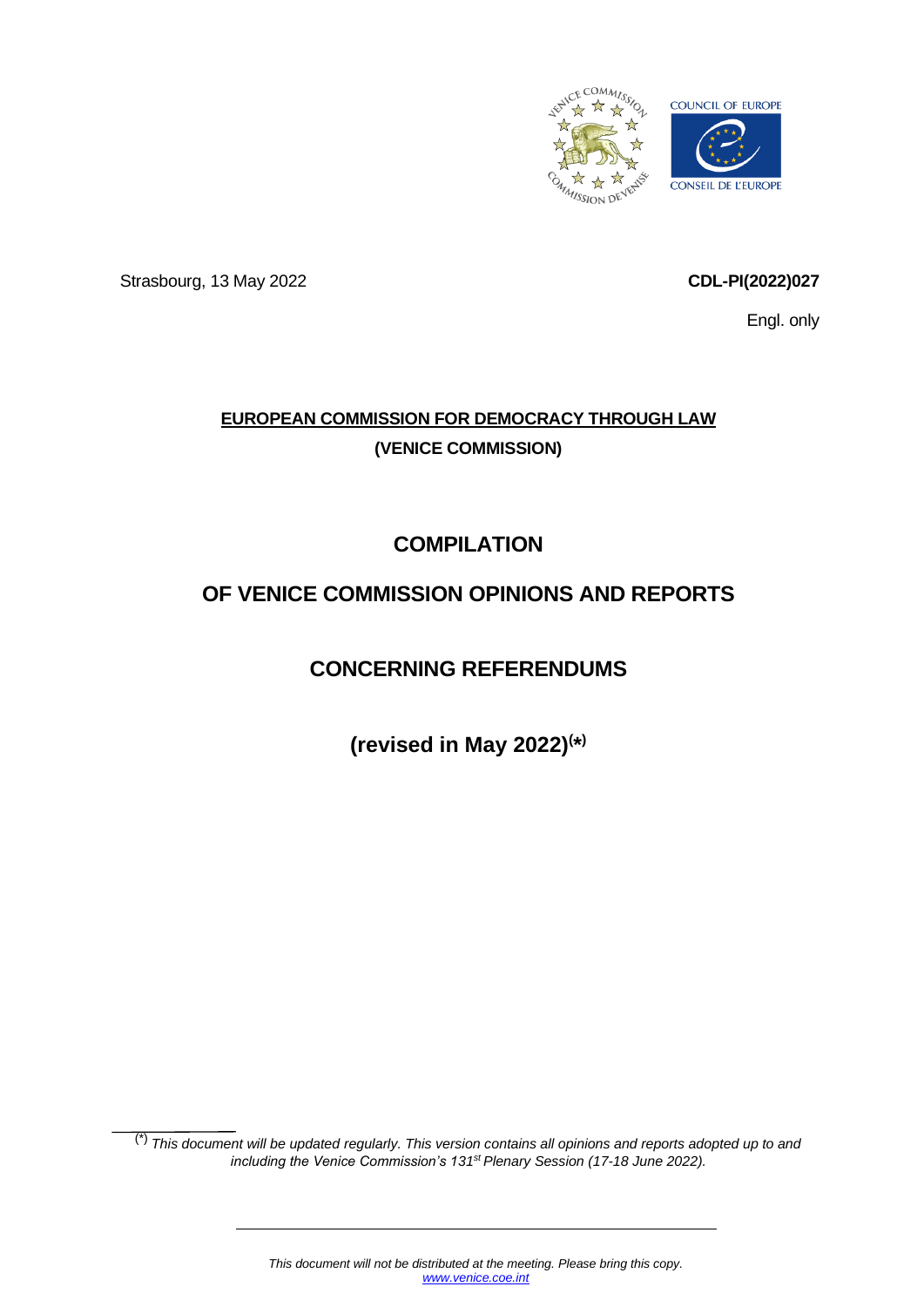# **TABLE OF CONTENTS**

APPENDIX - [List of opinions and reports quoted in the compilation](#page-40-0) ..................................41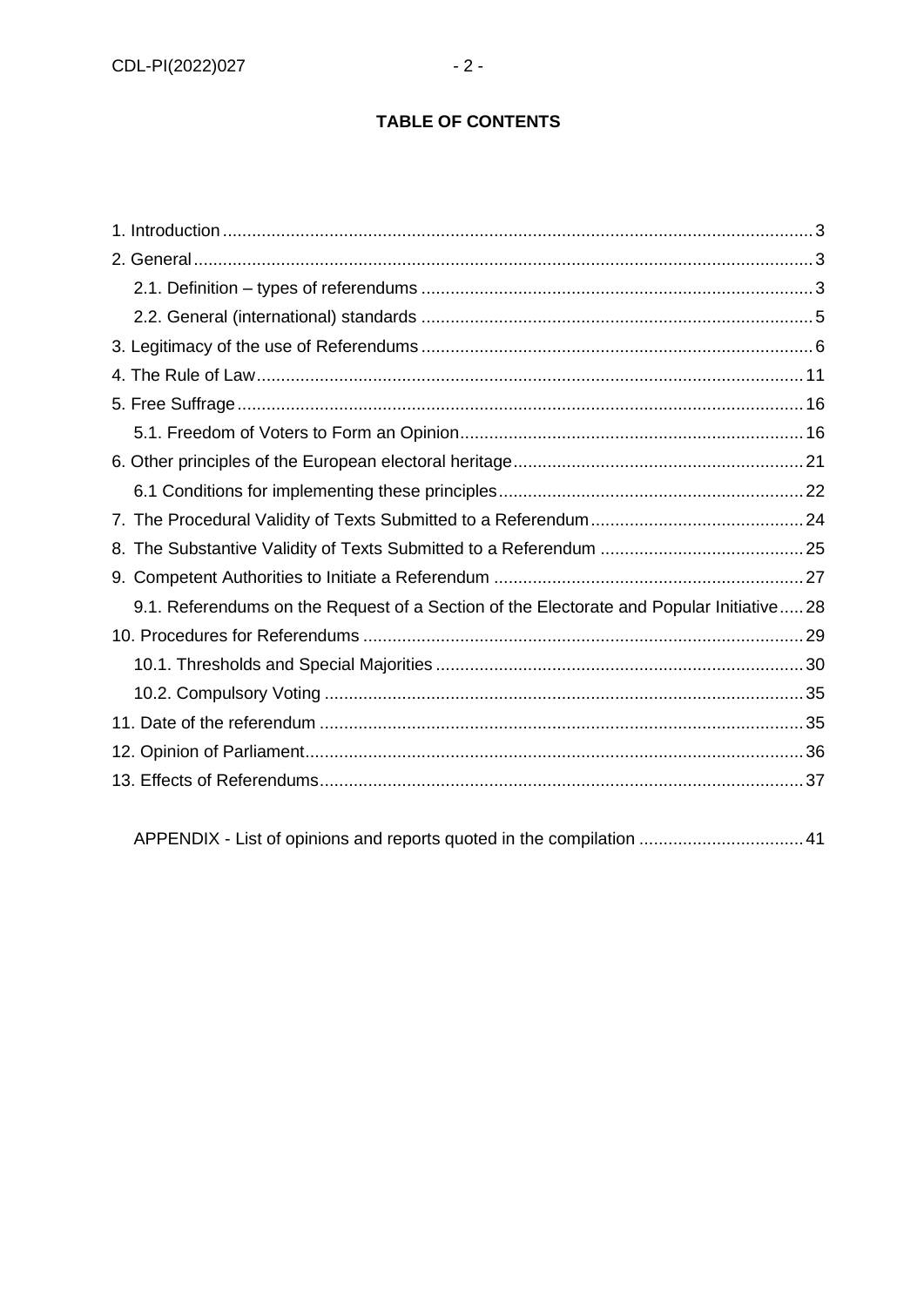## <span id="page-2-0"></span>**I. Introduction**

1. The present document is a compilation of extracts taken from opinions and reports/studies adopted by the Venice Commission on issues concerning referendums. The scope of this compilation is to give an overview of the doctrine of the Venice Commission in this field.

2. This compilation is intended to serve as a source of references for drafters of constitutions and of legislation relating to referendums, researchers as well as the Venice Commission's members, who are requested to prepare comments and opinions on such texts. However, it should not prevent members from introducing new points of view or diverge from earlier ones, if there is good reason for doing so. The present document merely provides a frame of reference.

3. This compilation is structured in a thematic manner in order to facilitate access to the topics dealt with by the Venice Commission over the years.

4. Each opinion referred to in the present document relates to a specific country and any recommendation made has to be seen in the specific constitutional context of that country. This is not to say that such recommendation cannot be of relevance for other systems as well.

5. The Venice Commission's reports and studies quoted in this Compilation seek to present general standards for all member and observer states of the Venice Commission. Recommendations made in the reports and studies will therefore be of a more general application, although the specificity of national/local situations is an important factor and should be taken into account adequately.

6. Both the brief extracts from opinions and reports/studies presented here must be seen in the context of the original text adopted by the Venice Commission from which it has been taken. Each citation therefore has a reference that sets out its exact position in the opinion or report/study (paragraph number, page number for older opinions), which allows the reader to find it in the corresponding opinion or report/study.

7. The Venice Commission's position on a given topic may change or develop over time as new opinions are prepared and new experiences acquired. Therefore, in order to have a full understanding of the Venice Commission's position, it would be important to read the entire compilation under a particular theme. Please kindly inform the Venice Commission's Secretariat if you think that a quote is missing, superfluous or filed under an incorrect heading [\(venice@coe.int\)](mailto:venice@coe.int).

#### <span id="page-2-1"></span>**II. General**

#### **2.1. Definition – types of referendums**

<span id="page-2-2"></span>*Most opinions of the Venice Commission in the field of referendums deal with constitutional referendums, due to the latters' implications. A number of quotations made in the present compilation therefore relate to such referendums but reports, guidelines and opinions on other types of referendums will be referred to when available.*

46. In many European countries the whole of the constitutional amendment process takes place in parliament. In a number of countries, however, there is also the requirement of a popular referendum, which may be mandatory or optional.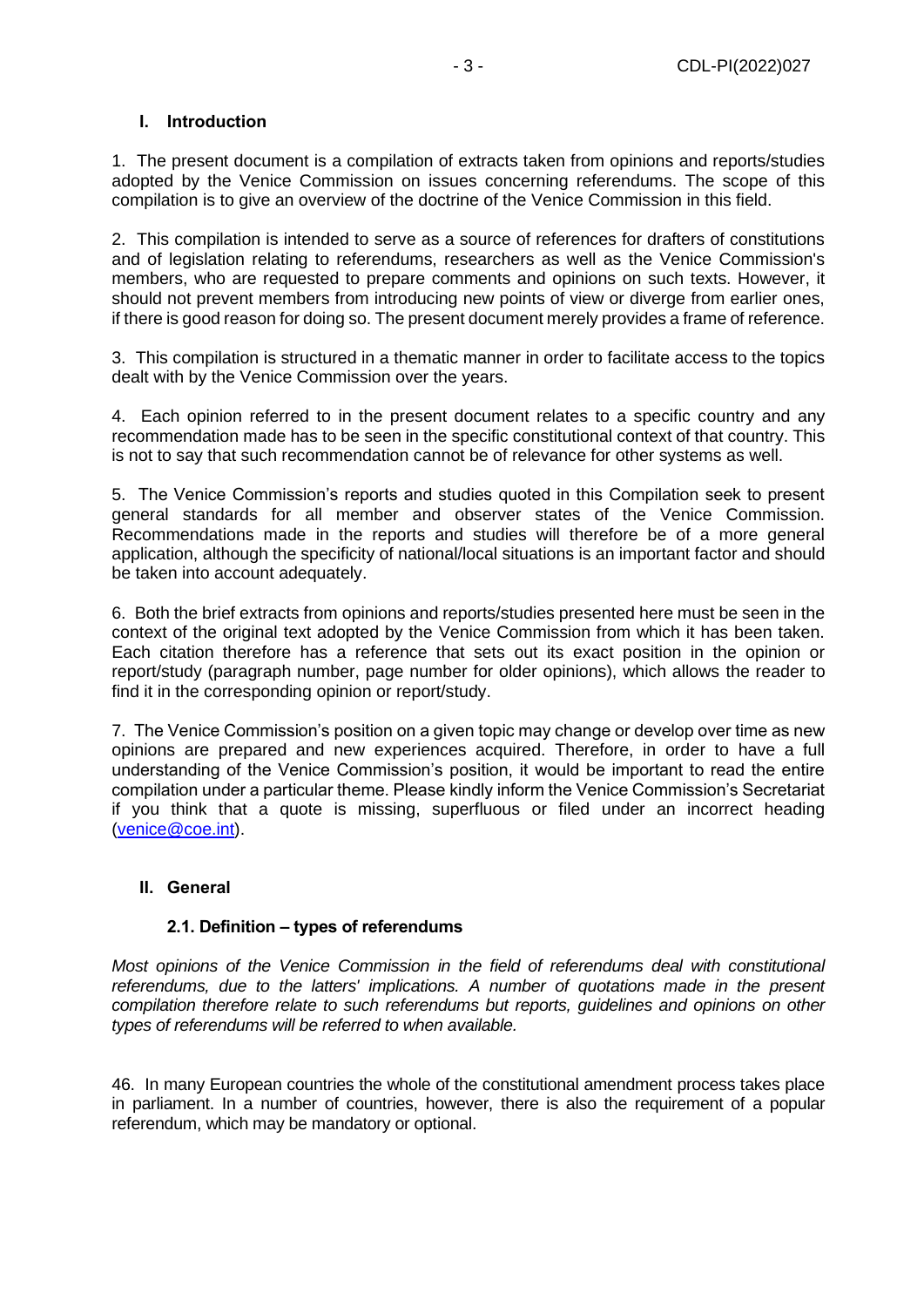47. The analysis of the constitutions of the selected countries shows that a referendum on amendments may be required:

- on a mandatory basis for any amendment passed by Parliament;

- on a mandatory basis as a reinforced procedure for amending particular provisions enjoying special protection;

- on a mandatory basis for "total revision" or adoption of a new constitution;

- on an optional basis, upon demand by parliament, by popular initiative, by local authorities or upon decision of the Head of State.

## *[CDL-AD\(2010\)001,](http://www.venice.coe.int/webforms/documents/?pdf=CDL-AD(2010)001-e) Report on Constitutional Amendment*

9. As democracy has spread throughout the European continent, the forms it should take have naturally been discussed, both nationally and internationally. The utility of direct democracy and the limits to its use are a fundamental aspect of this debate.

10. The constitutions and constitutional practice of many of the new democracies give referendums a prominent role - sometimes more so than those of the older democracies.

19. (…) the general practice in Europe is for a national referendum to be provided for in the constitution. Where there is no such provision, referendums have either not been introduced on a permanent basis or are quite exceptional.

48. A referendum is often used to amend the constitution. In a number of states (…) this is a mandatory referendum, either for any constitutional provision or only for certain provisions judged particularly important.

61. A number of states limit the matters to which referendums may relate, doing so either by drawing up an exhaustive list or excluding certain areas from the popular vote.

267. (…) when it comes to referendums, national laws and practices vary widely. Europe has democracies which are almost entirely representative, democracies which are semi-direct, and any number of intermediary forms. Referendums are sometimes seen as a tool used by the executive branch of government, sometimes as an instrument used by groups of citizens to further their views outside traditional political party structures.

269. The rules which states share are usually minimum rules guaranteeing the democratic nature of the vote. To be truly democratic, referendums - like elections - must satisfy certain requirements. One, which recurs throughout this report, is respect for procedures provided for in law. Others are common to both elections and referendums, and cover respect for the principles inherent in Europe's electoral heritage, which apply mutatis mutandis to referendums. Those which are obvious are not detailed here, but those which may apply in a special way to referendums, such as the rules on election campaigns or judicial review, are examined in more depth.

270. Finally, other common democratic requirements are specific to referendums. This applies, for example, to certain aspects of voter freedom, such as respect for the principle of unity of content, and the rule that questions put to the public must be clearly phrased.

*[CDL-AD\(2005\)034,](http://www.venice.coe.int/webforms/documents/?pdf=CDL-AD(2005)034-e) Referendums in Europe – an Analysis of the Legal Rules in European States*

see also *[CDL-AD\(2002\)023rev,](http://www.venice.coe.int/webforms/documents/CDL-AD(2002)023rev-e.aspx) Code of Good Practice in Electoral Matters: Guidelines and Explanatory Report*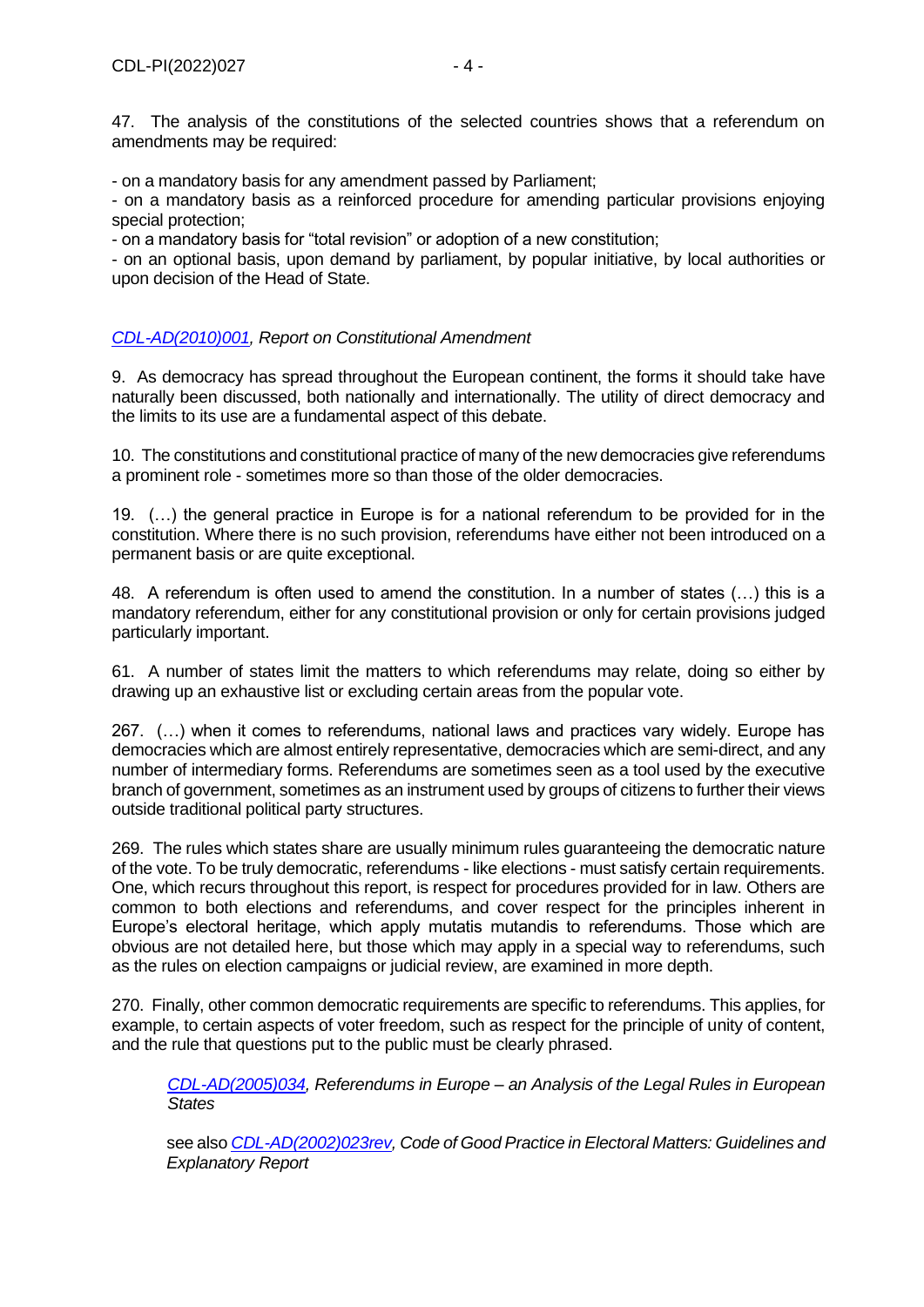Constitutional referendums are taken as referring to popular votes in which the question of partially or totally revising a State's Constitution (and not of its federated entities) is asked, irrespective of whether this requires voters to give an opinion on a specific proposal for constitutional change or on a question of principle.

By definition a constitutional referendum is concerned with a partial or total revision of the Constitution.

A constitutional referendum may:

be required by the text of the Constitution which provides that certain texts are automatically submitted to referendum after their adoption by Parliament (mandatory referendum);

take place following a popular initiative:

- either a section of the electorate puts forward a text which is then submitted to popular vote;

- or a section of the electorate requests that a text adopted by Parliament be submitted to popular vote;

be called by an authority such as:

- Parliament itself or a specific number of members of Parliament;
- the Head of State or the government;
- one or several territorial Entities.

Constitutional referendums may be held both with respect to texts already approved or not yet approved by Parliament. They may take the form of:

a vote on specifically-worded draft amendments to the constitution or a specific proposal to abrogate existing provisions of the Constitution;

a vote on a question of principle (for example: "are you in favour of amending the constitution to introduce a presidential system of government?"); or

on a concrete proposal which does not have the form of specifically worded amendments, known as a "generally worded proposal" (for example: "are you in favour of amending the Constitution in order to reduce the number of seats in Parliament from 300 to 200?").

It could be a question of:

a legally binding referendum or a non-legally binding referendum

*[CDL-INF\(2001\)10,](http://www.venice.coe.int/webforms/documents/CDL-INF(2001)010-e.aspx) Guidelines for Constitutional Referendums at National Level, pp. 2-3*

## **2.2. General (international) standards**

<span id="page-4-0"></span>23. (…) According to established principles any successful changes to electoral legislation, including on referendums, should be built on at least the following three essential elements: 1) a clear and comprehensive legislation that meets international obligations and standards and addresses prior recommendations; 2) the adoption of legislation by broad consensus after extensive public consultations with all relevant stakeholders; and 3) the political commitment to fully implement such legislation in good faith.

*[CDL-PI\(2022\)001,](https://www.venice.coe.int/webforms/documents/default.aspx?pdffile=CDL-PI(2022)001-e) Ukraine - Urgent Joint Opinion on the Draft Law on Local Referendum*

8. Constitutional reforms in other "new democracies" previously examined by the Venice Commission indicate that there is a strong risk that referendums on constitutional amendments "are turned into plebiscites on the leadership of the country and that such referendums are used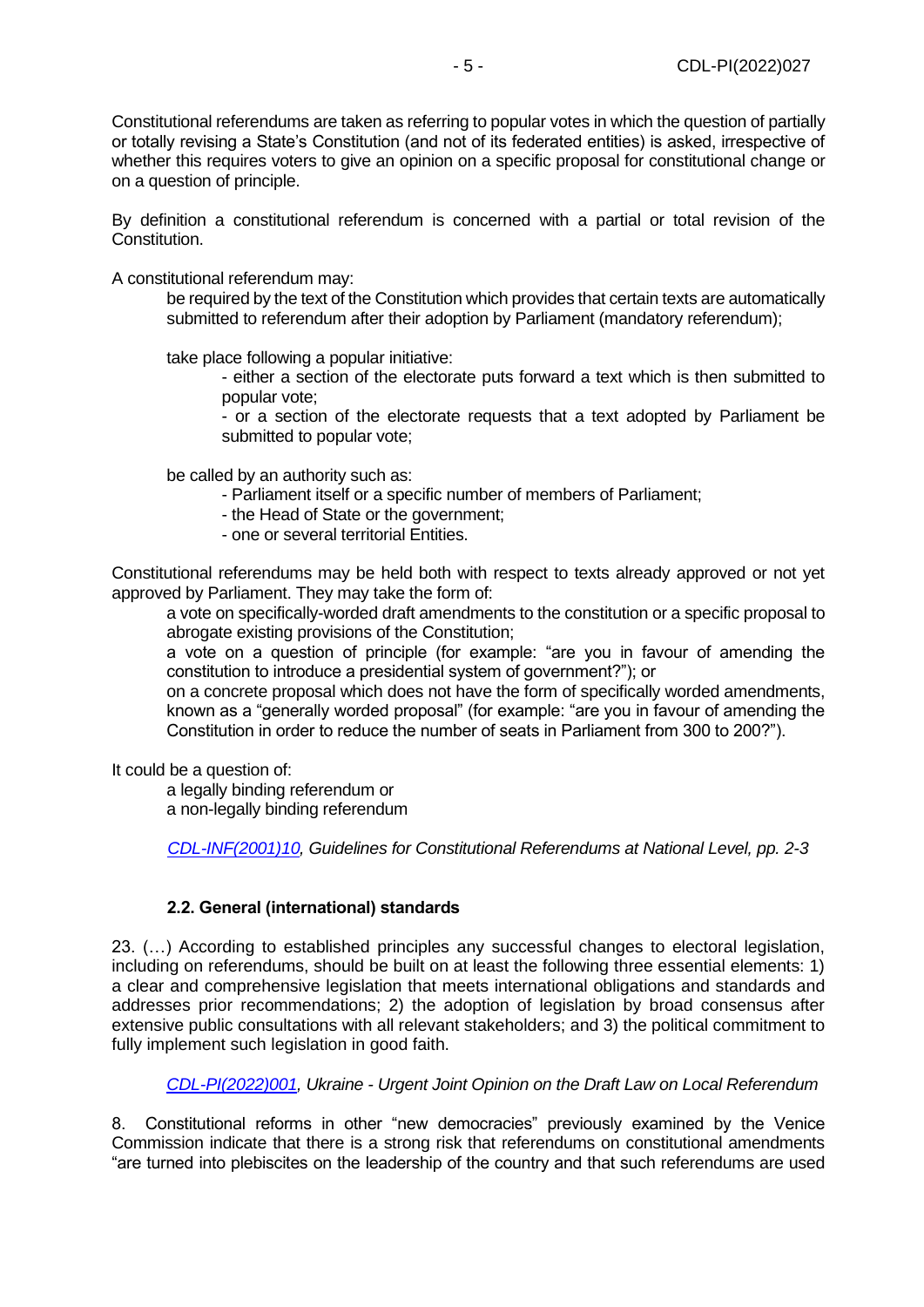as a means to provide legitimacy to authoritarian tendencies". Constitutional amendments strengthening the position of the executive should thus be subject to special scrutiny (...)

*[CDL-AD\(2016\)029,](http://venice.coe.int/webforms/documents/?pdf=CDL-AD(2016)029-e) Azerbaijan - Opinion on the draft modifications to the Constitution submitted to the Referendum of 26 September 2016*

81. There is no international (or European) standard on the extent which should be given (or not) to instruments of direct democracy at national, regional or under-regional level. Nor is there a standard imposing their mere existence. What can be said is that there is a trend to extend them, especially at the infra-national level, which has always been a laboratory for innovations in the field of democracy. (…) These instruments of direct and participatory democracy should be seen as complementing representative democracy. "Parliamentary democracy, supported by free and fair elections ensuring representativeness, (political) pluralism, and the equality of citizens", is the core, but not the only aspect, of the democratic process.

*[CDL-AD\(2015\)009,](http://www.venice.coe.int/webforms/documents/?pdf=CDL-AD(2015)009-e) Opinion on the Citizens' bill on the regulation of public participation, citizens' bills, referendums and popular initiatives and amendments to the Provincial Electoral Law of the Autonomous Province of Trento (Italy)*

11. Any referendum must be organised in full conformity with internationally recognised standards. A consideration of these standards must begin with an examination of European standards. While the Commission has to consider the conformity of the proposed referendum with internationally accepted standards, the Commission is aware that not all the criteria considered in this opinion derive from binding international standards; some relate to statements of standards that are good practice but not binding, such as the Council of Europe and Venice Commission guidelines. The applicable international standards include the general requirements of fair, free and democratic elections, and guidance as to these requirements found particularly in the Code of Good Practice in Electoral matters of the Council of Europe/Venice Commission and in the Guidelines for constitutional referendums at national level. (…)

*[CDL-AD\(2005\)041,](http://www.venice.coe.int/webforms/documents/CDL-AD(2005)041-e.aspx) Opinion on the Compatibility of the Existing Legislation in Montenegro concerning the Organisation of Referendums with Applicable International Standards*

25. As regards the right to vote in the referendum (…).It is fully in line with international standards that in a federal State each citizen votes in the federated entity of his residence, irrespective of the fact of a possible entity citizenship.

*[CDL-INF\(2001\)023,](http://www.venice.coe.int/webforms/documents/default.aspx?pdffile=CDL-INF(2001)023-e) Interim Report on the Constitutional Situation of the Federal Republic of Yugoslavia*

51. (…) it is not correct to transform the referendum on the draft into a consultation implying a vote of confidence (or no-confidence) in the President.

*[CDL-INF\(1996\)008,](http://www.venice.coe.int/webforms/documents/default.aspx?pdffile=CDL-INF(1996)008-e) Opinion on the amendments and addenda to the Constitution of the Republic of Belarus*

## <span id="page-5-0"></span>**III. Legitimacy of the use of Referendums**

28. The Venice Commission and ODIHR have serious concerns regarding the possibility to initiate a local referendum to decide on the early termination of the powers of a village, settlement or city council and/or head of local executive, as the Draft law does not enumerate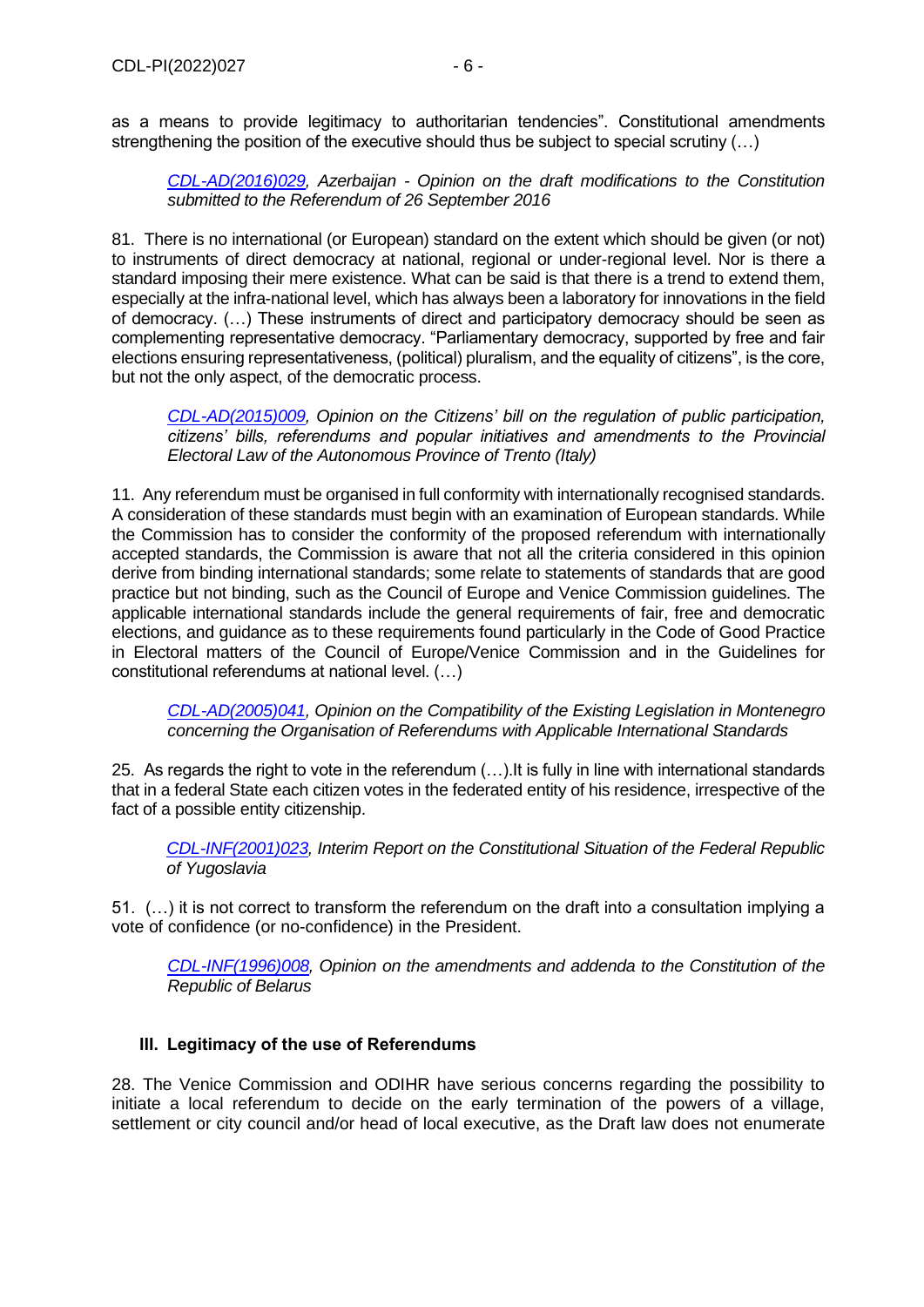specific and restrictive legal grounds for such recall thus allowing for political grounds to be involved which could produce an alteration of the balance of powers at local level.

*[CDL-PI\(2022\)001,](https://www.venice.coe.int/webforms/documents/default.aspx?pdffile=CDL-PI(2022)001-e) Ukraine - Urgent Joint Opinion on the Draft Law on Local Referendum*

37. (…) In addition, it is important for the drafters to take into account that the legitimacy of the outcome of a particular local election or referendum could potentially be questioned if the voting takes place despite a decision to effectively disenfranchise a portion of the electorate that could impact the results.

*[CDL-AD\(2021\)045,](https://www.venice.coe.int/webforms/documents/default.aspx?pdffile=CDL-AD(2021)045-e) Ukraine - Joint Opinion on the Draft Law "On Improving the Procedure for Establishing the Impossibility of Holding National and Local Elections, All-Ukrainian and Local Referendums in Certain Territories and Polling Stations"*

56. The Venice Commission does not intend to determine whether and under which circumstances recourse to referendums is desirable as such. The answer to this question varies according to the nature of the constitutional system and tradition. It belongs to national constitutional law to establish whether referendums are at all foreseen, what their scope is, and what procedure must be followed to hold them. However, a number of guarantees are necessary to ensure that they genuinely express the wishes of the electorate and do not go against international standards in the field of human rights, democracy and the rule of law.

57. In the constitutional systems of Council of Europe Member States, decision-making ordinarily occurs through mechanisms of representative democracy, whereas recourse to referendums may complement such decision-making processes. In view of the foregoing, referendums and representative democracy should be harmoniously combined. In particular, recourse to a referendum should not be used to upset constitutional checks and balances.

58. Therefore, countries should be cautious in their approach, in order not to weaken the pillars of representative democracy and mitigate the risk of populism or decisions that do not take into sufficient account the overall interest or the right of minorities.

*[CDL-AD\(2020\)020,](https://www.venice.coe.int/webforms/documents/default.aspx?pdffile=CDL-AD(2020)020-e) Opinion on Four Constitutional Draft Bills on the Protection of the Environment, on Natural Resources, on Referendums, and on the President of Iceland, the Government, the Functions of the Executive and Other Institutional Matters*

23. In any case, the legitimacy of the referendum needs to be examined as well. Provisions outlining the power to amend the Constitution are not a legal technicality but they may heavily influence or determine fundamental political processes. In addition to guaranteeing constitutional and political stability, provisions on qualified procedures for amending the constitution aim at securing broad consensus; this strengthens the legitimacy of the constitution and, thereby, of the political system as a whole. It is of utmost importance that these amendments are introduced in a manner that is in strict accordance with the provisions contained in the Constitution itself. Equally important, a wide acceptance of these amendments needs to be ensured.

*[CDL-AD\(2015\)014,](http://www.venice.coe.int/webforms/documents/?pdf=CDL-AD(2015)014-e) Joint Opinion on the draft law "on introduction of changes and amendments to the Constitution" of the Kyrgyz Republic*

58. (…) it is a fundamental question whether advisory referendums are appropriate at all. Due to their purely advisory nature, they may backfire and create more discontent if they are not honoured by the law-making authorities. This may waste the energy of the citizens, and – most importantly –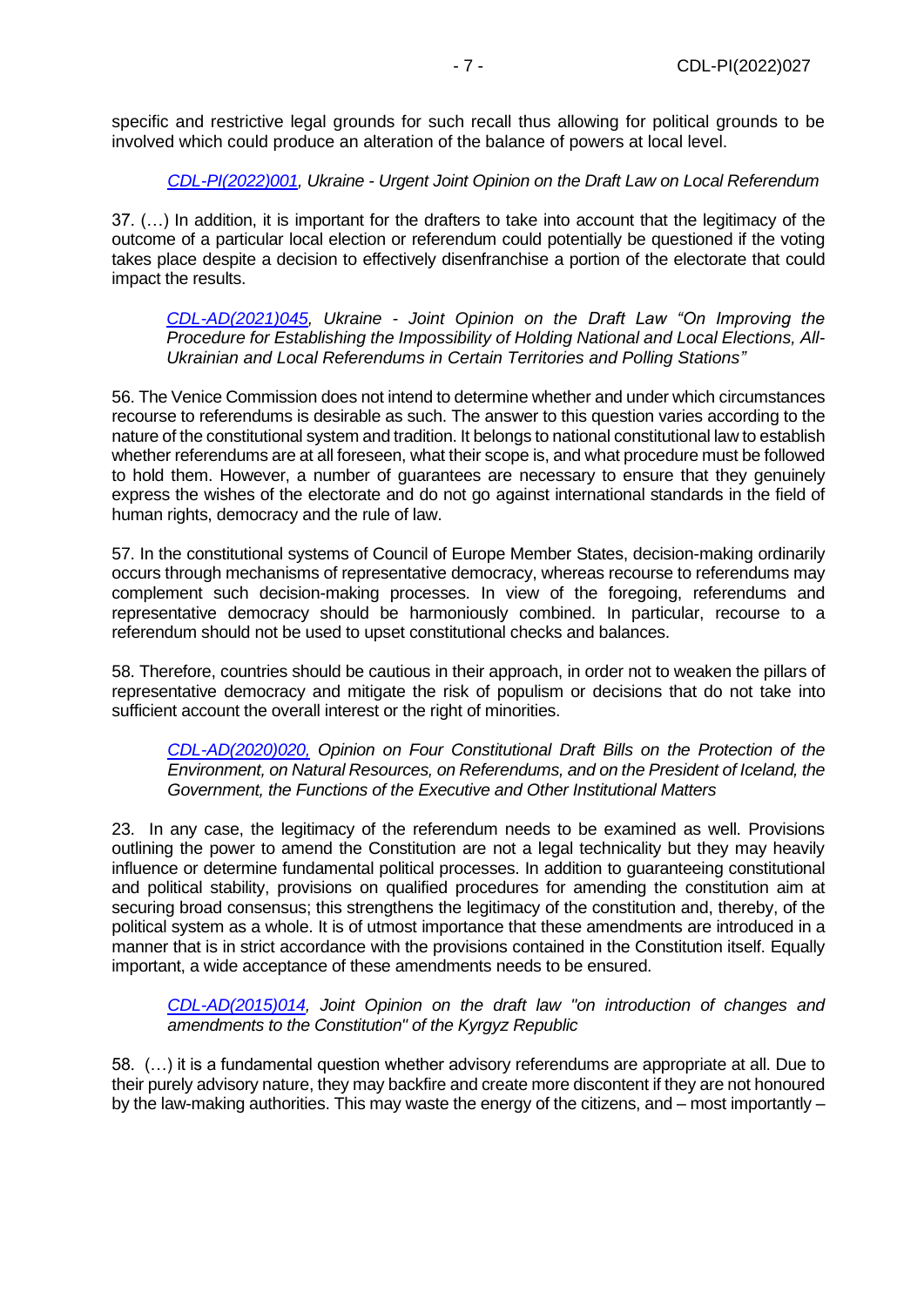*[CDL-AD\(2015\)009,](http://www.venice.coe.int/webforms/documents/?pdf=CDL-AD(2015)009-e) Opinion on the Citizens' bill on the regulation of public participation, citizens' bills, referendums and popular initiatives and amendments to the Provincial Electoral Law of the Autonomous Province of Trento (Italy)*

78. However, the Venice Commission wishes to highlight that practical experience of referendums has not always been positive (in particular in post-Soviet countries but also in some Western countries) (…).

*[CDL-AD\(2014\)027,](http://www.venice.coe.int/webforms/documents/?pdf=CDL-AD(2014)027-e) Opinion on the Draft Concept Paper on the Constitutional Reforms of the Republic of Armenia*

25. It must also be taken into account that the referendum concerns an issue of outstanding importance. In its opinion on Montenegro quoted above, the Venice Commission noted (…) that "the issue at stake is possibly the most important decision that a political community may take by democratic means: its independence. Hence, the matter requires the broadest possible commitment of the citizens to the resolution of the issue." The Venice Commission recommended serious negotiations among all stakeholders to ensure the legitimacy and credibility of the referendum and such negotiations subsequently took place.

*[CDL-AD\(2014\)002,](http://www.venice.coe.int/webforms/documents/default.aspx?pdffile=CDL-AD(2014)002-e) Opinion on "whether the decision taken by the Supreme Council of the Autonomous Republic of Crimea in Ukraine to organise a referendum on becoming a constituent territory of the Russian Federation or restoring Crimea's 19 92 constitution is compatible with constitutional principles"*

174. (…) while acknowledging that referendums can contribute to strengthening the democratic legitimacy of the constitutional process, it [*the Commission*] expressed reluctance to such a general requirement: "At the same time, the requirement that all constitutional amendments be submitted to referendum risks making the Constitution excessively rigid, and the expansion of direct democracy at the national level may create additional risks for political stability."

*[CDL-AD\(2013\)010,](http://www.venice.coe.int/webforms/documents/?pdf=CDL-AD(2013)010-e) Opinion on the Draft New Constitution of Iceland* 

See also *[CDL-AD\(2009\)024,](http://www.venice.coe.int/webforms/documents/?pdf=CDL-AD(2009)024-e) Opinion on the Draft Law of Ukraine amending the Constitution presented by the President of Ukraine, § 136*

183. The Commission is of the opinion that the national parliament is the most appropriate arena for constitutional amendment, in line with a modern idea of democracy.

184. As previously seen, the legitimacy of the constitutional amendment may be strengthened by direct involvement of the people in the amendment procedure by means of referendum (...). In this regard, the Commission considers that for constitutional reform, it is equally legitimate either to include or not include a popular referendum as part of the procedure.

185. Having said that, it is to be stressed that the use of referendums should comply with the national constitutional system as a whole. As a main rule, a referendum on constitutional amendment should not be held unless the constitution explicitly provides for this. In some countries this is a well established and integral part of the amendment procedure. But in constitutional systems with no mention of referendum, parliament is the legitimate constitutional legislator, and should be respected as such. Representative democracy is certainly as legitimate as direct democracy on issues such as these, and may often be the more suitable procedure for in-depth discussion and evaluation.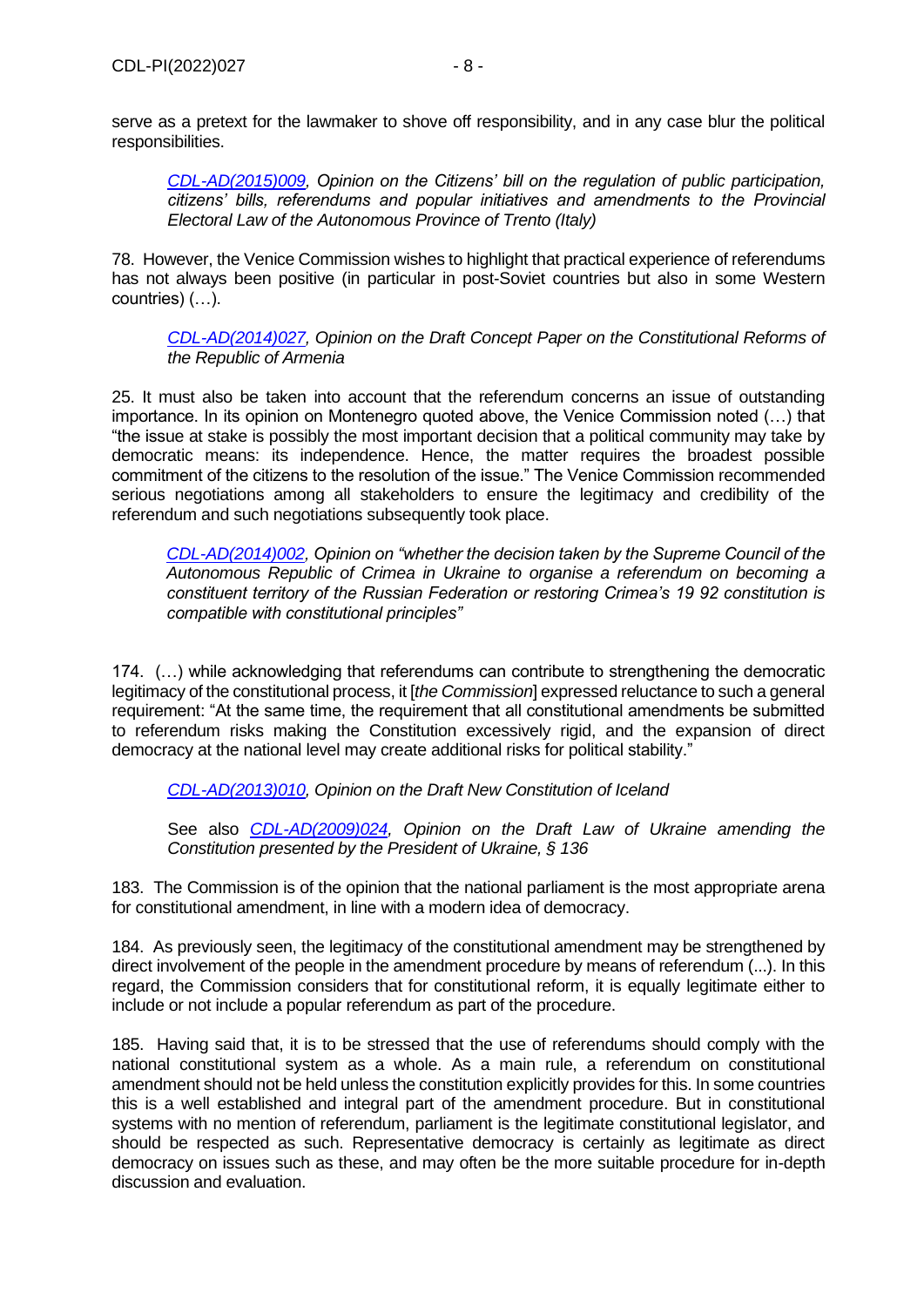186. A national tradition of holding referendums may contribute to the democratic legitimacy of a constitution. In the view of the Commission, in certain circumstances, it may also reduce the risk that political actors could try unilaterally to change "the rules of the game". Referendums can also contribute to strengthening the democratic legitimacy of the constitutional protection of human rights.

187. At the same time, the requirement that all constitutional amendments be submitted to referendum risks making the Constitution excessively rigid, and the expansion of direct democracy at the national level may create additional risks for political stability.

204. In this sense, properly conducted amendment procedures, allowing time for public and institutional debate, may contribute significantly to the legitimacy and sense of ownership of the constitution and to the development and consolidation of democratic constitutional traditions over time. In contrast, if the rules and procedures on constitutional change are open to interpretation and controversy, or if they are applied too hastily or without democratic discourse, then this may undermine political stability and, ultimately, the legitimacy of the constitution itself.

# *[CDL-AD\(2010\)001,](http://www.venice.coe.int/webforms/documents/?pdf=CDL-AD(2010)001-e) Report on Constitutional Amendment*

18. Countries make use of the referendum instrument for different purposes and in different ways. Arguments in favour of a referendum include reference to the principle of popular sovereignty, to the necessity of asking the opinion and the consent of the 'people' on the most important issues during the period between elections. Democracy exercised by way of a referendum overcomes the size and space limitations of direct democracy: the people decide directly on certain issues without gathering together as in direct democracy. It can also have the beneficial effect of overcoming voter apathy and re-engage voters with politics and democracy.

19. Opponents to referendum recall the negative experiences of history when plebiscite was used for justifying dictatorial ambitions. Referendum is regarded as a tool to undermine parliamentary democracy. Voters are not sufficiently informed, the decisions are based on partial knowledge, and often are not guided by rational arguments relating to the issues involved. The option or alternatives put to the voters are often too simplified or abstract to make a well-considered vote possible. Referenda are often used instead of deciding basic issues for short-sighted political purposes.

# *[CDL-AD\(2008\)010,](http://www.venice.coe.int/webforms/documents/?pdf=CDL-AD(2008)010-e) Opinion on the Constitution of Finland*

33. (…) Enlarging the possibility of holding referendums, or the introduction of their binding effect or of popular initiatives, is a political choice. However, it is a slippery slope. In the case of negative experiences or even abuse of the tool of referendum, it is very difficult to withdraw the means offered to the people by this specific form of direct democracy. Politicians and political parties would face serious difficulties when explaining such a withdrawal. Therefore, any widening in the regulation of referendum requires special caution. Enlarging the scope of referendums, and lowering the necessary thresholds, may be dangerous and undermine the ordinary functioning of representative democracy. (…)

# *[CDL-AD\(2008\)015,](http://www.venice.coe.int/webforms/documents/default.aspx?pdffile=CDL-AD(2008)015-e) Opinion on the Draft Constitution of Ukraine*

11. (…) to pass this test of legitimacy the referendum must be conducted in accordance with minimum standards of legality and good electoral practice (…).

16. To make possible the holding of a fair and democratic referendum, and to enable the outcome of a referendum to be accepted as legitimate both in Serbia and Montenegro and in the international community at large, questions of principle or potential difficulty relating to the conduct of the referendum should as far as possible be resolved in advance. If necessary a law should be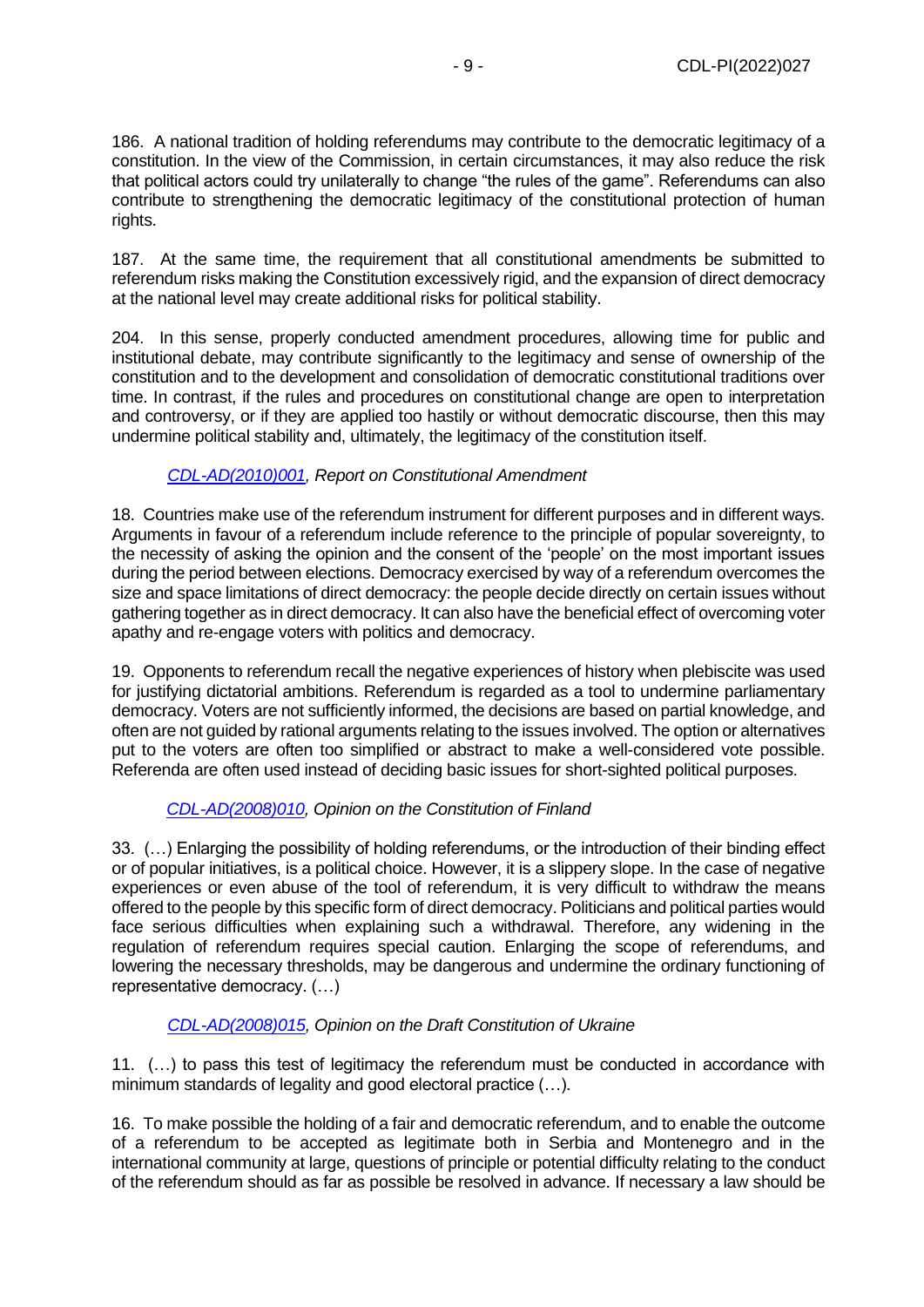passed to deal authoritatively with these matters, and this law could include the question to be asked to the electorate. It is desirable that all significant issues surrounding the conduct of the referendum should command the highest possible level of agreement from the major political forces in Montenegro. It may be noted in this regard that in the Agreement of 7 April 2005, paragraph 3, each member state undertook to cooperate with the European Union on respecting international democratic standards.

*[CDL-AD\(2005\)041,](http://www.venice.coe.int/webforms/documents/CDL-AD(2005)041-e.aspx) Opinion on the Compatibility of the Existing Legislation in Montenegro concerning the Organisation of Referendums with Applicable International Standards*

15. (…) it is important to avoid that referendums are used to undermine the legitimacy of representative institutions. Does that mean that the instrument of referendums has to be controlled by those representative institutions, at least to a certain extent? Does it mean that occasions where legislative or binding referendums may be held, should be regulated exhaustively?

16. The possible abuses that cause representative institutions to be undermined include above all the misuse of referendums to increase the power of the executive vis-à-vis parliament, either directly or indirectly. The power of the executive is increased directly where the text put to a referendum shifts the balance between the legislature and the executive in favour of the latter; it is increased indirectly where the executive circumvents parliament by referring directly to the people, calls a referendum on parliamentary decisions which are not to its liking or uses this instrument to enhance its legitimacy.

*[CDL-AD\(2005\)028,](http://www.venice.coe.int/webforms/documents/?pdf=CDL-AD(2005)028-e) Opinion on Parliamentary Assembly Recommendation 1704 (2005) on Referendums : towards good practices in Europe*

33. The question put to the electorate should not relate directly or indirectly to the person of a political leader as in that case it would no longer be a referendum, but a plebiscite.

34. Care should also be taken to ensure that voters actually answer the question asked, instead of expressing an opinion on the country's political and social situation. Major importance should therefore be attached to debates on the referendum question. However, it is to be feared that this will not be enough to eliminate the danger.

*[CDL-AD\(2005\)028,](http://www.venice.coe.int/webforms/documents/?pdf=CDL-AD(2005)028-e) Opinion on Parliamentary Assembly Recommendation 1704 (2005) on Referendums : towards good practices in Europe*

7. (…) This more restrictive approach is in line with the aims of the constitutional reform, since referendums may be more easily manipulated by those in possession of "administrative resources". Referendums also have other drawbacks, in particular the limited possibilities of broad and comprehensive discussion of the issues involved and the impossibility of amending and improving the respective legislation during this process. They may also be used to put the people against the elected representatives of the people, i.e. parliament. (…)

# *[CDL-AD\(2005\)022,](http://www.venice.coe.int/webforms/documents/default.aspx?pdffile=CDL-AD(2005)022-e) Interim Opinion on Constitutional Reform in the Kyrgyz Republic*

24 (…) it is of fundamental importance that the referendum and its results be accepted as legitimate. This applies in particular since the referendum law provides in general that decisions in a referendum are binding without a specific reference to referendums amending the Constitution. It appears that the authors of the law do not share the analysis of the Commission that decisions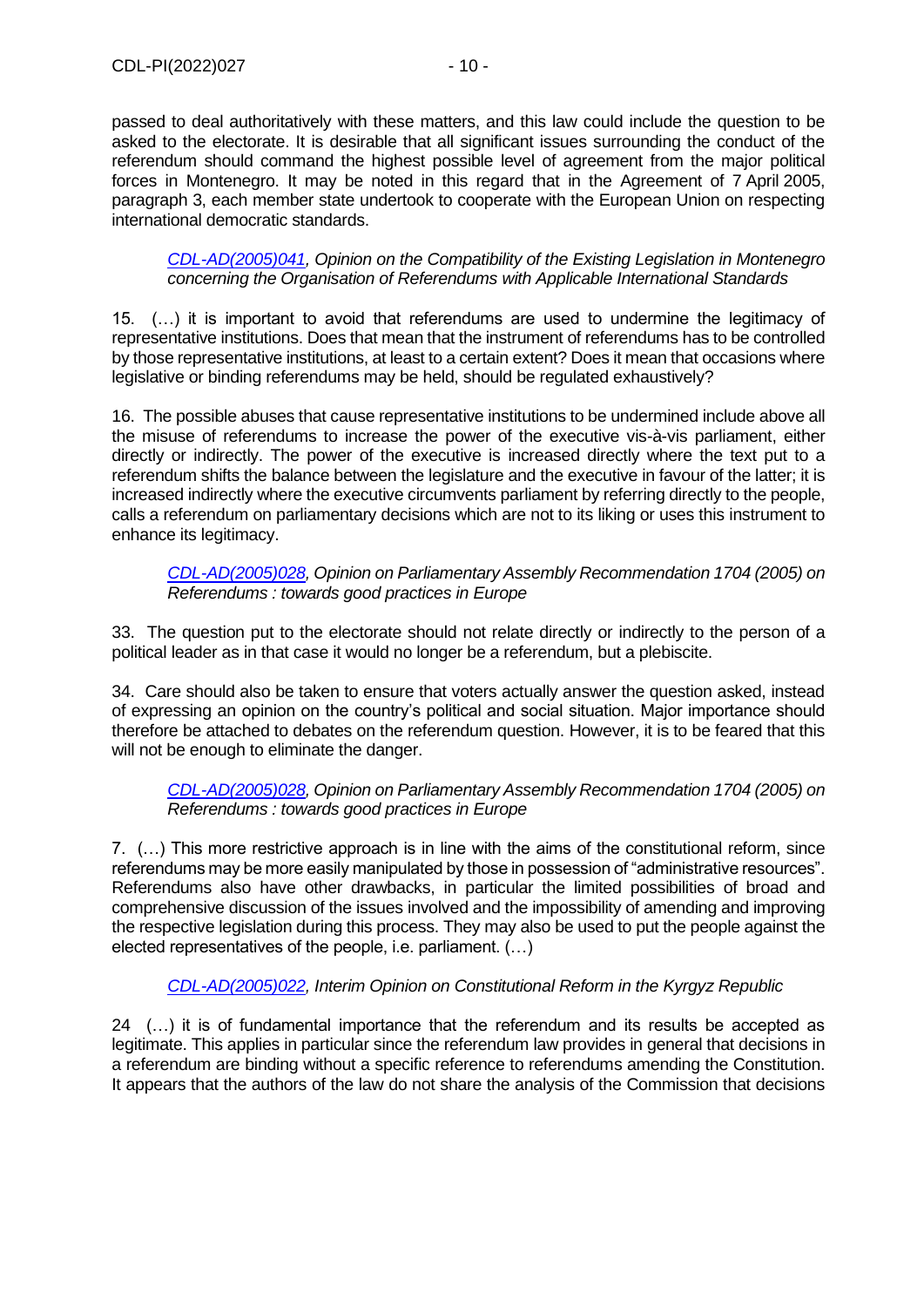in such referendums have to be confirmed by a two-thirds majority in the Assembly. This is all the more reason to require an additional safeguard at the level of the decision by the people.

*[CDL-INF\(2001\)023,](http://www.venice.coe.int/webforms/documents/default.aspx?pdffile=CDL-INF(2001)023-e) Interim Report on the Constitutional Situation of the Federal Republic of Yugoslavia*

(…) The Italian Constitutional Court observed that it might be acknowledged that the Parliament has a constitutional duty to co-operate, in that if the outcome of the referendum is in favour of repealing the existing legislation, the Parliament has to introduce (on its own initiative) legislation to comply where necessary with the wish of the people as expressed in the referendum. However, if after the referendum the legislator fails to introduce new legislation to fill the legal vacuum or amend the electoral provisions, there would be no effective remedy to oblige the Parliament to enact a law and the situation amounts to a crisis in the functioning of representative democracy. To avoid this, a referendum affecting the rules of functioning of constitutional bodies should only be admitted if the rules that remain in force after the referendum allow the constitutional body concerned to function without any further legislative action being required.

*[CDL-INF\(2000\)013,](http://www.venice.coe.int/webforms/documents/default.aspx?pdffile=CDL-INF(2000)013-e) Opinion on the constitutional amendments concerning legislative elections in the Republic of Slovenia, p. 4-5*

## <span id="page-10-0"></span>**IV. The Rule of Law**

II.2.b. The fundamental aspects of referendum law should not be open to amendment less than one year before a referendum, or should be written in the Constitution or at a level superior to ordinary law.

## II.1. The Rule of Law

The use of referendums must comply with the legal system as a whole. In particular, referendums cannot be held if the Constitution or a statute in conformity with the Constitution does not provide for them, for example where the text submitted to a referendum is a matter for parliament's exclusive competence.

## *[CDL-AD\(2020\)031,](https://www.venice.coe.int/webforms/documents/?pdf=CDL-AD(2020)031-e) Revised Guidelines on the Holding of Referendums*

26. Even if "the national parliament is the most appropriate arena for constitutional amendment, in line with a modern idea of democracy" (...) "it is to be stressed that the use of referendums should comply with the national constitutional system as a whole. As a main rule, a referendum on constitutional amendment should not be held unless the constitution explicitly provides for this".

*[CDL-AD\(2015\)014,](http://www.venice.coe.int/webforms/documents/?pdf=CDL-AD(2015)014-e) Joint Opinion on the draft law "on introduction of changes and amendments to the Constitution" of the Kyrgyz Republic*

See also *[CDL-AD\(2010\)001,](http://www.venice.coe.int/webforms/documents/?pdf=CDL-AD(2010)001-e) Report on Constitutional Amendment, §§ 183 and 185*

23. In any case, the legitimacy of the referendum needs to be examined as well. Provisions outlining the power to amend the Constitution are not a legal technicality but they may heavily influence or determine fundamental political processes. In addition to guaranteeing constitutional and political stability, provisions on qualified procedures for amending the constitution aim at securing broad consensus; this strengthens the legitimacy of the constitution and, thereby, of the political system as a whole. It is of utmost importance that these amendments are introduced in a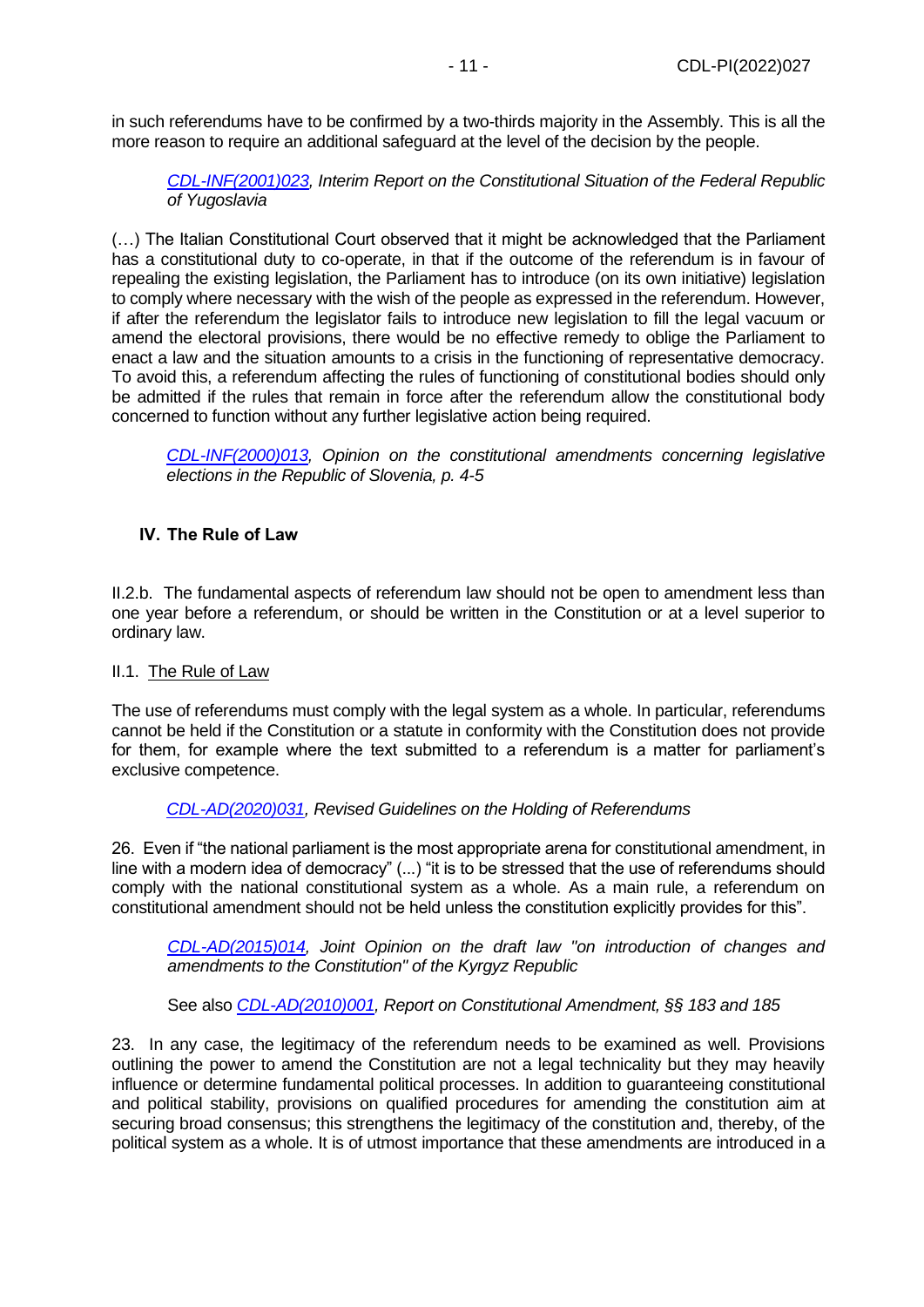manner that is in strict accordance with the provisions contained in the Constitution itself. Equally important, a wide acceptance of these amendments needs to be ensured.

## *[CDL-AD\(2015\)014,](http://www.venice.coe.int/webforms/documents/?pdf=CDL-AD(2015)014-e) Joint Opinion on the draft law "on introduction of changes and amendments to the Constitution" of the Kyrgyz Republic*

7. In order for the referendum to be constitutional and legal, it would be required that the issues put before the voters be issues which can be the object of a local referendum under the Constitutions of Ukraine and the Autonomous Republic of Crimea. The Constitution of Ukraine enjoys supremacy over the Constitution of Crimea as an autonomous republic. Ukraine is a unitary state (Article 2.2 of the Constitution of Ukraine). According to Article 132 of the Constitution of Ukraine, "the territorial structure of Ukraine is based on the principles of unity and indivisibility of the state territory, the combination of centralisation and decentralisation in the exercise of state power, and the balanced socio‐economic development of regions (…)". Under Article 134 of the Constitution of Ukraine, "the Autonomous Republic of Crimea is an inseparable constituent part of Ukraine and decides on the issues ascribed to its competence within the limits of authority determined by the Constitution of Ukraine". The Autonomous Republic of Crimea therefore enjoys autonomy only to the extent that powers were transferred to it by the Constitution of Ukraine.

8. Accordingly, Article 135 of the Constitution of Ukraine holds that, "regulatory legal acts of the Verkhovna Rada of the Autonomous Republic of Crimea and decisions of the Council of Ministers of the Autonomous Republic of Crimea shall not contradict the Constitution and laws of Ukraine and shall be adopted in accordance with and in pursuance of the Constitution of Ukraine, laws of Ukraine, acts of the President of Ukraine and the Cabinet of Ministers of Ukraine". A corresponding provision is included in Article 28 of the Constitution of the Autonomous Republic of Crimea: "The statutory acts of the Supreme Rada of the Autonomous Republic of Crimea and the Council of Ministers of the Autonomous Republic of Crimea upon any and all matters regarding the powers of the Autonomous Republic of Crimea shall conform to the Constitution of Ukraine and Ukrainian laws." An act by an authority of the Autonomous Republic of Crimea which is contrary to the Constitution of Ukraine is therefore also contrary to the Constitution of Crimea.

10. It is true that the Constitution of Ukraine, in particular Article 69, recognises referendums as an expression of the will of the people. This does, however, not mean that any referendum is automatically constitutional. On the contrary, there are numerous provisions of the Ukrainian Constitution which show very clearly that the secession of a part of the territory of the country cannot be the object of a local referendum.

*[CDL-AD\(2014\)002,](http://www.venice.coe.int/webforms/documents/default.aspx?pdffile=CDL-AD(2014)002-e) Opinion on "whether the decision taken by the Supreme Council of the Autonomous Republic of Crimea in Ukraine to organise a referendum on becoming a constituent territory of the Russian Federation or restoring Crimea's 19 92 constitution is compatible with constitutional principles"*

6. The Venice Commission notes that various sectors of civil society and some political actors have regretted the insufficient consultation which has taken place before the adoption of the said reform and the limited public discussion on the pros and cons of the various amendments proposed. Although the authorities contend that the reform procedure has been carried out in compliance with the electoral legislation, the pace of the adoption of the reform, from the submission of the draft referendum act on 16 December 2008 to its consideration by the Milli Majlis on 18 December 2008, its approval by the Constitutional Court on 24 December 2008 and its submission to a national referendum on 18 March 2009, appears to be quite expedient given the importance of the issues at stake and the need to enable the population to be fully acquainted with the various implications of the reform.

7. Against this background, concerns have also been raised about the possible lack of respect for the existing procedure of revision of the Constitution in that some aspects of the proposed reform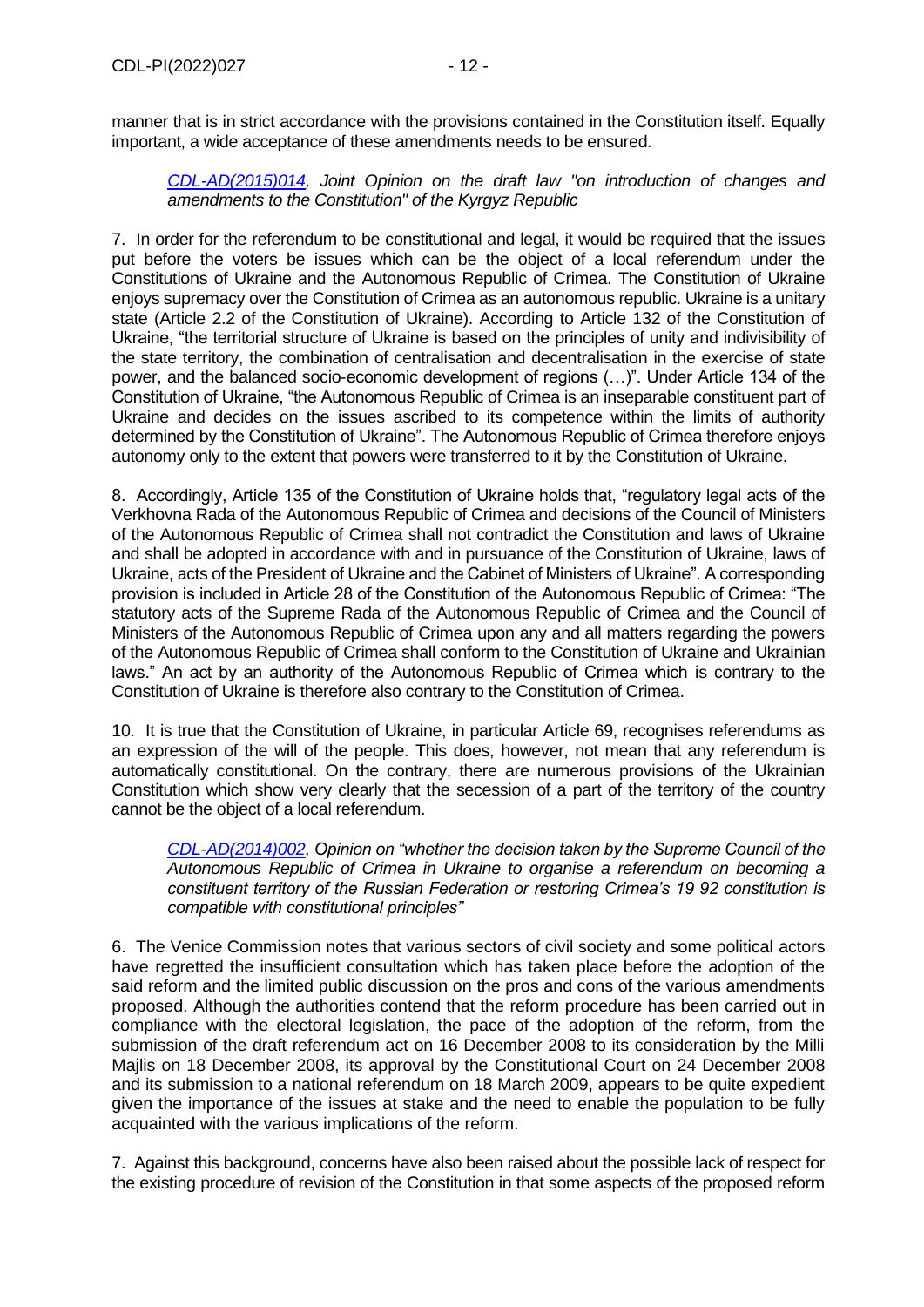could have been adopted through a parliamentary procedure. The procedure of revision is dealt with in two distinct chapters. Chapter XI (Articles 152 to 155) governs "changes" in the Constitution. Article 152 states that "Changes in the text of the Constitution of the Azerbaijan Republic may be made only by way of referendum". Chapter XII (Articles 156-158) governs "amendments" to the Constitution. Such amendments are not subject to referendum, but must be enacted as Constitutional Laws according to a complex procedure, which includes qualified majorities and prescriptive deadlines (Article 156). The Azerbaijani authorities, however, consider that these two procedures can be interchangeable.

*[CDL-AD\(2009\)010,](http://www.venice.coe.int/webforms/documents/?pdf=CDL-AD(2009)010-e) Opinion on the draft amendments to the Constitution of the Republic of Azerbaijan*

7. The constitutionality of the procedure chosen for the adoption of both new versions of the Constitution was contested by some members of parliament. On 14 September 2007 the Constitutional Court decided that the procedure for the adoption of both new versions of the Constitution had been unconstitutional and annulled both versions of the Constitution. This decision was contested by the Jogorku Kenesh, which claimed that the Court had clearly exceeded its powers.

8. On 19 September 2007 President Bakiev issued a decree submitting a new version of the Constitution as well as a draft Electoral Code for adoption by referendum. The referendum took place on 21 October 2007. According to the Central Election Commission, more than 50% of eligible voters took part in the referendum and both the draft Constitution and the Electoral Code were approved. A Spot Report of the OSCE (No. 11/07) noted that according to local observers there had been cases of ballot stuffing and abuse of administrative resources.

57. The new Constitution was adopted by referendum in an extremely complex and unusual legal situation. The timeframe of one month between the publication of the draft Constitution and the date of the referendum was extremely short.

59. On the whole, the negative elements of the text prevail. The main thrust of the new version of the Constitution is to establish by all possible legal means the indisputable supremacy of the President with respect to all other state powers. This corresponds to an authoritarian tradition which Kyrgyzstan has tried to overcome. While the Constitution proclaims the principle of the separation of powers, the President clearly dominates and appears both as the main player and the arbiter of the political system. Few obstacles exist for the President having his tenure prolonged by changing the Constitution. Moreover, if there are no legal constraints on the powers of the President and few opportunities for an opposition to effectively make its views heard, the consequence might be that changes of power in the country will also in the future be based on revolutions and not on a peaceful and constitutional transfer of authority.

## *[CDL-AD\(2007\)045,](http://www.venice.coe.int/webforms/documents/?pdf=CDL-AD(2007)045-e) Opinion on the constitutional situation in the Kyrgyz Republic*

26. The principle of the rule of law, which is one of the three pillars of the Council of Europe along with democracy and human rights, applies to referendums just as it does to every other area. The principle of the sovereignty of the people allows the latter to take decisions only in accordance with the law. The use of referendums must be permitted only where it is provided for by the Constitution or a statute in conformity with the latter, and the procedural rules applicable to referendums must be followed. On the other hand, referendums must be organised where the legal system provides for them (point I.3.2.b.i).

*[CDL-AD\(2007\)008rev,](http://www.venice.coe.int/webforms/documents/?pdf=CDL-AD(2007)008rev-e) Code of Good Practice on Referendums*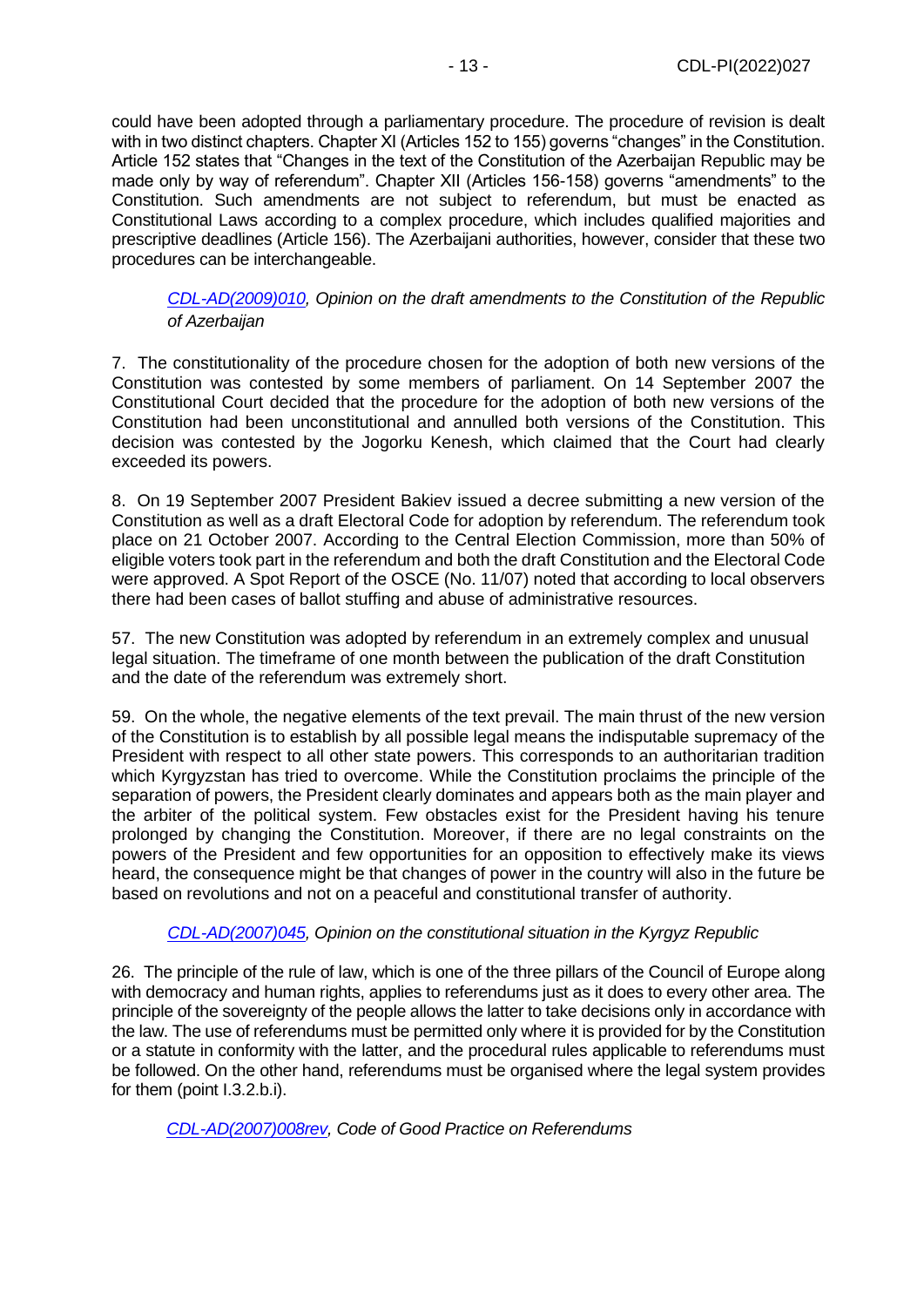269. The rules which states share are usually minimum rules guaranteeing the democratic nature of the vote. To be truly democratic, referendums - like elections - must satisfy certain requirements. One (…) is respect for procedures provided for in law. Others are common to both elections and referendums, and cover respect for the principles inherent in Europe's electoral heritage, which apply mutatis mutandis to referendums. Those which are obvious are not detailed here, but those which may apply in a special way to referendums, such as the rules on election campaigns or judicial review, are examined in more depth.

*[CDL-AD\(2005\)034,](http://www.venice.coe.int/webforms/documents/?pdf=CDL-AD(2005)034-e) Referendums in Europe – an Analysis of the Legal Rules in European States*

17. The risk that the instrument of referendums may be used to circumvent the principle of the rule of law is also not very clear. Does that imply that the use of referendums and of their outcomes has to be subject to judicial control without any restriction? An exception could be foreseen in the case of constituent referendums.

*[CDL-AD\(2005\)028,](http://www.venice.coe.int/webforms/documents/?pdf=CDL-AD(2005)028-e) Opinion on Parliamentary Assembly Recommendation 1704 (2005) on Referendums : towards good practices in Europe*

40. The present Constitution of Liechtenstein dating from 1921 already provides for a fairly strong position of the monarch, stronger than is the practice in other European monarchies members of the Council of Europe. However, the experience of these monarchies shows that this is not necessarily an obstacle to the development of a constitutional monarchy fully respecting democratic principles and the rule of law. The Constitution therefore was not considered an obstacle to accession to the Council of Europe in 1978.

41. By contrast, the present proposal from the Princely House would present a decisive shift with respect to the present Constitution. It would not only prevent the further development of constitutional practice in Liechtenstein towards a fully-fledged constitutional monarchy as in other European countries, but even constitute a serious step backward. Its basic logic is not based on a monarch representing the state or nation and thereby being removed from political affiliations or controversies but on a monarch exercising personal discretionary power. This applies in particular to the powers exercised by the Prince Regnant in the legislative and executive field without any democratic control or judicial review. Such a step backwards could lead to an isolation of Liechtenstein within the European community of states and make its membership of the Council of Europe problematic. Even if there is no generally accepted standard of democracy, not even in Europe, both the Council of Europe and the European Union do not allow the *"acquis européen"* to be diminished.

*[CDL-AD\(2002\)032,](http://www.venice.coe.int/webforms/documents/?pdf=CDL-AD(2002)032-e) Opinion on the Amendments to the Constitution of Liechtenstein proposed by the Princely House of Liechtenstein*

17. (…) Democracy cannot be reduced to a simple reflection of the popular will. In a State respecting the principles of the Council of Europe decisions have to be taken in accordance with the Law. (…).

*[CDL-INF\(2001\)023,](http://www.venice.coe.int/webforms/documents/default.aspx?pdffile=CDL-INF(2001)023-e) Interim Report on the Constitutional Situation of the Federal Republic of Yugoslavia*

B. General norms and principles

1. The constitutional principles of electoral law (universal, equal, free, direct and secret suffrage) apply to referendums.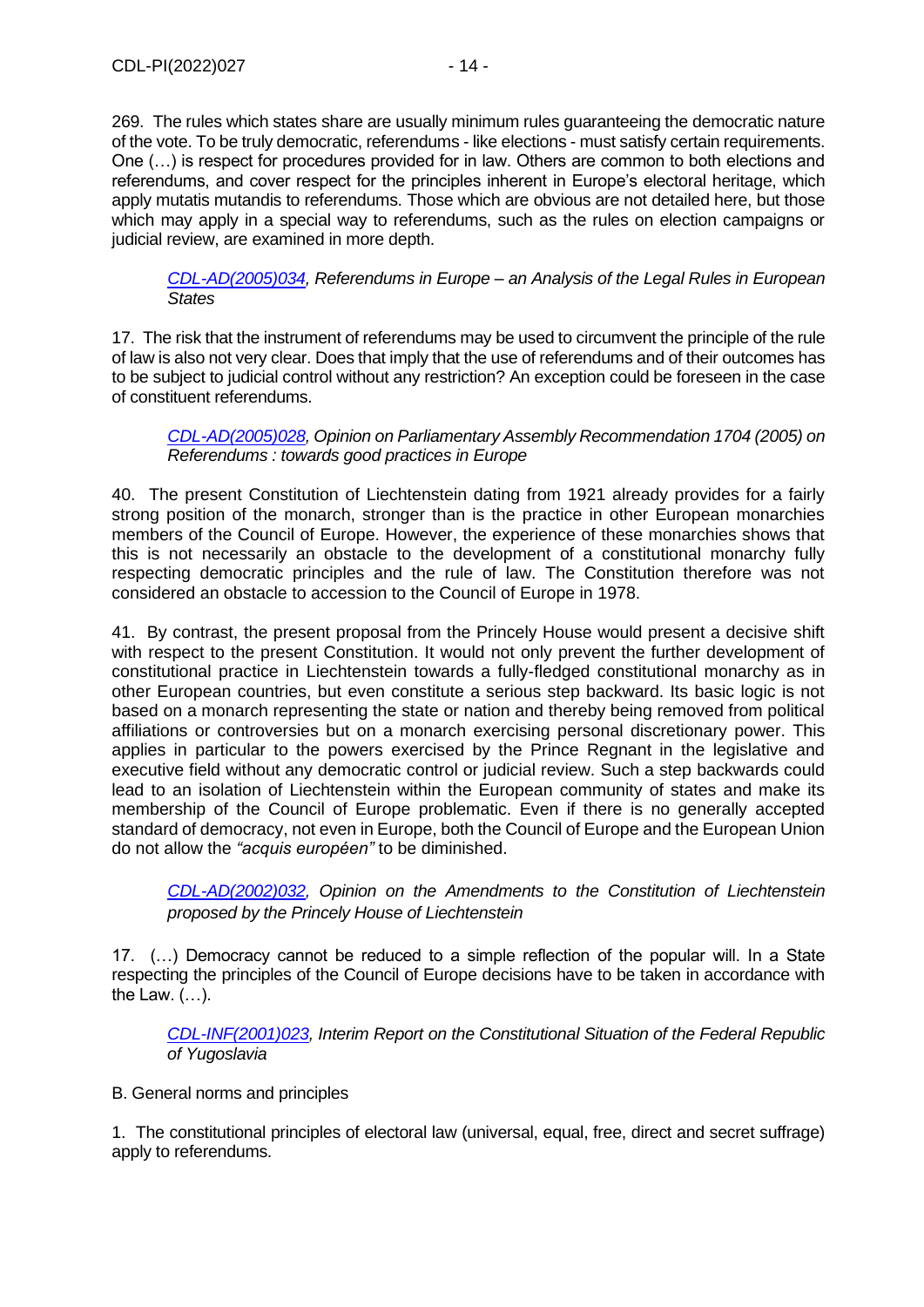2. Equally, fundamental rights, especially freedom of expression, freedom of assembly and freedom of association must be guaranteed and protected.

3. The use of referendums must comply with the legal system as a whole and especially the rules governing revision of the Constitution. In particular, referendums cannot be held if the Constitution does not provide for them, for example where constitutional reform is a matter for Parliament's exclusive jurisdiction.

4. Judicial review should be available in the field covered by the present guidelines.

 $(\ldots)$ 

Texts submitted to a constitutional referendum must abide by the substantive limits (intrinsic and extrinsic) of constitutional reform.

They must not be contrary to international law or the Council of Europe's statutory principles (democracy, human rights and the rule of law).

In addition (…) free suffrage – particularly free determination of the elector's will – implies:

1. The right to expect that referendums provided for by the legislative system will be organised, and in compliance with the procedural rules; in particular, referendums must be held within the time-limit prescribed by law.

## *[CDL-INF\(2001\)10,](http://www.venice.coe.int/webforms/documents/CDL-INF(2001)010-e.aspx) Guidelines for Constitutional Referendums at National Level, pp. 3, 4*

It can of course be argued that the referendum is the manifestation of popular sovereignty and that, therefore, the validity of decisions taken by referendum can never be challenged in a democratic society. However, this approach is nowadays hardly tenable. Most European Constitutions, (...), lay down the procedure for the referendum and define its possible scope. Moreover, there is a clear tendency in Europe today to make more frequent use of referendum as an instrument of direct democracy for legislative purposes and in this respect the referendum is subject to a control as to its compatibility with the Constitution. Consequently, both the procedural and substantive aspects of the people's action designed to introduce new law or remove existing law are clearly subjected to constitutional scrutiny. Definitely, and notwithstanding their undisputed political value, decisions taken by legislative referendum are not beyond the reach of the Constitution.

This is all the more so as the referendum cannot be regarded as an exercise of sovereign power by the people, but rather it is the expression of the will of the people by a means regulated within the framework of the Constitution. This is true also for constitutional systems that establish a cohabitation of popular and parliamentary sovereignty, as is the case of Slovenia where the people are not excluded from the process of constitutional revision (…).

The Commission finds that there is no common European standard according to which the results of any referendum of whatever nature are binding upon the constituent power even in the absence of a constitutional provision. (…).

*[CDL-INF\(2000\)013,](http://www.venice.coe.int/webforms/documents/default.aspx?pdffile=CDL-INF(2000)013-e) Opinion on the constitutional amendments concerning legislative elections in the Republic of Slovenia, p. 3-4*

12 The present referendum relates to the Constitution and not to legislation. It is less clear whether it is binding or not. (…)

17 (…) other provisions of the Constitution clearly show that Article 72.2 cannot be used as the basis for a constitutional referendum.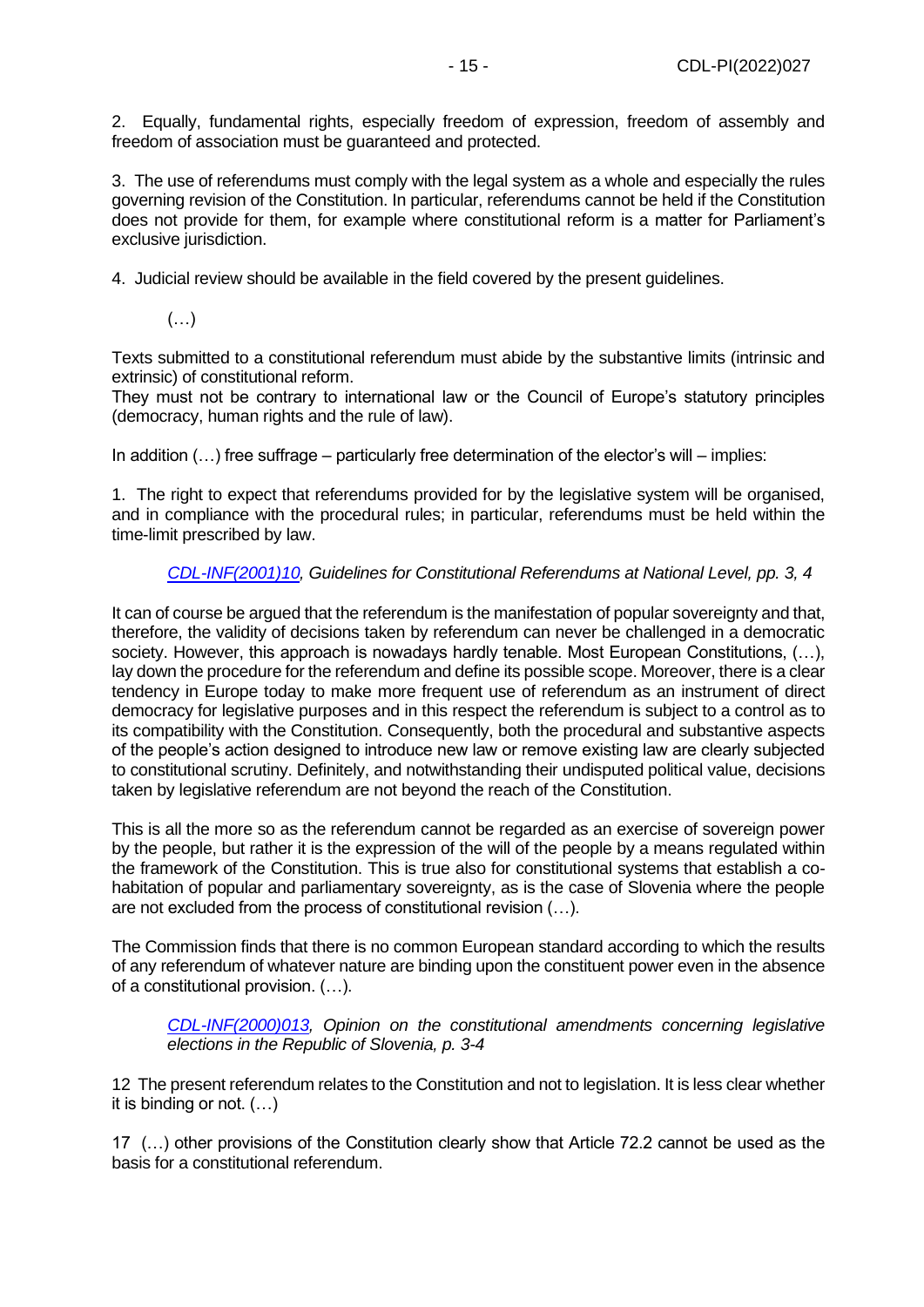18 Under the Constitution of Ukraine, it is therefore not possible to give the present referendum a legally binding character. The referendum does not have, and may not have, the character of a binding constitutional referendum.

(…)

32. The first part of the question is clearly unconstitutional. The Constitution of Ukraine contains no legal basis for a vote of no confidence by the people in the Verkhovna Rada.(…).

33. (…) the fact that the authors of the proposal propose at the same time a constitutional amendment seems to indicate that they were conscious of the absence of a legal basis. This is a violation of the fundamental principle that any action by a State organ requires prior legal authorisation.

53. With respect to the referendum as originally proposed in the decree of 15 January 2000 the conclusions of the Commission can be summarised as follows:

- the present referendum cannot directly amend the Constitution;

- it seems highly questionable whether a consultative referendum on the people's initiative is admissible;

- it is up to the Constitutional Court of Ukraine to decide whether at the present stage of the implementation of the Ukrainian Constitution there is in general a legal basis for the holding of referendums in Ukraine (…)

*[CDL-INF\(2000\)011,](http://www.venice.coe.int/webforms/documents/default.aspx?pdffile=CDL-INF(2000)011-e) Constitutional referendum in Ukraine – Opinion adopted by the Commission at its 42nd Plenary Session*

The essentials of referenda should be regulated in the Constitution along the lines suggested by the Concept. The institution of the referendum tallies with all other measures designed to ensure greater and more effective participation by civil society in government, from the perspective of the forms of semi-direct democracy that are possible in contemporary societies. As such, however, the practice of the referendum must not be allowed when it can be used as a means of destabilising the established government and, in particular, against each of the established powers arising from it. In other words, it must not be used as a substitute for the specific mechanisms of the exercise of constituent power, the revision of the basic law, the exercise of legislative power, appraisal of the government's political responsibility and, generally speaking, budgetary, fiscal and financial acts. That would be tantamount to rejecting the authority of the established powers or even of the state itself. In a democracy other channels must be used, not those that would be formally allowed by the undue demagogical use of the referendum (…).

*[CDL-INF\(1996\)002,](http://www.venice.coe.int/webforms/documents/?pdf=CDL-INF(1996)002-bil) Opinion on the regulatory concept of the Constitution of the Republic of Hungary, p. 18*

# <span id="page-15-0"></span>**V. Free Suffrage**

## **5.1. Freedom of Voters to Form an Opinion**

<span id="page-15-1"></span>29. What is essential is that the voters are provided with objective, that is neutrally reasoned, neutrally worded as well as comprehensive and comprehensible information. However, ensuring the appearance of neutrality is also important, so the Venice Commission reiterates its recommendation to give the power to provide objective information to the electoral commissions, unless another impartial commission is set up for this aim. If necessary, the electoral commissions should be given supplementary budgetary and human resources to be in a position to deal with this task.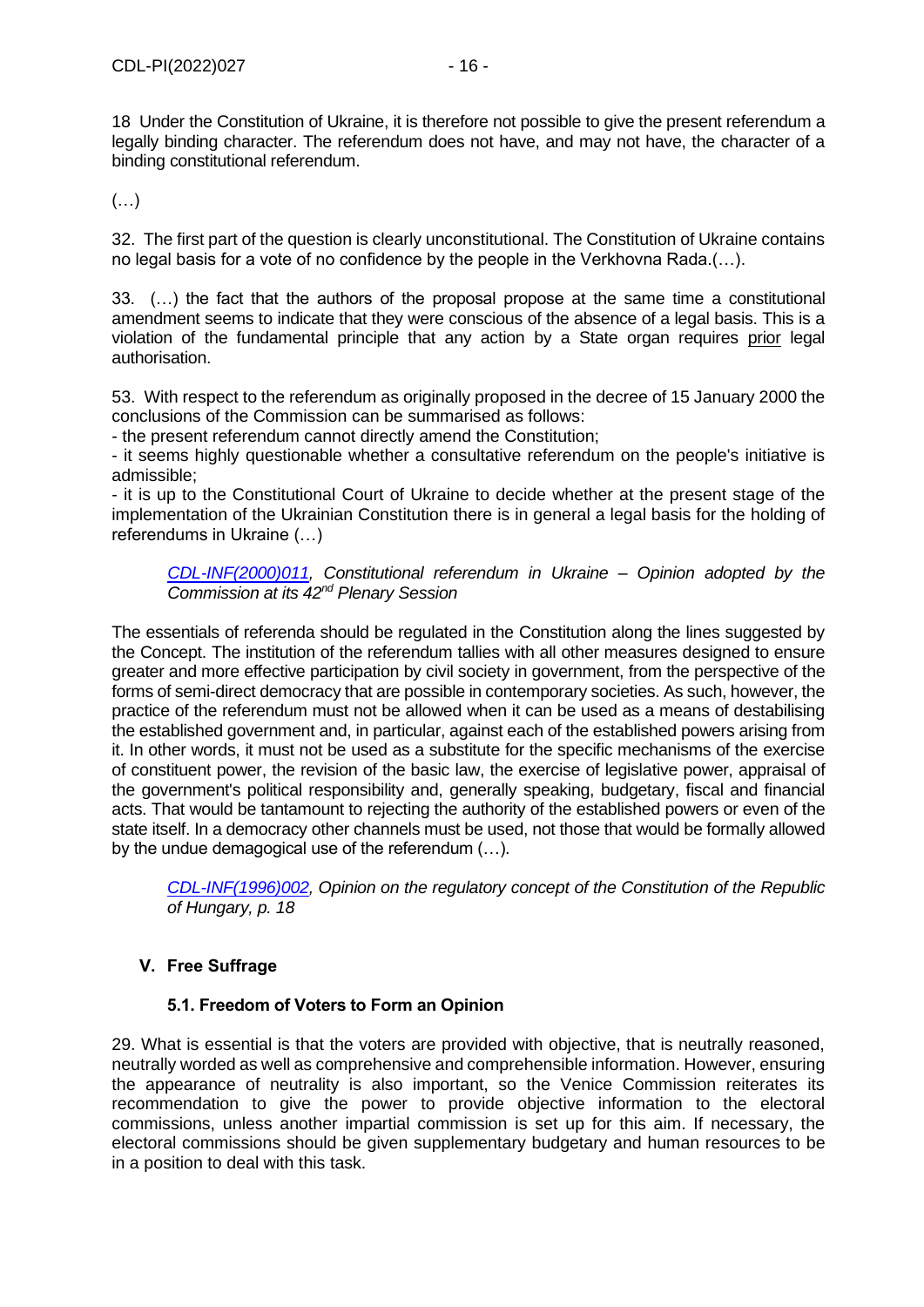## *[CDL-AD\(2021\)052,](https://www.venice.coe.int/webforms/documents/default.aspx?pdffile=CDL-AD(2021)052-e) Serbia - Urgent Opinion on the Revised Draft Law on the Referendum and the People's Initiative*

- 3.1 Freedom of Voters to Form an Opinion
	- a. Administrative authorities must observe throughout the campaign period their duty of neutrality (see I.2.2.a. above), which is one of the means of ensuring that voters can form an opinion freely.
	- b. The use of public resources by the authorities for campaigning purposes must be prohibited. Political parties and their representatives, including those who are elected representatives or hold a public office, are entitled to take actively part in the campaign. Particular duties of reserve may apply to the persons belonging to the public authority responsible for the organisation or supervision of the referendum.
	- c. The question put to the vote must be clear and comprehensible; it must not be misleading; it must be unbiased, not suggesting an answer; voters must be informed of the effects of the referendum; voters must be able to answer the questions asked solely by yes, no or a blank vote. It is suitable that the questions follow a fixed format. Multiple-option questions can be envisaged (see below III.5.b).
	- d. An impartial body (see II.4.1 below) must exercise prior scrutiny on the clarity of the question.
	- e. An impartial body must provide balanced information. This implies that the text submitted to a referendum and an explanatory report or balanced campaign material from the proposal's supporters and opponents should be made available to electors sufficiently in advance, as follows:
		- I. they must be sent directly to citizens and be received sufficiently far in advance of the vote;
		- II. the text submitted to referendum and the date of the referendum must be published in the official gazette sufficiently far in advance of the vote;
		- III. the explanatory report must give a balanced presentation not only of the viewpoint of the executive and legislative authorities or persons sharing their viewpoint, but also of the opposing one.
	- f. The above information must be available in all the official languages and in the languages of the national minorities.
	- g. Transparency must be ensured, in particular concerning campaign funding. Voters should also be able to identify the origin of campaign messaging. Internet intermediaries should provide access to data on paid political advertising.
	- h. Sanctions must be imposed in the case of breaches of the duty of neutrality and of voters' freedom to form an opinion, including breaches of the finance campaign rules and other campaign regulations.

## *[CDL-AD\(2020\)031,](https://www.venice.coe.int/webforms/documents/?pdf=CDL-AD(2020)031-e) Revised Guidelines on the Holding of Referendums*

50. Any referendum should respect the principle of equality between the supporters and the opponents of a given proposal. Its main goal is to ensure that voters make a decision concerning a certain matter based on the balanced and informed dissemination of information. The information provided to voters must be comprehensive and must reflect various, even opposing, positions regarding the referendum question.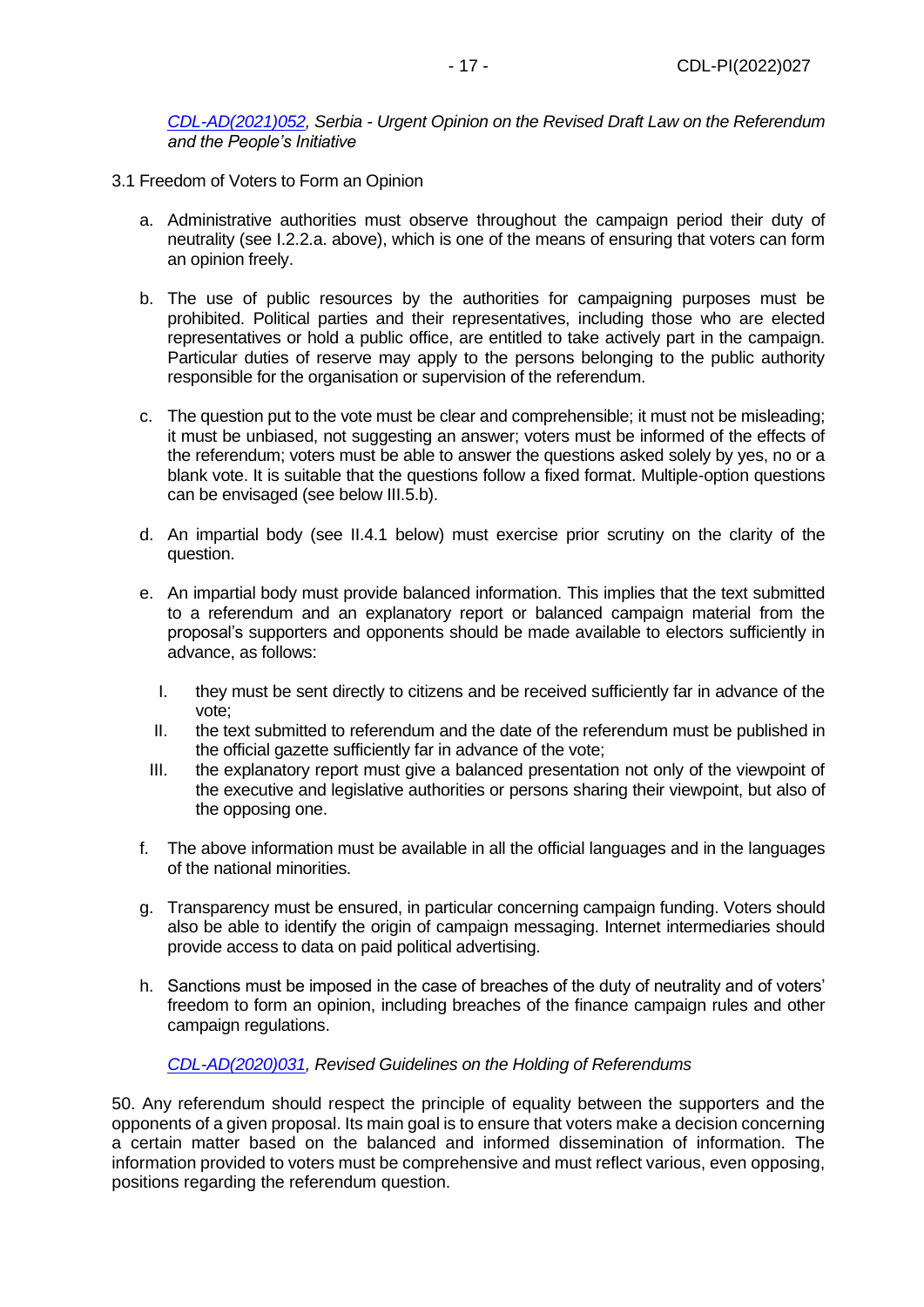56. (…) However, there is a difference between parties represented in the parliament and other parties and entities. The referendum initiative groups and parties with factions in the Rada are guaranteed representation in any commission to which they suggested nominees. In contrast, representation of other political parties, i.e., those registered as supporters or opponents of the referendum question, depends on whether their nominees have been selected to the respective commission through the lottery. Therefore, depending on the attitude of the parliamentary parties to the referendum proposal(s), some commissions can be dominated by the referendum proposals supporters or by referendum question opponents. **It would be suitable to amend**  t**he Draft Law to provide that the District and Precinct Referendum Commissions are formed in a way so that the opponents and supporters of the referendum question are equally represented in each commission**.

89. While not a consistently established international practice, consideration could be given to provide for a certain amount of publicly funded media time and space for registered participants to communicate, on an equal basis, the rationale for their proponent or opponent side of the referendum issue. This could facilitate provision of balanced information to the public, particularly in circumstances where well-resourced large political parties, which can afford to purchase expensive media time and space, are skewed in favour of one side of the referendum issue. In addition, consideration could be given to require the public broadcaster (TV and radio) to provide an opportunity for televised debates between the proponents and opponents of the referendum issue, with equal allocation of time to each side. Such debates in referendums would provide an opportunity for voters to become well-informed on the differing sides of the referendum issue and the effects of the referendum outcome, facilitating them to make an informed choice at the ballot box.

## *[CDL-AD\(2020\)024,](https://www.venice.coe.int/webforms/documents/default.aspx?pdffile=CDL-AD(2020)024-e) Ukraine - Urgent Joint Opinion on Draft Law 3612 on Democracy Through All-Ukraine Referendum*

25. (…) In order to provide legislative guarantees preventing the distortion of the will of the voters, the Code of Good Practice on Referendums recommends that "the question put to the vote must be clear; it must not be misleading; it must not suggest an answer; electors must be informed of the effects of the referendum; voters must be able to answer the questions asked solely by yes, no or a blank vote". That is to say, the question should be formulated in a way to enable an unambiguous answer and to provide clarity about the legal consequences of the decision taken by referendum. The Venice Commission and OSCE/ODIHR recommend introducing the principles of unity of content and clarity of the question into the law.

26. The draft law does not include an obligation of the authorities to provide objective *information* about the proposal put to referendum. In addition to the text submitted to the referendum, the Code of Good Practice recommends that an explanatory report or balanced information material from the proposal's supporters and opponents should be made available to the voters sufficiently in advance. Consideration should be given to including in the draft law an explicit obligation of the authorities to provide objective information about the proposal put to referendum. An explanatory report could be made available at each polling station, instead of the Constitutional Court's ruling on the constitutionality of the draft proposal, as envisioned in Article 25.2(2) of the draft law.

62. The Venice Commission and OSCE/ODIHR recommend that the law explicitly provide for the duty of neutrality of administrative authorities, as well as for effective sanctions for breaching it. The Venice Commission and OSCE/ODIHR further recommend to prohibit public servants and public sector employees from taking part in campaigns while performing official duties; if officials holding political and discretionary positions are permitted to campaign in the course of their official duties, the list of such officials should be communicated to the CEC and made public, and the other party to the referendum campaign should be provided with commensurate direct public funding to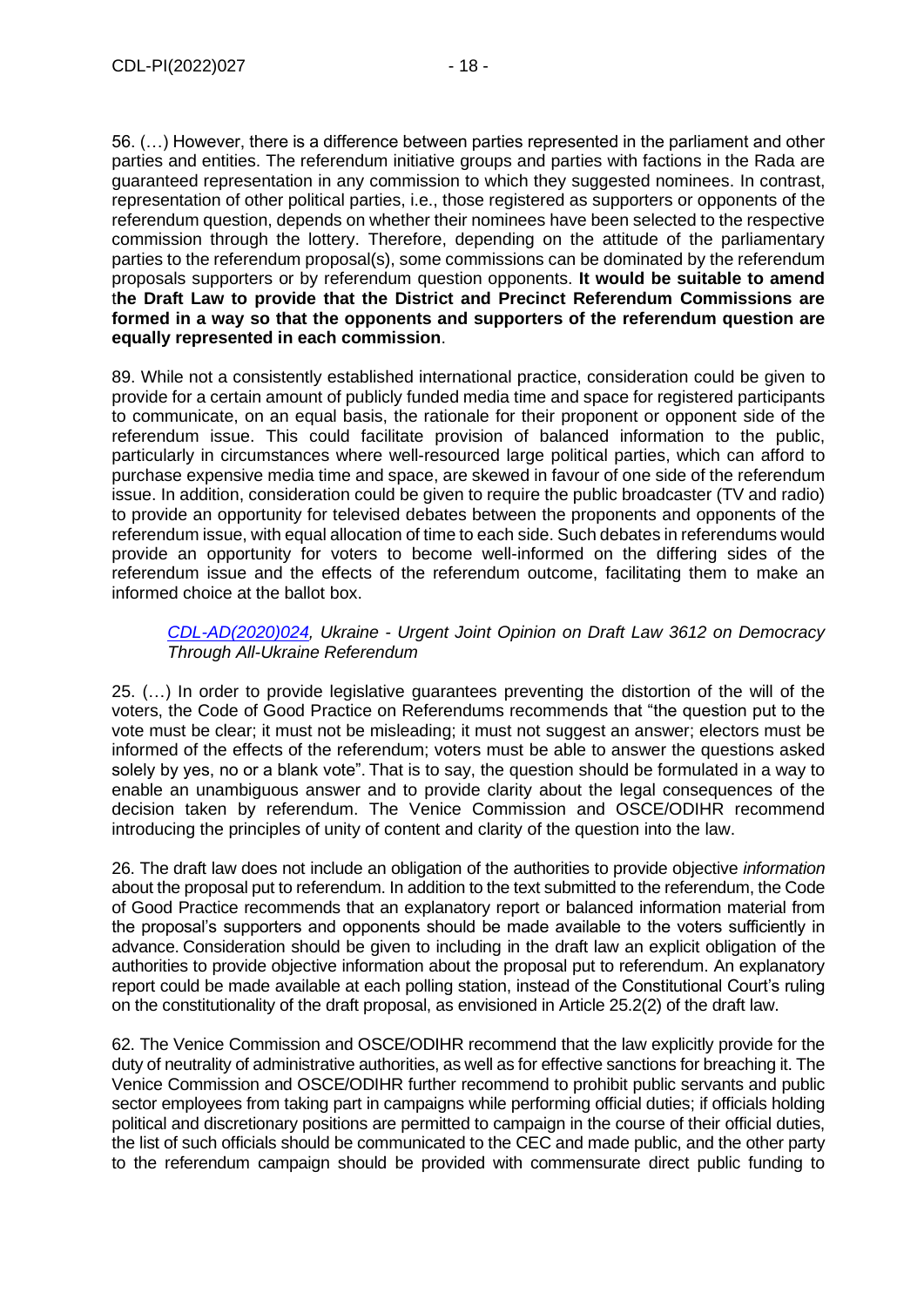balance the equality of opportunity. The use of public funds by the authorities for campaigning purposes must be prohibited.

## *[CDL-AD\(2017\)029,](https://www.venice.coe.int/webforms/documents/default.aspx?pdffile=CDL-AD(2017)029-e) Armenia - Joint Opinion on the Draft Law on Referendum*

26. Generally, the matters being decided by a referendum should never be too imprecise or too vague, and the draft legislation adopted in this manner should not leave important matters to future laws. (…) In all of these cases, the amendments state that more detailed provisions will be set out in legislation. As the contents of such legislation have not even been drafted yet, this means that citizens will not have a clear idea of the changes that they are expected to decide on in a referendum. Asking citizens to engage in such a "blind vote" would dilute the very purpose of popular referenda, and should be avoided.

*[CDL-AD\(2016\)025,](http://www.venice.coe.int/webforms/documents/?pdf=CDL-AD(2016)025-e) Kyrgyz Republic - Joint opinion on the draft law "on Introduction of amendments and changes to the Constitution"*

25. In general, OSCE/ODIHR and the Venice Commission warn against constitutional referenda without a prior qualified majority vote in Parliament. The fact that no debate can take place during the referendum procedure exposes this instrument of direct democracy to polemics, misleading information and abuse of democracy if not carefully managed in accordance with generally accepted democratic rules. Especially the lack of a proper debate at the moment of the vote on the one hand, and the fact that the submitted questions can potentially be very complex and difficult to understand for the majority of voters on the other, require the relevant authorities to establish clear and strict criteria for such processes. Such criteria are necessary in order to ensure that the voter understands the question submitted for referendum, and to give the voter a real chance to decide which parts of a question or draft law he/she wants to adopt and which he/she wants to reject.

*[CDL-AD\(2015\)014,](http://www.venice.coe.int/webforms/documents/?pdf=CDL-AD(2015)014-e) Joint Opinion on the draft law "on introduction of changes and amendments to the Constitution" of the Kyrgyz Republic*

47. (…) All media should try to be objective, with regard to facts. And the social pluralism, combined with the freedom of speech and press, implies that public-owned media have to (try, at least, to be) also impartial and balanced, as far as they are funded by public means and, therefore, they "belong" to the public opinion, where there are different opinions, as the very organisation of the referendum shows. The principle of impartiality (or, better to say, of equal treatment) may also be applied to the conditions of paid publicity (i.e.: advertisements should not be more expensive for different subjects in the same media), as it is provided for with relation to the use of buildings (premises).

*[CDL-AD\(2013\)017,](http://www.venice.coe.int/webforms/documents/?pdf=CDL-AD(2013)017-e) Opinion on the Law on National Referendum of Ukraine*

51. (…) Voter education is especially important in emerging and new democracies and in situations where new electoral provisions or technologies are being applied for the first time. As far as referendums are concerned, the voters must be objectively and comprehensively informed both about the question submitted to the electorate in the referendum and its consequences.

*[CDL-AD\(2006\)018,](http://www.venice.coe.int/webforms/documents/?pdf=CDL-AD(2006)018-e) Report on Electoral Law and Electoral Administration in Europe - Synthesis study on recurrent challenges and problematic issues*

14. (…) the freedom of voters to form an opinion includes not only the objectivity of public media as mentioned above, but also a balanced access of supporters and opponents to public media broadcasts.

*[CDL-AD\(2005\)041,](http://www.venice.coe.int/webforms/documents/CDL-AD(2005)041-e.aspx) Opinion on the Compatibility of the Existing Legislation in Montenegro concerning the Organisation of Referendums with Applicable International Standards*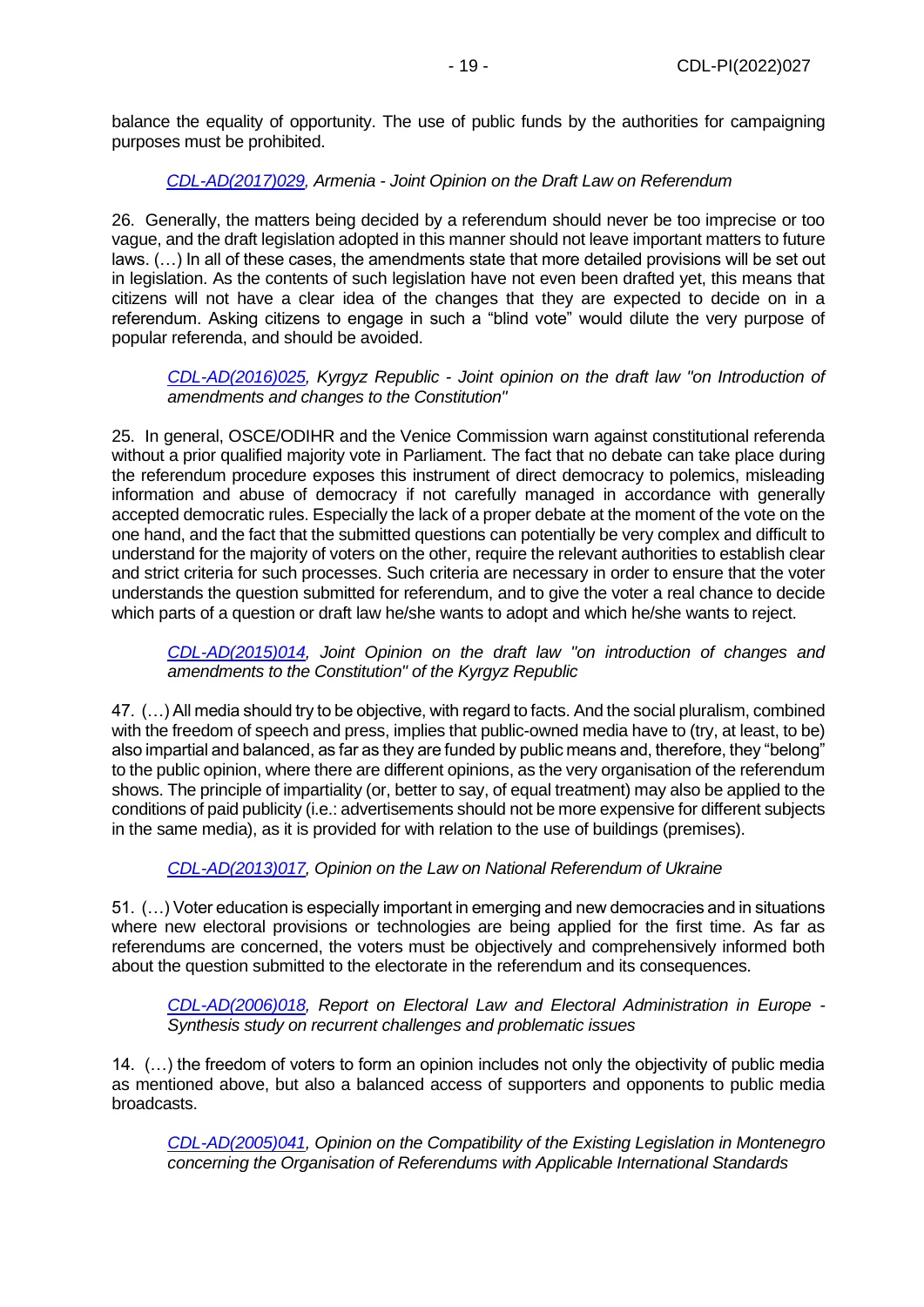77. Freedom to vote presupposes that "the question submitted to the electorate must be clear (not obscure or ambiguous); it must not be misleading; it must not suggest an answer; electors must be informed of the consequences of the referendum; voters must answer the questions asked by yes, no or a blank vote". A number of national legal systems explicitly uphold these rules, especially the requirement that the question be clear. In Albania, questions of principle (particularly important questions) submitted to the electorate must be clear, complete and unequivocal; in Armenia, the question must be straightforward; in Hungary, devoid of ambiguity; in Portugal, questions must be formulated in an "objective, clear and precise manner", and may not contain any suggestion or preliminary considerations; in France three conditions are attached: fairness, clarity and absence of ambiguity. The requirement for clarity relates to the rules providing that the voter should be able to reply yes or no (Austria, Croatia, Greece, Malta, "the former Yugoslav Republic of Macedonia") or to vote on a specifically worded text (Ireland). The requirement that the question be clear and non-leading is also upheld in Bulgaria, Italy, Poland, Portugal and Switzerland. Elsewhere it should apply in pursuance of the principle of freedom to vote.

*[CDL-AD\(2005\)034,](http://www.venice.coe.int/webforms/documents/?pdf=CDL-AD(2005)034-e) Referendums in Europe – an Analysis of the Legal Rules in European States*

20. (…) All voters must be provided with accurate, objective information. Publication in an official gazette is not sufficient. Each voter must receive the whole of the text submitted for his or her approval, together with an explanatory report setting out not only the viewpoint of the authorities, but also any opposing viewpoints, in a balanced way. Provision should be made for this report to be vetted by an independent body.

21. In addition, supporters and opponents of the proposal must have equal access to public facilities, such as election hoardings.

22. Balanced coverage must be guaranteed to the proposal's supporters and opponents in the public media.

23. It might be recommended that the private media give an objective account of the opposing viewpoints before deciding in favour of one of them.

31. The question put to the vote must be clear (not obscure or unambiguous). It must not be misleading. Furthermore, it must not be worded in such a way as to suggest an answer.

33. The question put to the electorate should not relate directly or indirectly to the person of a political leader as in that case it would no longer be a referendum, but a plebiscite.

*[CDL-AD\(2005\)028,](http://www.venice.coe.int/webforms/documents/?pdf=CDL-AD(2005)028-e) Opinion on Parliamentary Assembly Recommendation 1704 (2005) on Referendums : towards good practices in Europe*

#### 2. Fairness of the vote

a. the question submitted to the electorate must be clear (not obscure or ambiguous); it must not be misleading; it must not suggest an answer; electors must be informed of the consequences of the referendum; voters must answer the questions asked by yes, no or a blank vote;

b. The authorities must provide objective information. This implies that the text submitted to referendum and an explanatory report should be made available to electors sufficiently in advance  $(\ldots).$ 

## *[CDL-INF\(2001\)10,](http://www.venice.coe.int/webforms/documents/CDL-INF(2001)010-e.aspx) Guidelines for Constitutional Referendums at National Level, p. 4*

38. (…) the wording of the proposal seems seriously flawed. It is proposed to give to the President of Ukraine the power to terminate the powers of the Verkhovna Rada and to dissolve the Verkhovna Rada. The drafting of the proposal is unclear and confusing. It is proposed to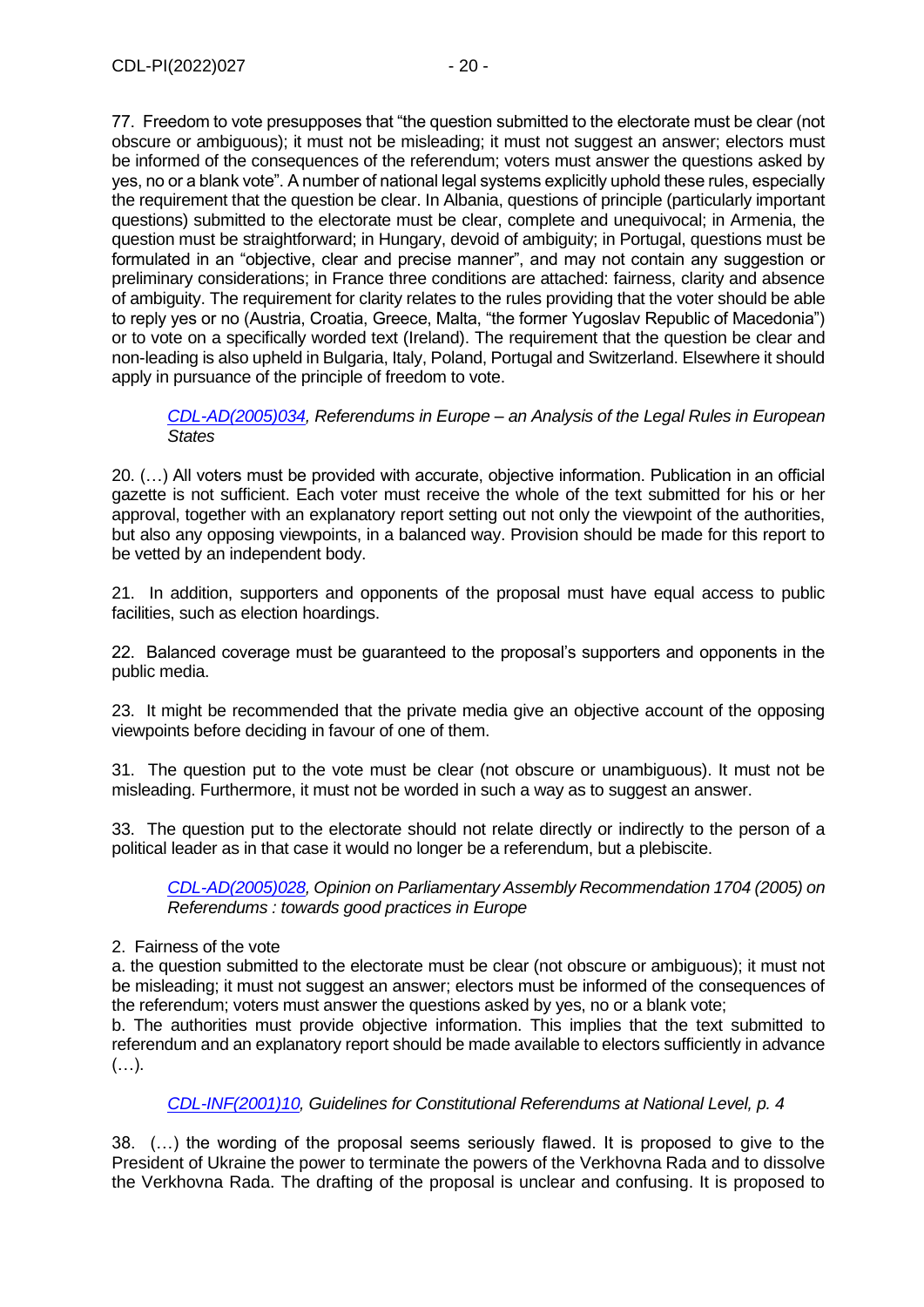amend at the same time Article 90 and Article 106 of the Constitution and both proposals are mixed up in the proposed wording.

39. Moreover, the conditions for this step are ill-defined. What precisely is the meaning of failing to form a stable and operational majority? This gives too much discretion to the President and the period of one month for forming such a majority appears short.

40. In conclusion, the drafting of this question is so unclear that its admissibility appears questionable and the adoption of the proposal would appear highly undesirable.

*[CDL-INF\(2000\)011,](http://www.venice.coe.int/webforms/documents/default.aspx?pdffile=CDL-INF(2000)011-e) Constitutional referendum in Ukraine – Opinion adopted by the Commission at its 42nd Plenary Session*

## <span id="page-20-0"></span>**VI. Other principles of the European electoral heritage**

30. The Venice Commission and OSCE/ODIHR recommend that the draft law provide for specific provisions on *complaints and appeals* during the referendum process, including designated avenues of redress and procedural deadlines. The system of appeal should safeguard, inter alia, the right of referendum parties, campaign participants, voters and other stakeholders to complain about the conduct of the referendum campaign and misuse of administrative resources; appeal against decisions of electoral commissions and other authorities that violate electoral legislation; challenge voting results in specific precincts; and appeal against the referendum result in court. The Venice Commission and OSCE/ODIHR recommend that all voters be entitled to appeal. A reasonable quorum may be imposed for appeal by voters against the results of a referendum.

[CDL-AD\(2021\)033,](https://www.venice.coe.int/webforms/documents/default.aspx?pdffile=CDL-AD(2021)033-e) *Serbia - Urgent Opinion on the Draft Law on the Referendum and the People's Initiative*

21. While the first requirement for the validity of the referendum is that it may not contradict the provisions of the Constitution of Ukraine, this is by no means sufficient. It is also necessary that the referendum comply with basic democratic standards for the holding of referendums, such as those established by the Venice Commission's Code of Good Practice on Referendums (CDL-AD(2007)008rev).

*[CDL-AD\(2014\)002,](http://www.venice.coe.int/webforms/documents/default.aspx?pdffile=CDL-AD(2014)002-e) Opinion on "whether the decision taken by the Supreme Council of the Autonomous Republic of Crimea in Ukraine to organise a referendum on becoming a constituent territory of the Russian Federation or restoring Crimea's 19 92 constitution is compatible with constitutional principles"*

12. The internationally recognised fundamental principles of electoral law, as expressed for example in Article 3 of the First Protocol to the ECHR and Art. 25 ICCPR, have to be respected, including universal, equal, free and secret suffrage. For a referendum to give full effect to these principles, it must be conducted in accordance with legislation and the administrative rules that ensure the following principles:

- the authorities must provide objective information;
- the public media have to be neutral, in particular in news coverage;
- the authorities must not influence the outcome of the vote by excessive, one-sided campaigning;
- the use of public funds by the authorities for campaigning purposes must be restricted.

13. Free suffrage includes freedom of voters to form an opinion as well as freedom of voters to express their wishes.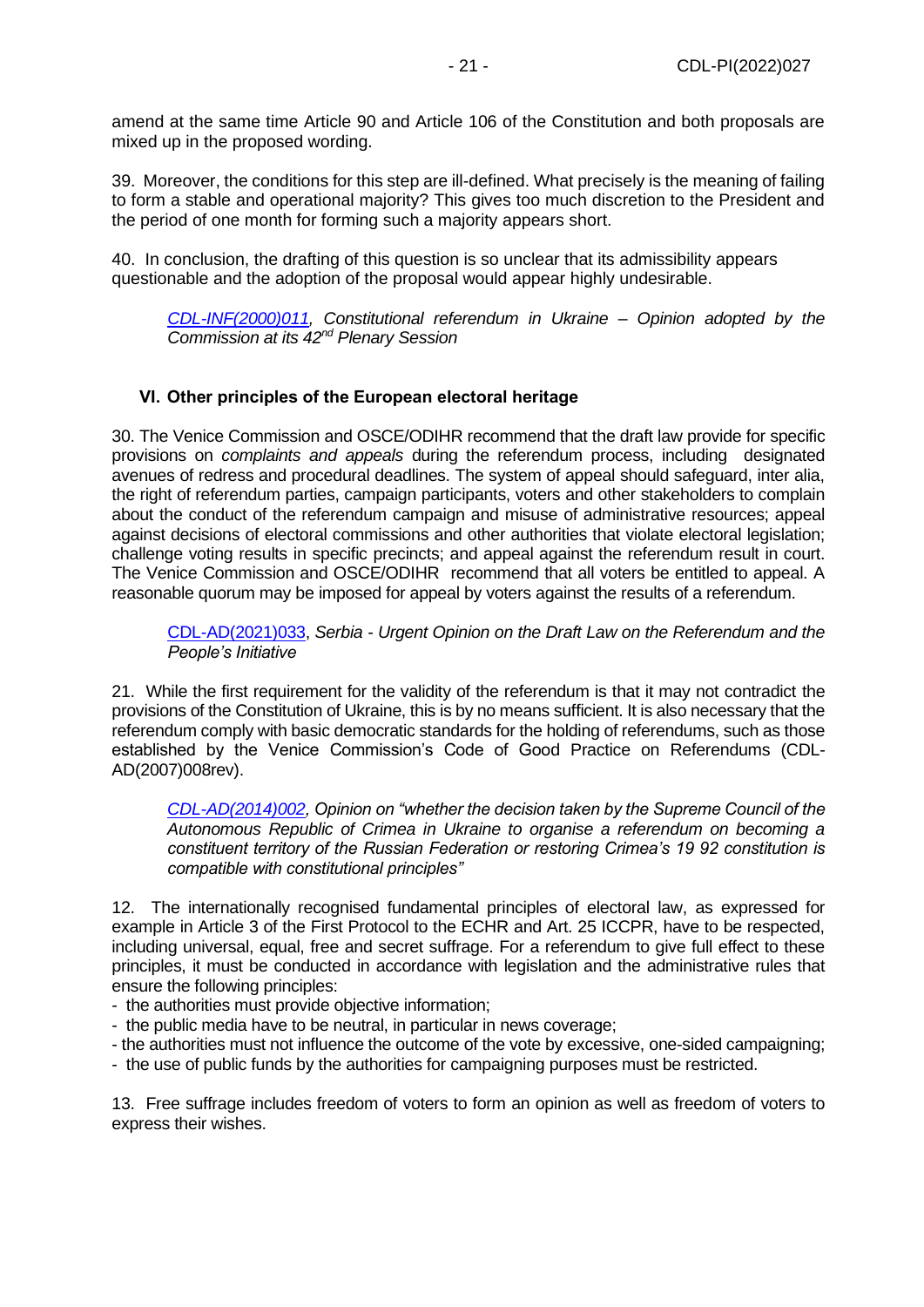14. Moreover, the freedom of voters to form an opinion includes not only the objectivity of public media as mentioned above, but also a balanced access of supporters and opponents to public media broadcasts.

15. The freedom of voters to express their wishes implies that any question submitted to the electorate must be clear (not obscure or ambiguous); it must not be misleading; it must not suggest an answer; voters must answer the questions asked by yes, no or a blank vote.

17. Furthermore, the framework conditions for a free and fair vote must be guaranteed, such as: - respect for fundamental rights, in particular freedom of expression and the press, freedom of circulation inside the country, freedom of assembly and freedom of association for political purposes;

- organisation of the referendum by impartial electoral commissions;

- the widest possible access of national and international observers;

- an effective system of appeal.

*[CDL-AD\(2005\)041,](http://www.venice.coe.int/webforms/documents/CDL-AD(2005)041-e.aspx) Opinion on the Compatibility of the Existing Legislation in Montenegro concerning the Organisation of Referendums with Applicable International Standards*

## **6.1 Conditions for implementing these principles**

<span id="page-21-0"></span>59. (…) It is doubtful that deadlines for the decision-making in the field of referendums and peoples' initiatives should be as short as for electoral disputes, because the results of the referendums, contrary to those of elections, affect only the issue(s) submitted to the people's vote. The Venice Commission therefore recommends a reasonable extension of the deadlines for lodging and deciding on complaints and appeals.

*[CDL-AD\(2021\)033](https://www.venice.coe.int/webforms/documents/default.aspx?pdffile=CDL-AD(2021)033-e)*, *Serbia - Urgent Opinion on the Draft Law on the Referendum and the People's Initiative*

16. In general, any reform of electoral legislation to be applied during an election (or referendum) should occur early enough for it to be really applicable to this election (or referendum). The Venice Commission therefore recommends holding the next referendum late enough to make the revised law really applicable to it.

*[CDL-AD\(2021\)033,](https://www.venice.coe.int/webforms/documents/default.aspx?pdffile=CDL-AD(2021)033-e) Serbia - Urgent Opinion on the Draft Law on the Referendum and the People's Initiative*

75. The draft Bill provides that the demand for the referendum must be submitted to a minister. Since political frontiers in referendums do not always run along party lines but may involve other political players, consideration could be given to referring rather to an impartial and independent body, with a balanced representation of supporters and opponents of the proposal submitted. Decisions of such a Commission will gain more legitimacy on both sides and would avoid conflict of interests.

*[CDL-AD\(2020\)020,](https://www.venice.coe.int/webforms/documents/default.aspx?pdffile=CDL-AD(2020)020-e) Opinion on Four Constitutional Draft Bills on the Protection of the Environment, on Natural Resources, on Referendums, and on the President of Iceland, the Government, the Functions of the Executive and Other Institutional Matters*

76. Article 35.5 provides for the possibility to cancel referendum results if such violations of the law have taken place that might have affected the referendum results "while in the course of preparation and holding of referendum". Such provision should not be understood as applying only to violations during the final stages of the process. Moreover, in conformity with the principle of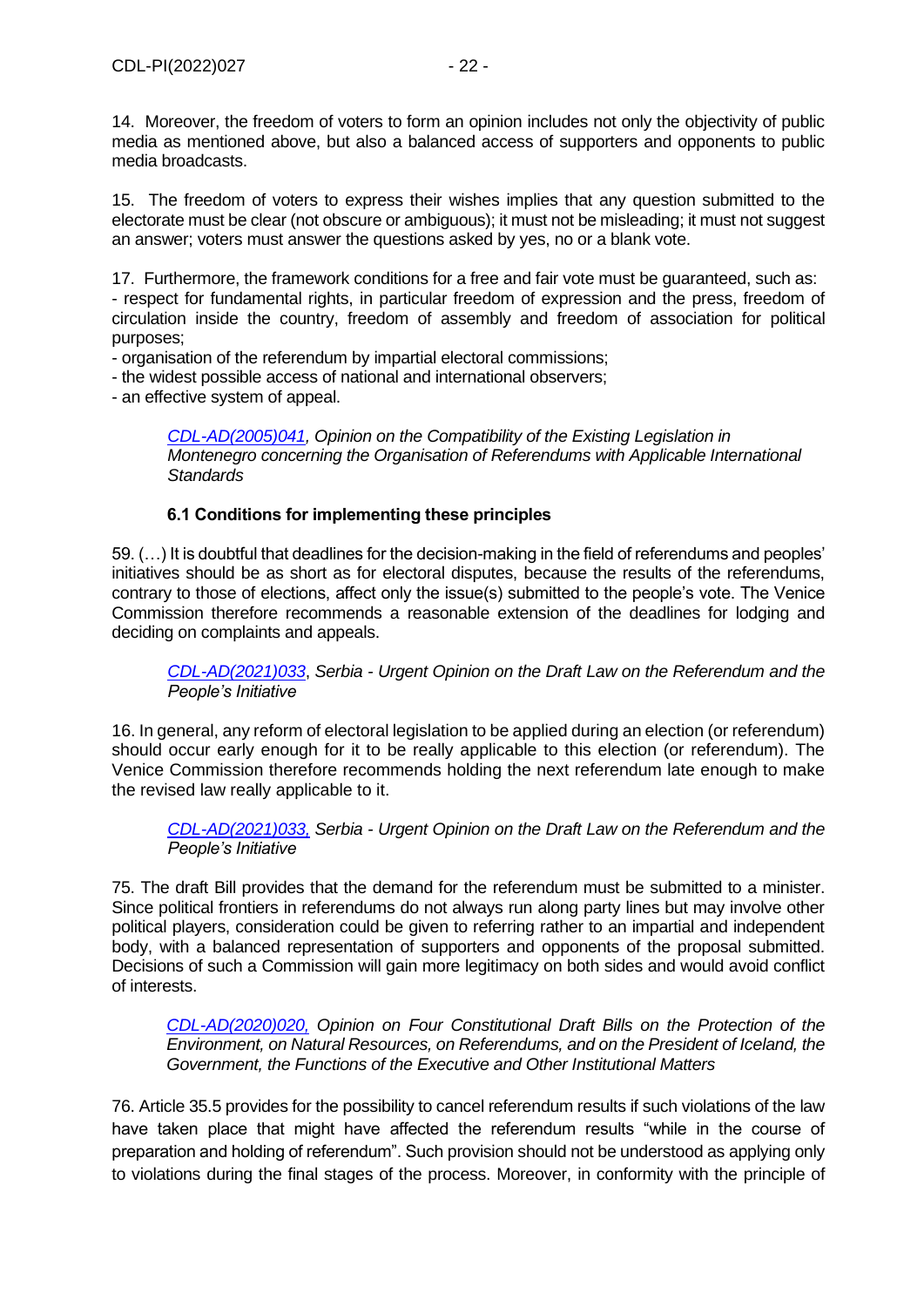proportionality, milder sanctions should be provided for in case the violations of the law did not affect the results.

## *[CDL-AD\(2017\)029,](https://www.venice.coe.int/webforms/documents/default.aspx?pdffile=CDL-AD(2017)029-e) Armenia - Joint Opinion on the Draft Law on Referendum*

70. The draft law does not provide for direct public funding of referendum campaigns. Such funding could be considered in light of the particular public importance of referendums, and also as a means to equalise opportunities of referendum parties, especially if officials occupying political and discretionary positions are allowed to campaign for one party to the referendum.

71. The draft law does not contain specific provisions on transparency of campaign financing, only making a reference to the Electoral Code (Article 19.1). Consideration should be given to including explicit requirements for all campaign funds to make public the sources of their campaign financing and disclose donations that exceed a certain limit on a continuing basis. The reporting requirements should cover all campaign-related expenses.

## *[CDL-AD\(2017\)029](https://www.venice.coe.int/webforms/documents/default.aspx?pdffile=CDL-AD(2017)029-e) Armenia - Joint Opinion on the Draft Law on Referendum*

27. Finally, the process of amending the Constitution should be marked by the highest levels of transparency and inclusiveness – in particular in cases where draft amendments (…) propose extensive changes to key aspects of the Constitution, such as the roles of the highest court and the Constitutional Chamber, the functioning of the state institutions and the independence of the judiciary. (…) Transparency, openness and inclusiveness, as well as adequate timeframes and conditions allowing for a variety of views and proper wide and substantive debates of controversial issues are key requirements of a democratic constitution-making process and help ensure that the text is adopted by society as a whole, and reflects the will of the people. Notably, these should involve political institutions, non-governmental organisations and citizens' associations, academia, the media and the wider public; this includes proactively reaching out to persons or groups that would otherwise be marginalized, such as national minorities. It is thus recommended to ensure (…) that all relevant stakeholders, including non-parliamentary political parties, civil society, and the wider public, are aware of the proposed changes, and are included in various platforms of discussion on this topic; there should also be time for proper discussions, at all levels, on the proposed amendments. This will ensure that (…) they enjoy the widest support of the public.

*[CDL-AD\(2016\)025,](http://www.venice.coe.int/webforms/documents/?pdf=CDL-AD(2016)025-e) Kyrgyz Republic - Joint opinion on the draft law "on Introduction of amendments and changes to the Constitution"*

24. (…) the competent state authorities must direct their efforts to ensuring inclusive discussions on the intended amendments, and provide a necessary period for reflection as well as adequate time for the preparation of a referendum (where applicable).

28. (…) the matters that are being decided by a referendum should never be too imprecise or too vague, and the draft legislation adopted in this manner should not leave important matters to future laws (…) Asking citizens to engage in such a 'blind vote' would dilute the very purpose of popular referenda, and should be avoided.

*[CDL-AD\(2015\)014,](http://www.venice.coe.int/webforms/documents/?pdf=CDL-AD(2015)014-e) Joint Opinion on the draft law "on introduction of changes and amendments to the Constitution" of the Kyrgyz Republic*

6. The Venice Commission notes that various sectors of civil society and some political actors have regretted the insufficient consultation which has taken place before the adoption of the said reform and the limited public discussion on the pros and cons of the various amendments proposed. Although the authorities contend that the reform procedure has been carried out in compliance with the electoral legislation, the pace of the adoption of the reform, from the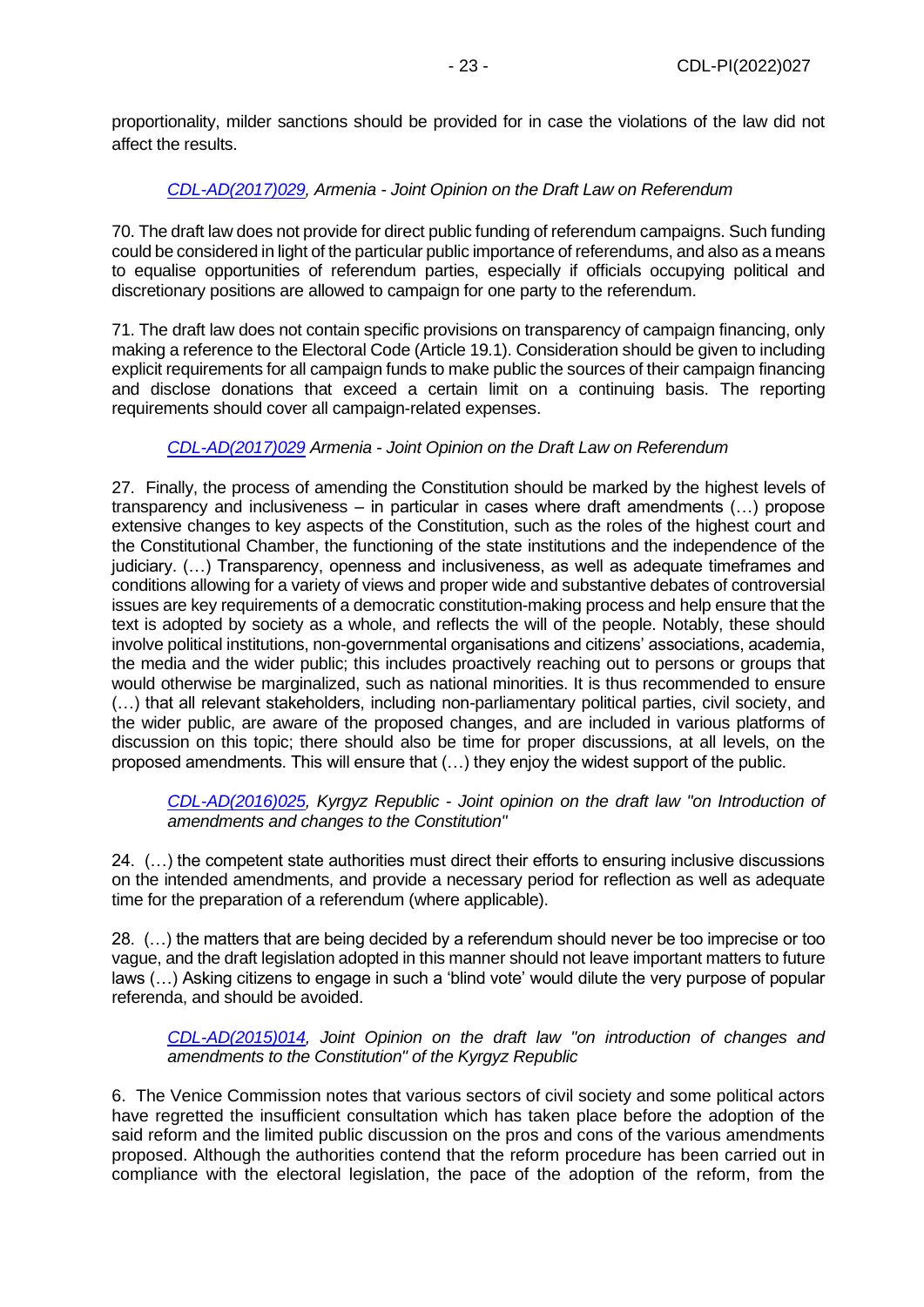submission of the draft referendum act on 16 December 2008 to its consideration by the Milli Majlis on 18 December 2008, its approval by the Constitutional Court on 24 December 2008 and its submission to a national referendum on 18 March 2009, appears to be quite expedient given the importance of the issues at stake and the need to enable the population to be fully acquainted with the various implications of the reform.

*[CDL-AD\(2009\)010,](http://www.venice.coe.int/webforms/documents/?pdf=CDL-AD(2009)010-e) Opinion on the draft amendments to the Constitution of the Republic of Azerbaijan*

# <span id="page-23-0"></span>**VII.The Procedural Validity of Texts Submitted to a Referendum**

III. Specific rules

2. The procedural validity of texts submitted to a referendum

Questions submitted to a referendum must respect:

- − unity of form: the same question must not combine a specifically-worded draft amendment with a generally-worded proposal or a question of principle;
- − unity of content: except in the case of total revision of a text (constitution, law), there must be an intrinsic connection between the various parts of each question put to the vote, in order to guarantee the free suffrage of the voter, who must not be called to accept or refuse as a whole, provisions without an intrinsic link; the revision of several chapters of a text at the same time is equivalent to a total revision;

unity of hierarchical level: the same question must not simultaneously apply to legislation of different hierarchical levels.

*[CDL-AD\(2020\)031,](https://www.venice.coe.int/webforms/documents/?pdf=CDL-AD(2020)031-e) Revised Guidelines on the Holding of Referendums*

See also *[CDL-INF\(2001\)10,](http://www.venice.coe.int/webforms/documents/CDL-INF(2001)010-e.aspx) Guidelines for Constitutional Referendums at National Level, p. 3*

62. (…) The advisory referendum with multiple choice is an unusual and complex provision. The unity of content between the various proposals should be ensured, in order to avoid any falsification of the voters' intentions.

*[CDL-AD\(2015\)009,](http://www.venice.coe.int/webforms/documents/?pdf=CDL-AD(2015)009-e) Opinion on the Citizens' bill on the regulation of public participation, citizens' bills, referendums and popular initiatives and amendments to the Provincial Electoral Law of the Autonomous Province of Trento (Italy)*

5. The possibility for the voters to pronounce themselves on each amendment separately will apparently preserve the principle of the unity of substance, although the relatively high number (29) of questions posed will inevitably make the ensuing results and various possible combinations less legible. This confusion is reinforced by the way in which the proposal to remove the two term limit of the President is formulated (…)

*[CDL-AD\(2009\)010,](http://www.venice.coe.int/webforms/documents/?pdf=CDL-AD(2009)010-e) Opinion on the draft amendments to the Constitution of the Republic of Azerbaijan*

71. The question then arises as to whether the texts submitted to referendum have to comply with the principle of unity of form (the same question must not combine a specifically-worded draft amendment with a generally-worded proposal or a question of principle).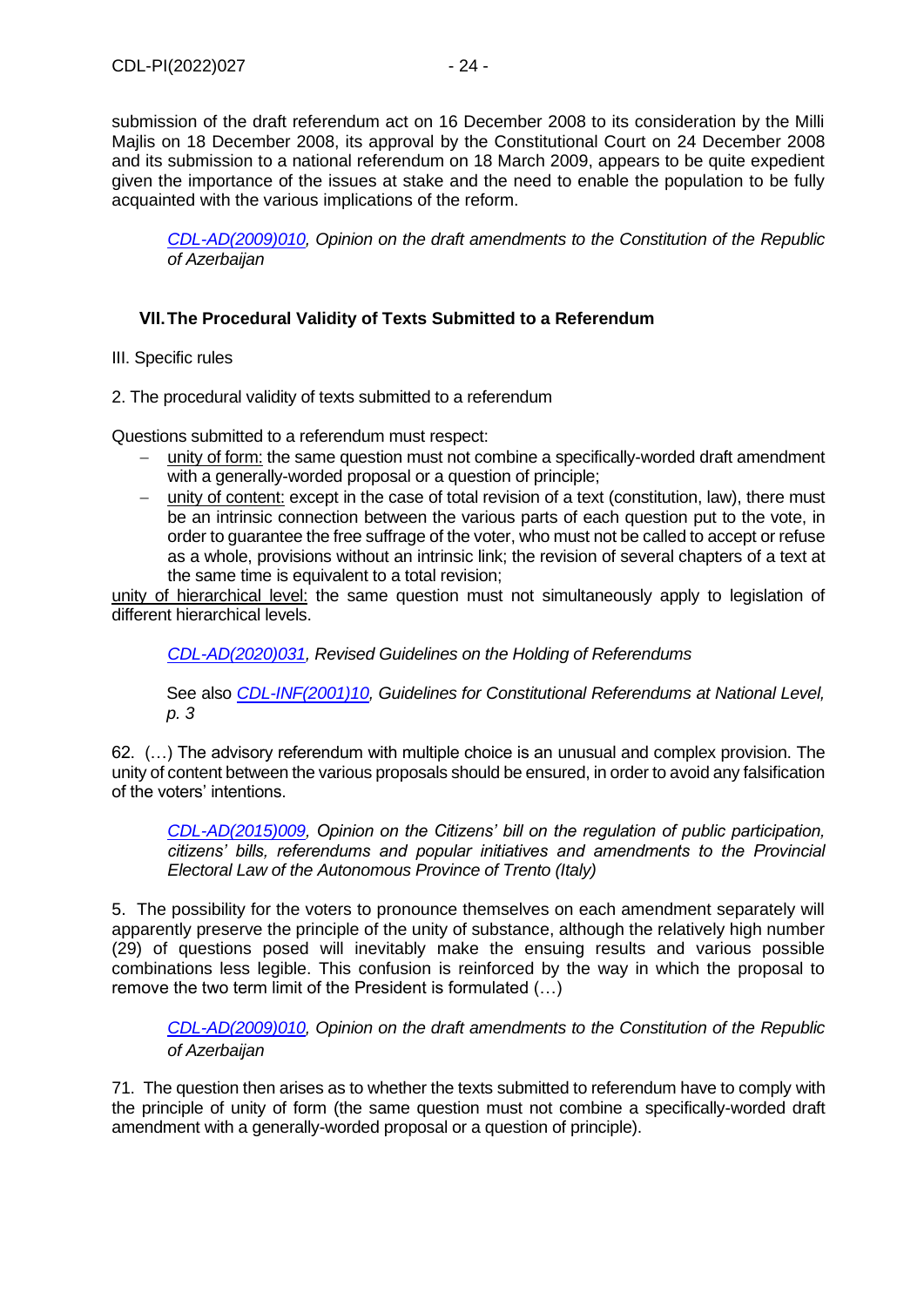72. States that do not provide for any rule concerning the form of the texts submitted to referendum logically do not adopt the principle of unity of form either. By contrast, when a single form is prescribed, this principle is imposed by definition. Certain states that provide for several types of referendum adopt the principle of unity of form. (…)

*[CDL-AD\(2005\)034,](http://www.venice.coe.int/webforms/documents/?pdf=CDL-AD(2005)034-e) Referendums in Europe – an Analysis of the Legal Rules in European States*

5. This combination in a single question of two distinct issues, one relating to an individual situation and one proposing a constitutional amendment, is in contradiction with the principle of unity of content as set forth for example in the Guidelines for Constitutional Referendums at National Level, adopted by the Venice Commission in July 2001 (CDL-INF(2001)10, at II.C). Although two questions are put to the voters, they are not allowed to give a separate and distinct answer to each of these questions but have to reply in a uniform way. The appropriate opportunity for the electorate to indicate whether it supports abide is at a parliamentary or presidential election, and not in the context of an amendment to the Constitution. Inevitably the linkage of principle with personality confuses the issue, and will inhibit impartial consideration by the Belarusian voters of the important principle which is at issue. It is open to doubt whether this way of wording a referendum question is compatible with Art. 114 of the Electoral Code of Belarus according to which "The question (draft decision) offered for the referendum shall be worded by the initiative group in a clear and definite manner so that it shall be possible to give an unambiguous answer to such question." This provision, which appears in an article of the Electoral Code applicable to referendums on the basis of popular initiatives, has as its purpose to protect the exercise of the freedom of the vote of the electorate and therefore has to be equally applied to referendums called by the President.

*[CDL-AD\(2004\)029,](http://www.venice.coe.int/webforms/documents/?pdf=CDL-AD(2004)029-e) Opinion on the Referendum of 17 October 2004 in Belarus*

30. The first question contains in reality two questions. Citizens are asked to pronounce themselves at the same time

- on the question whether the present Verkhovna Rada enjoys their confidence;

- on a proposal to amend the Constitution introducing the possibility for the President of Ukraine to dissolve the Verkhovna Rada in the case of such a vote of no confidence.

31. To combine two questions in this way is in contradiction with a principle of referendum law known for example in Switzerland or Italy as the unity of subject matter. It may well be that a citizen of Ukraine wishes to have in general the right to express his lack of confidence in parliament without at the same time doing so with respect to the Verkhovna Rada presently in office. The present wording of the question deprives him of this possibility to give different replies to the two questions.

*[CDL-INF\(2000\)011,](http://www.venice.coe.int/webforms/documents/default.aspx?pdffile=CDL-INF(2000)011-e) Constitutional referendum in Ukraine – Opinion adopted by the Commission at its 42nd Plenary Session*

<span id="page-24-0"></span>

#### **VIII. T he Substantive Validity of Texts Submitted to a Referendum**

54. Article 40 makes it possible to adopt an act contrary to the decision made in a referendum or amend its essence only after the expiration of one year from the day of the referendum. (…) The Guidelines recommend that "[f]or a certain period of time, a text that has been rejected in a referendum may not be adopted by a procedure without referendum". A deadline of one year appears short and could make it easy to circumvent the will of the people. More respect for the people's decision would lead to wait at the very least until the next legislature, with a new mandate of the citizens for the Assembly. On the contrary, excluding forever the revision of a text adopted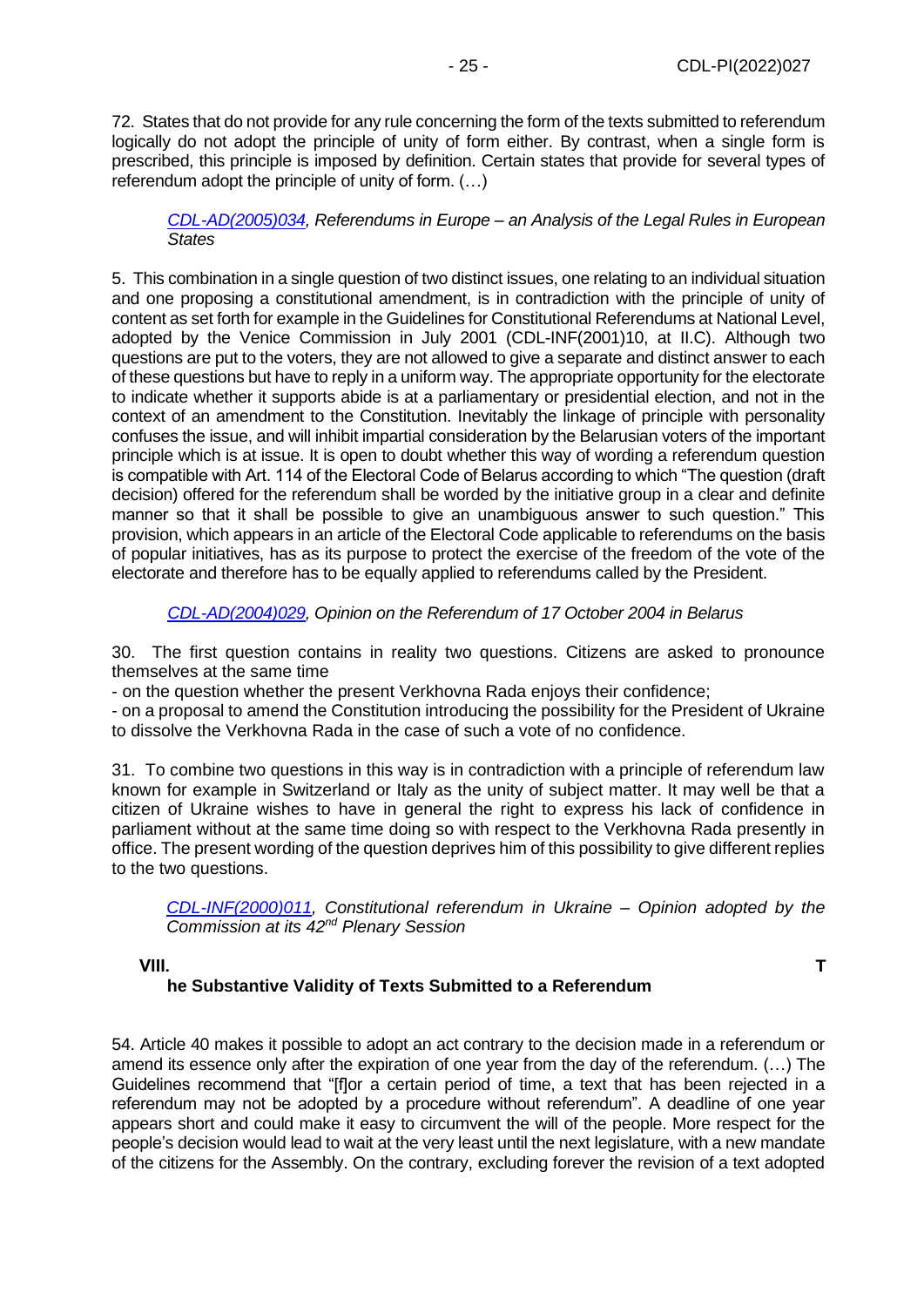by referendum without holding a referendum could be too rigid. An intermediate way could be to submit such revision to an optional referendum at the request of voters.

55. The question could also be asked whether this provision applies only to amendments of the text submitted to referendum or, more broadly, to bills concerning the same issue.

56. Some additional rules limiting or excluding a further referendum after a binding referendum could be envisaged during a certain period of time, in line with the Guidelines: a larger period before the next referendum on the same topic at the request of a section of the electorate; excluding a second referendum to partially revise a text that has been previously adopted by a referendum on a total revision; or excluding the revision of a superior law that is contrary to the popular vote, at least during a certain period of time.

58. The draft law would benefit from norms regulating a situation where multiple proceedings for the collection of signatures are carried out simultaneously with contradictory proposals. If two or more such proposals are successful, does the parliament have to organise different referendums, may the parliament unite such proposals or decide on them in the order it prefers? Article 41 does not allow consecutive referendums on the same subject, but it remains unclear whether there could be a simultaneous referendum on several related items.

[CDL-AD\(2021\)033,](https://www.venice.coe.int/webforms/documents/default.aspx?pdffile=CDL-AD(2021)033-e) *Serbia - Urgent Opinion on the Draft Law on the Referendum and the People's Initiative*

36. (…) The definition of substantive limitations to the scope of the referendums could lead to electoral disputes. Therefore, these limitations have to be defined very clearly. The Venice Commission recommends clearly defining the issues which cannot be submitted to referendum, by restating the constitutional limitations in the law, as well as by making a clear distinction between those limitations which are linked to the subject matter of the referendum, on the one hand, and those linked to the respect for superior law and the rule of law, on the other hand. In particular, the reach of the restrictions regarding human rights should be harmonised with the Constitution.

*[CDL-AD\(2021\)033,](https://www.venice.coe.int/webforms/documents/default.aspx?pdffile=CDL-AD(2021)033-e) Serbia - Urgent Opinion on the Draft Law on the Referendum and the People's Initiative*

#### III. Specific rules

1. The substantive validity of texts submitted to a referendum

Texts submitted to a referendum must comply with all superior law (principle of the hierarchy of norms).

They must not be contrary to international law, to the Council of Europe's statutory principles (democracy, human rights and the rule of law) or to Council of Europe membership conditions. States may add further limitations.

Texts that contradict the requirements mentioned under III.2 and III.3 may not be put to the popular vote.

#### *[CDL-AD\(2020\)031,](https://www.venice.coe.int/webforms/documents/?pdf=CDL-AD(2020)031-e) Revised Guidelines on the Holding of Referendums*

33. Article 5.1(2) of the draft law states it is not permissible to submit to referendum proposals that relate to the rules of procedure of the Government of the Republic of Armenia (an exception not provided for by the Constitution). This restriction should be interpreted narrowly, in order not to lead to the prohibition of putting to the referendum any issues that deal with bills related to the activities of the Government, putting it in a special position in relation to other state organs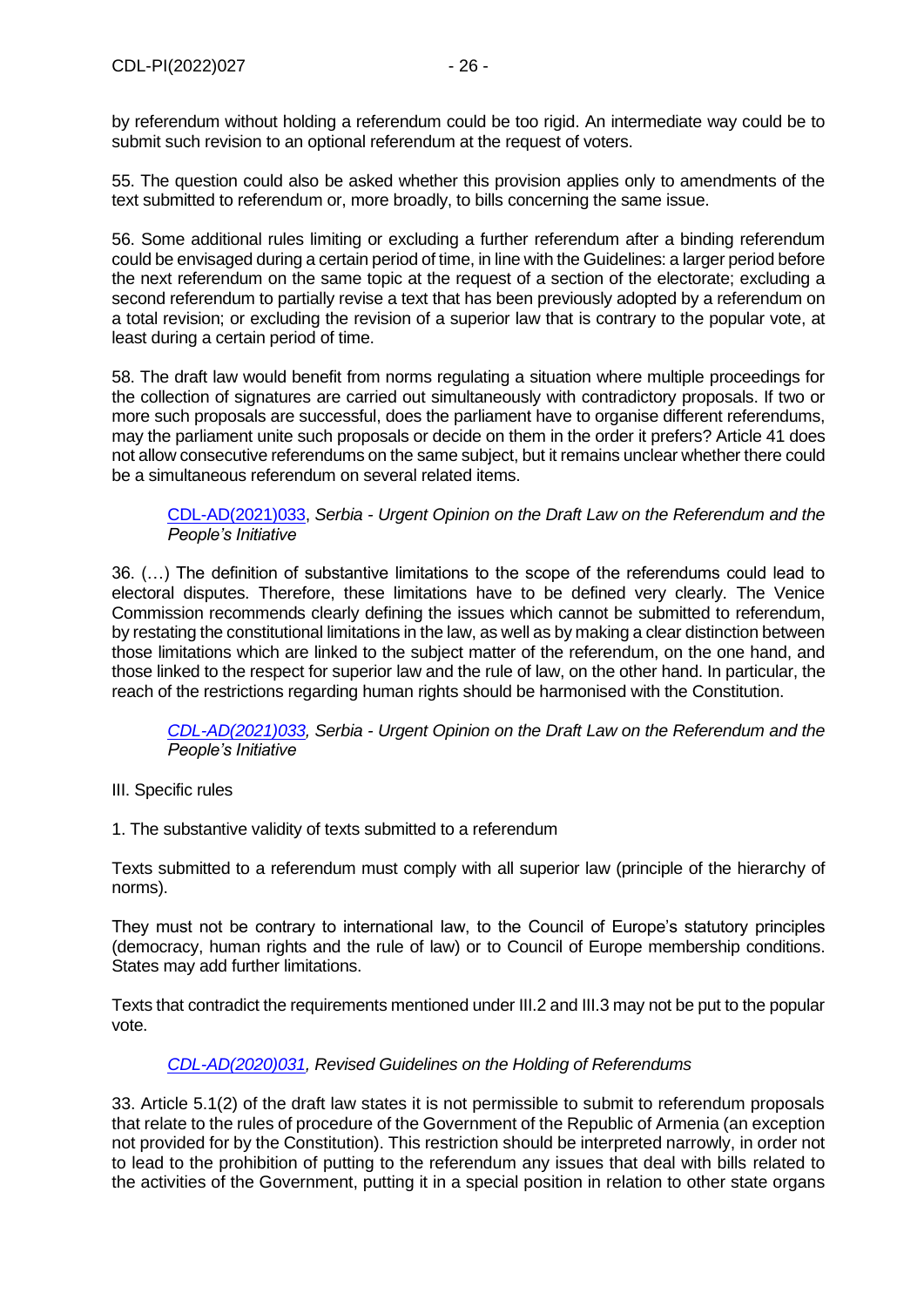in the system of separation of powers and reducing the importance of the referendum as a tool for resolving issues of significant national importance. In order not to allow referendums against specific elected or other officials, the rule could refer to internal procedures and personal composition of the public authorities.

*[CDL-AD\(2017\)029](https://www.venice.coe.int/webforms/documents/default.aspx?pdffile=CDL-AD(2017)029-e) Armenia Joint Opinion on the Draft Law on Referendum*

18. It can be said that the almost unlimited scope of questions that can be put to a referendum under the law is problematic from the perspective of international standards, which make it clear that referendums should not be used to undermine a constitutionally mandated division of powers. (…)

## *[CDL-AD\(2013\)017,](http://www.venice.coe.int/webforms/documents/?pdf=CDL-AD(2013)017-e) Opinion on the Law on National Referendum of Ukraine*

Texts submitted to a constitutional referendum must abide by the substantive limits (intrinsic and extrinsic) of constitutional reform.

They must not be contrary to international law or the Council of Europe's statutory principles (democracy, human rights and the rule of law).

*[CDL-INF\(2001\)10,](http://www.venice.coe.int/webforms/documents/CDL-INF(2001)010-e.aspx) Guidelines for Constitutional Referendums at National Level, p. 4*

## <span id="page-26-0"></span>**IX. Competent Authorities to Initiate a Referendum**

III.3.c. When a text is adopted by referendum at the request of an authority other than parliament, it should be possible to revise it either by parliamentary means or by referendum, at the request of parliament or a section of the electorate, after the expiry, where applicable, of the same period of time.

#### *[CDL-AD\(2020\)031,](https://www.venice.coe.int/webforms/documents/?pdf=CDL-AD(2020)031-e) Revised Guidelines on the Holding of Referendums*

13. According to Article 72 of the Constitution of Ukraine the All-Ukrainian referendum may be called by the Rada or by the President of Ukraine, in accordance with their powers determined by the Constitution. In addition, it can be held on a popular initiative at the request of at least three million citizens of Ukraine eligible to vote, provided that the signatures in favour of the referendum have been collected in at least two-thirds of the oblasts with at least 100,000 signatures gathered in each oblast. Such a referendum shall be called by the President (Article 106(6)).

#### *[CDL-AD\(2013\)017,](http://www.venice.coe.int/webforms/documents/?pdf=CDL-AD(2013)017-e) Opinion on the Law on National Referendum of Ukraine*

23. Certain referenda are held at the request of a public authority such as the Head of State, the Government, Parliament, a certain number of representatives. The initiative may also lay with citizens; referenda may be held at the request of a part of the electorate, but this is less common than mandatory referendum or referendum at the request of an authority.

## *[CDL-AD\(2008\)010,](http://www.venice.coe.int/webforms/documents/?pdf=CDL-AD(2008)010-e) Opinion on the Constitution of Finland*

24. A mandatory referendum generally relates to constitutional revisions. In some states, any constitutional revision is submitted to a mandatory referendum, with the result that the people itself become the constitution-making body (Andorra, Armenia, Azerbaijan, Ireland, Switzerland – where a majority of the people and of the cantons is required –, Denmark where a precondition for a constitutional revision is the holding of general elections). In other states (Austria, Spain), only total revisions are submitted to a mandatory referendum. A mandatory referendum may also be restricted to changes to certain provisions or rules: basic constitutional provisions (Estonia – the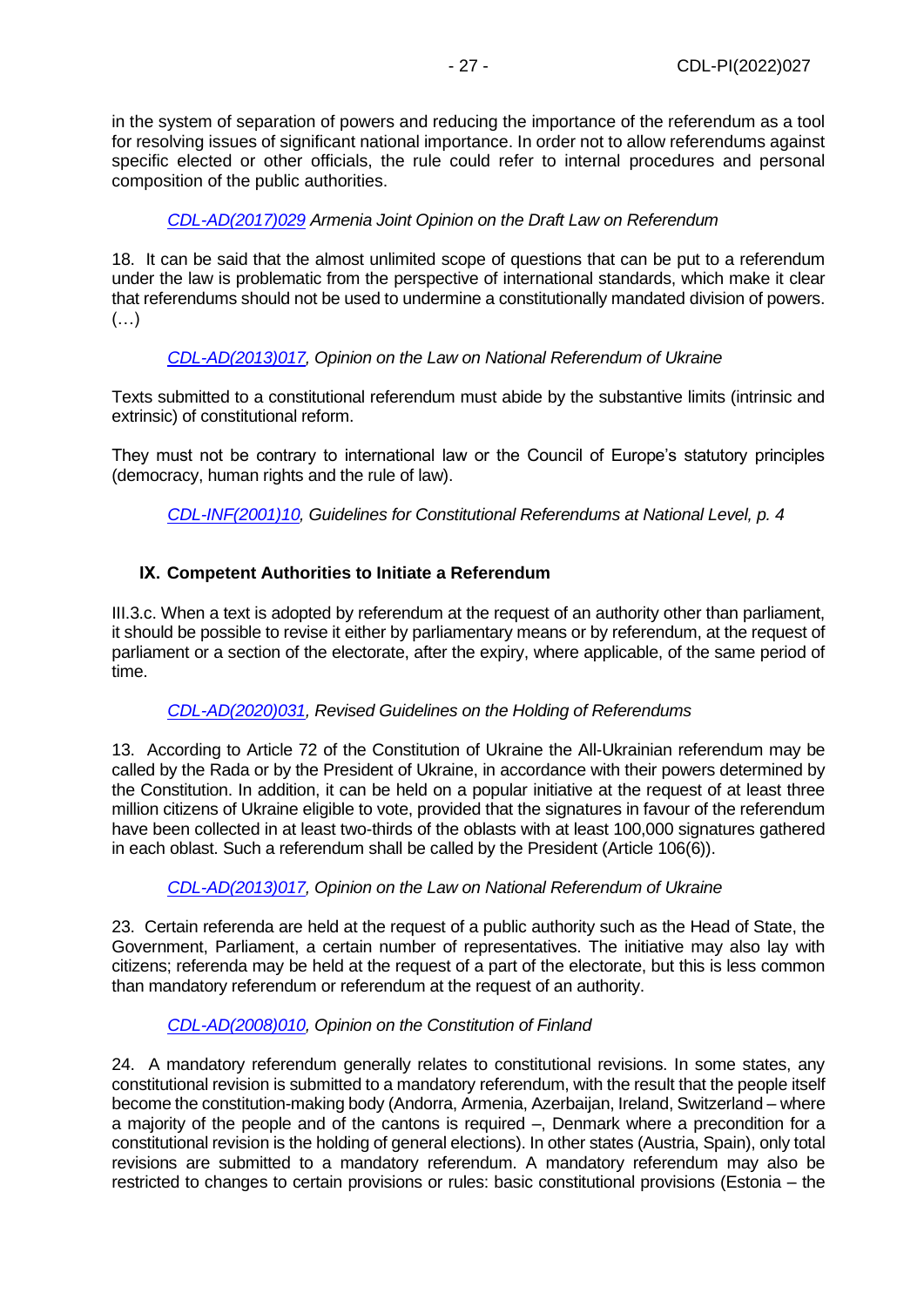chapters of the Constitution on general provisions and the revision of the Constitution as well as the law complementing the Constitution, on accession to the European Union –, Latvia – democratic and sovereign nature of the state, territory, official language and flag, election of the Parliament by universal, equal, direct, secret and proportional suffrage, a rule providing for a referendum to be called for the revision of previous provisions -, Lithuania – an independent and democratic republic, chapters on the state and revision of the constitution, constitutional law on the country's non-alignment with post-Soviet alliances -); three provisions relating to constitutional revisions and the duration of Parliament (Malta).

25. A mandatory referendum may also be conditional on a preliminary procedure, as in the case of France, where it concerns only constitutional revisions initiated by Parliament (there has been no actual case in which it has been used) and Turkey, where it concerns only constitutional amendments adopted by at least three-fifths but less than two-thirds of the members of the Grand National Assembly and not returned to the Assembly by the President of the Republic for reconsideration, although such a case is unlikely. In Russia, the mandatory referendum may be provided for only by an international treaty.

27. Referendums at the request of an authority – or extraordinary referendums – exist in quite a number of states. The state body that calls for such a referendum may be the executive (in particular, the President), in which case the citizens' confidence in this body may be concerned (plebiscitary aspect) or the legislative (or part of it). If the call for a referendum comes from the majority or, indeed, the opposition, it too may have a plebiscitary character, which will not be the case if the legislative takes the decision by common consensus to hold a referendum.

39. Provision for a referendum at the request of part of the electorate is less common than that for a mandatory referendum or referendum at the request of an authority.

40. Referendums at the request of part of the electorate must be divided into two categories: the ordinary optional referendum and the popular initiative in the narrow sense. Both result in a popular vote without an authority taking a decision in this respect, but the authorities are least involved in the case of the popular initiative. An ordinary optional referendum challenges a text already approved by a state body, while a popular initiative enables part of the electorate to propose a text that has not yet been approved by any authority.

*[CDL-AD\(2005\)034,](http://www.venice.coe.int/webforms/documents/?pdf=CDL-AD(2005)034-e) Referendums in Europe – an Analysis of the Legal Rules in European States*

## **9.1. Referendums on the Request of a Section of the Electorate and Popular Initiative**

<span id="page-27-0"></span>68. (…) What might be important, especially in a country like Iceland, where the Internet has played a decisive role in political life, is the way of collecting signatures (to be organized under a legislation approved by a 2/3 supermajority). It must be reminded that, if authorisation is required in order to gather signatures for a referendum on public thoroughfares, such authorisation may be refused only in specific cases provided for by law, on the basis of overriding public interest for public safety and in accordance with the principle of equality.

*[CDL-AD\(2020\)020,](https://www.venice.coe.int/webforms/documents/default.aspx?pdffile=CDL-AD(2020)020-e) Opinion on Four Constitutional Draft Bills on the Protection of the Environment, on Natural Resources, on Referendums, and on the President of Iceland, the Government, the Functions of the Executive and Other Institutional Matters*

79. In any event, the Venice Commission recommends keeping referendums and popular initiatives separate. Where a democracy is functioning, political parties are supposed to aggregate popular initiative and compose political programmes so that important political and social issues reach Parliament.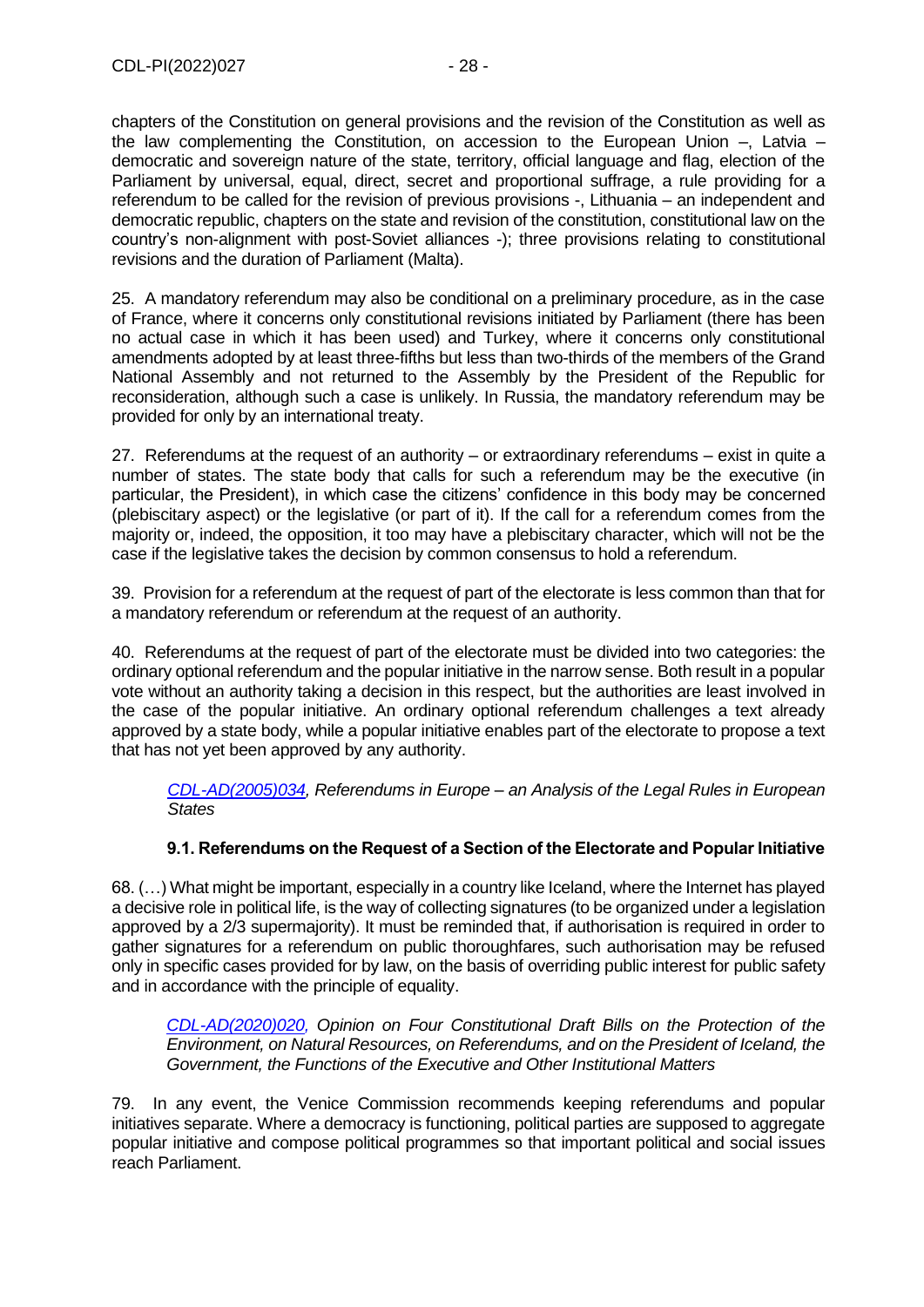## *[CDL-AD\(2014\)027,](http://www.venice.coe.int/webforms/documents/?pdf=CDL-AD(2014)027-e) Opinion on the Draft Concept Paper on the Constitutional Reforms of the Republic of Armenia*

26. Therefore the most problematic provisions in the law under examination concern the possibility to hold referendums on popular initiative on a new Constitution or constitutional amendments. According to Article 3(3) (1) matters submitted to a national referendum can include both approving a new version of the Constitution and amending the Constitution. Article 15(2) even gives room to the interpretation that a new Constitution can only be adopted through a national referendum: "Through a national referendum, the Ukrainian people as the bearer of sovereignty and the only source of power in Ukraine can exercise their exclusive right to determine and change the constitutional arrangement in Ukraine by adopting the Constitution of Ukraine (constituent power) in the manner established by this Law". In addition, Article 15(3) provides that "through a national referendum by popular initiative the Ukrainian people as the bearer of sovereignty and the only source of power in Ukraine can express their will and approve, in the manner established by this Law, a new version of the Constitution of Ukraine, make amendments to the Constitution of Ukraine, repeal, reject or deem invalid a law on amending the Constitution of Ukraine".

# *[CDL-AD\(2013\)017,](http://www.venice.coe.int/webforms/documents/?pdf=CDL-AD(2013)017-e) Opinion on the Law on National Referendum of Ukraine*

24. Referenda at the request of part of the electorate must be divided into two categories: the ordinary optional referendum and the popular initiative in the narrow sense (when the referendum is initiated by the citizens, in other words citizens' initiative, including the abrogative referendum as practiced for example in Italy). An ordinary optional referendum challenges a text already approved by a state body, while a popular initiative enables part of the electorate to propose a text that has not yet been approved by any authority.

*[CDL-AD\(2008\)010,](http://www.venice.coe.int/webforms/documents/?pdf=CDL-AD(2008)010-e) Opinion on the Constitution of Finland*

# <span id="page-28-0"></span>**X. Procedures for Referendums**

17. In addition, another factor which may jeopardise the "constitutional legitimacy" of the reform is the time-frame in which the modifications have been submitted to the referendum. As the Venice Commission has previously stated, the process of amending the Constitution should be marked by the highest levels of transparency and inclusiveness. It is particularly important where the reform, such as the current one, is so heterogeneous and proposes extensive modifications to various key aspects of the Constitution. "Transparency, openness and inclusiveness, as well as adequate timeframes and conditions allowing for a variety of views and proper wide and substantive debates of controversial issues are key requirements of a democratic constitution-making process and help ensure that the text is adopted by society as a whole, and reflects the will of the people. Notably, these [debates] should involve political institutions, non-governmental organisations and citizens' associations, academia, the media and the wider public; this includes proactively reaching out to persons or groups that would otherwise be marginalized, such as national minorities".

*[CDL-AD\(2016\)029,](http://venice.coe.int/webforms/documents/?pdf=CDL-AD(2016)029-e) Azerbaijan - Opinion on the draft modifications to the Constitution submitted to the Referendum of 26 September 2016*

24. (…) the competent state authorities must direct their efforts to ensuring inclusive discussions on the intended amendments, and provide a necessary period for reflection as well as adequate time for the preparation of a referendum (where applicable).

*[CDL-AD\(2015\)014,](http://www.venice.coe.int/webforms/documents/?pdf=CDL-AD(2015)014-e) Joint Opinion on the draft law "on introduction of changes and amendments to the Constitution" of the Kyrgyz Republic*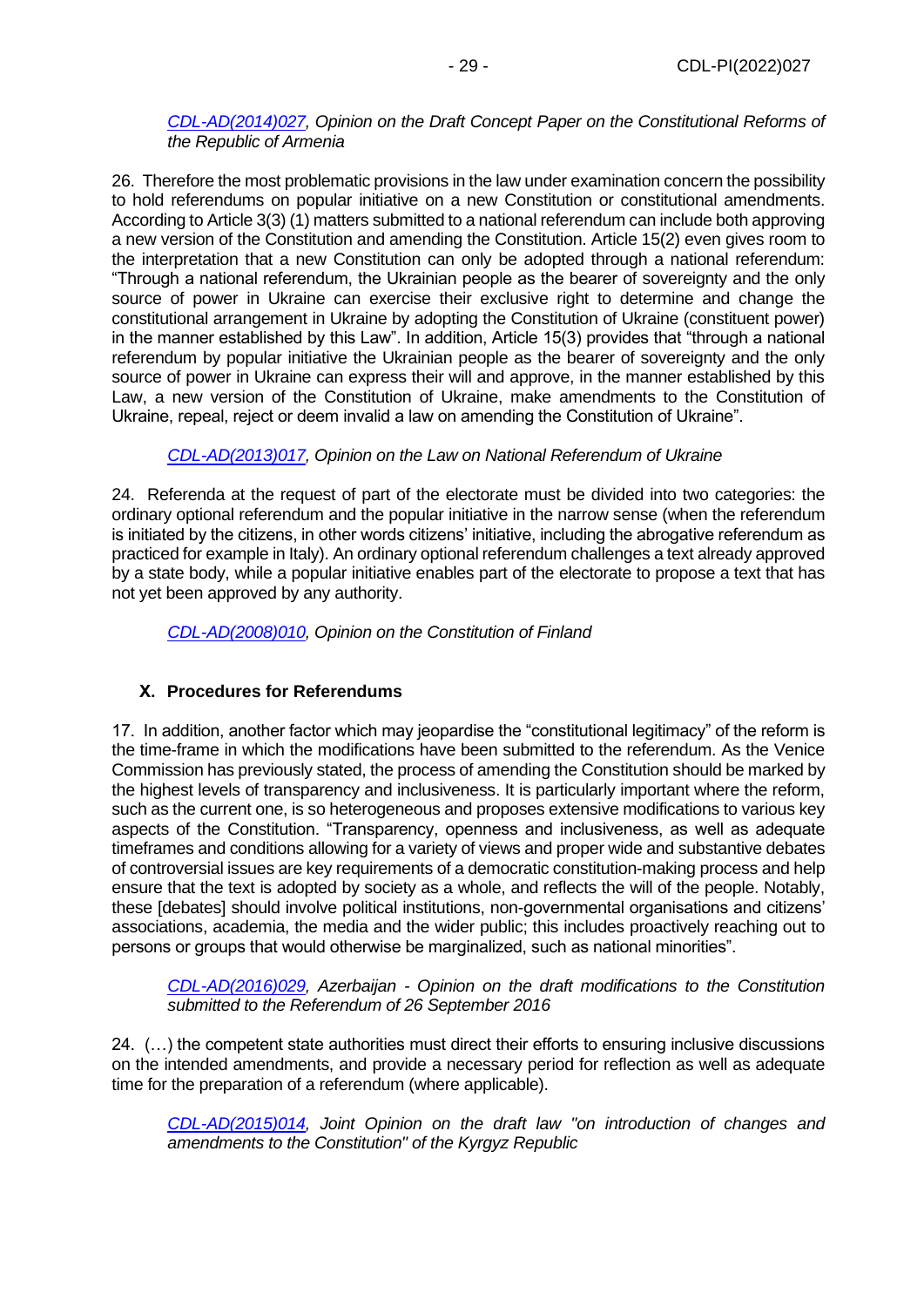48. There is often a prescribed time limit for the organisation of the referendum after the decision of parliament to amend the constitution. When provided for, it varies from three months after the Parliament decided to hold a referendum, to fifteen, thirty, sixty, ninety days, six months or twelve months after the amendment was passed by Parliament.

## *[CDL-AD\(2010\)001,](http://www.venice.coe.int/webforms/documents/?pdf=CDL-AD(2010)001-e) Report on Constitutional Amendment*

78. In general, the number of questions asked at the same ballot is not limited. However, in Armenia a referendum cannot relate to more than one question and in Portugal no more than three. In some states, alternatives can be proposed (Austria, Russia, Sweden). In Switzerland, Parliament can adopt a counter-proposal to a popular initiative, which is put to the vote at the same time.

## *[CDL-AD\(2005\)034,](http://www.venice.coe.int/webforms/documents/?pdf=CDL-AD(2005)034-e) Referendums in Europe – an Analysis of the Legal Rules in European States*

106. In most states, the vote takes place over one day, in the Czech Republic over two days. Finland schedules two days if the referendum is held at the same time as the national elections. The vote can also take place over one or two days in Poland. By definition, when advance or postal voting is allowed, it takes place before the actual polling day. For example, postal voting takes place over a period of thirty days in Sweden and three weeks before polling day in Switzerland. In Estonia, advance voting may take place at the polling stations from thirteen days before the election (moreover, electronic voting between four and six days before the election will be allowed from 2005). Advance voting is permitted by Russian law for fifteen days in the case of less accessible localities, boats, polar stations and, more generally, everywhere outside the national territory.

107. If there are different time-zones within a country, is it possible for the results from some polling stations to be known before voting closes in others? This question arises in Russia much more than anywhere else, and the outcome of the vote is announced after the closure of all polling stations and the general counting of the votes. There is a significant time-difference between Metropolitan France and the overseas departments, and up to now the publication of the results has not been prohibited before the last polling stations close.

*[CDL-AD\(2005\)034,](http://www.venice.coe.int/webforms/documents/?pdf=CDL-AD(2005)034-e) Referendums in Europe – an Analysis of the Legal Rules in European States*

## **10.1. Thresholds and Special Majorities**

<span id="page-29-0"></span>III.7. Quorum and special majorities

- a. It is advisable not to provide for:
- i. a turn-out quorum (threshold, minimum percentage);
- ii. an approval quorum (approval by a minimum percentage of registered voters),
	- b. An approval quorum or a specific majority requirement is acceptable for referendums on matters of fundamental constitutional significance.
	- c. The requirement of a multiple majority (the majority of voters taking part in the referendum plus the majority in a specified number of entities) is acceptable in federal and regional states, in particular for constitutional revisions.

*[CDL-AD\(2020\)031,](https://www.venice.coe.int/webforms/documents/?pdf=CDL-AD(2020)031-e) Revised Guidelines on the Holding of Referendums*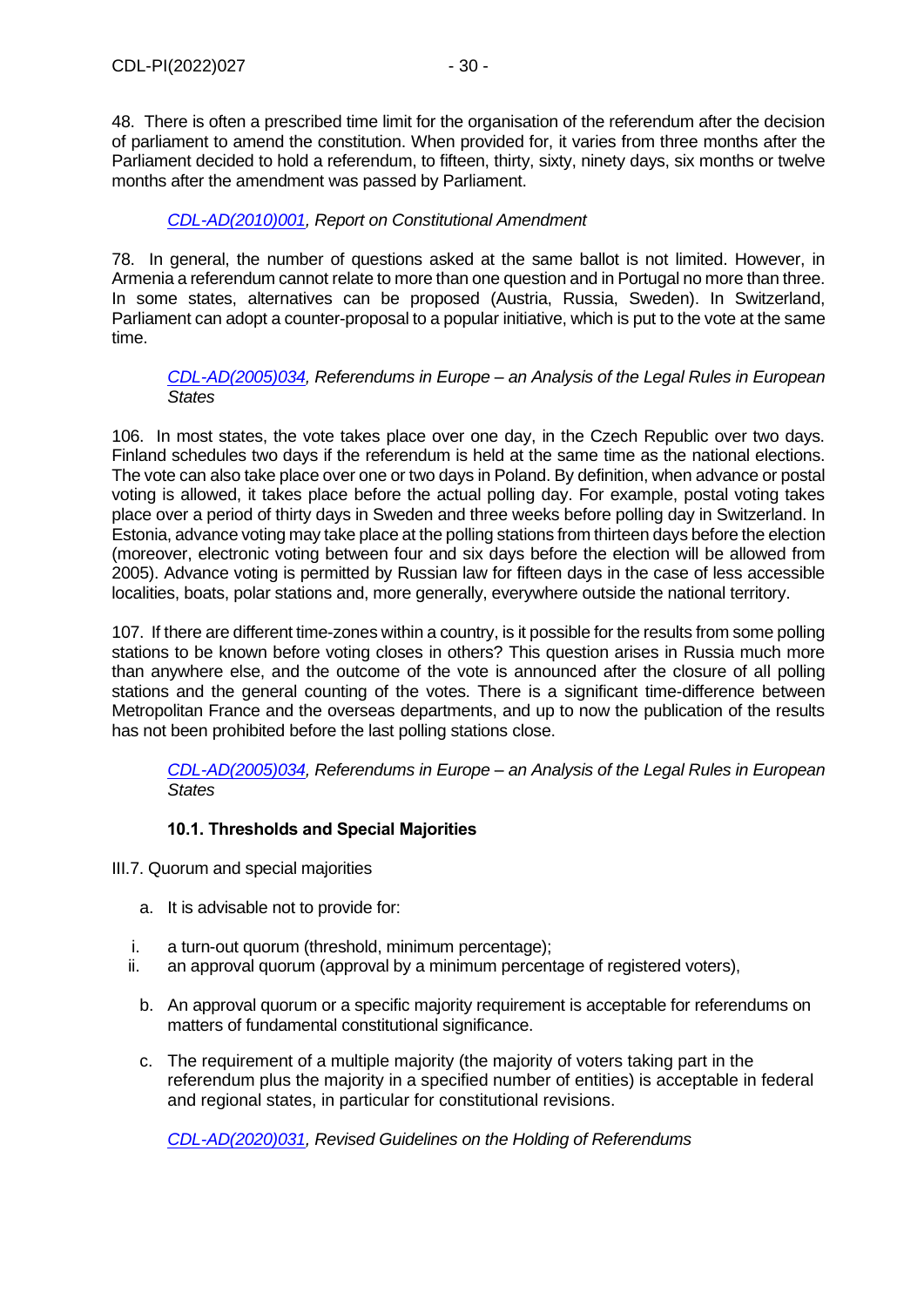49. The abolition of any voter turnout requirement may be to some extent counterbalanced by a higher number of signatures required. A high number of signatures may indicate a broad popular support. However, it does not guarantee that support because persons might sign because they are convinced that the matter is controversial and should be decided by the people (in whatever sense).

*[CDL-AD\(2015\)009,](http://www.venice.coe.int/webforms/documents/?pdf=CDL-AD(2015)009-e) Opinion on the Citizens' bill on the regulation of public participation, citizens' bills, referendums and popular initiatives and amendments to the Provincial Electoral Law of the Autonomous Province of Trento (Italy)*

78. (…). Moreover, for countries whose citizens live abroad, determining a right quorum (number of registered voters who must effectively express their vote) can become problematic.

*[CDL-AD\(2014\)027,](http://www.venice.coe.int/webforms/documents/?pdf=CDL-AD(2014)027-e) Opinion on the Draft Concept Paper on the Constitutional Reforms of the Republic of Armenia*

49. Several constitutions spell out the majority needed for the amendment to be approved by referendum or entrust the determination of the majority to a special law. The required majority is generally more than one-half of the valid votes or of votes cast. In Armenia, the draft amendment shall be considered to have been approved if more than one-half of the participants to the vote but not less than one-fourth of the registered citizens have voted in favour of it. The constitution of Montenegro requires a majority of more than three-fifths of the votes cast. The Swedish Instrument of Government provides that the amendment proposal is rejected before being submitted to the second Parliament for approval if a majority of those taking part in the referendum vote against it, and if the number of those voting against exceeds half the number of those who registered a valid vote in the election.

50. A few constitutions demand a minimum participation of the electorate in the referendum. The requirement can be that at least half of the eligible voters participate. The Danish constitution demands a majority of the votes cast, but only if more than 40% of the electorate participated. The Lithuanian constitution requires a majority of more than three-fourths of the electorate if Article 1 of the Constitution is to be amended ("Lithuania is an independent democratic republic").

## *[CDL-AD\(2010\)001,](http://www.venice.coe.int/webforms/documents/?pdf=CDL-AD(2010)001-e) Report on Constitutional Amendment*

19. The required level of participation (minimum turnout) means that the vote is valid only if a certain percentage of registered voters take part in the vote.

21. According to an inquiry carried out by the Venice Commission that provided information on 33 of the 48 member states of the Commission, twelve of these states, as well as Slovenia, have legal provisions setting a minimum threshold of participation of 50% of registered voters (the only exception is Azerbaijan that requires the participation of 25% of the registered voters). The report by the Commission states: "a quorum of participation of the majority of the electorate is required in the following states: Bulgaria, Croatia, Italy and Malta (abrogative referendum), Lithuania, Russia and "the Former Yugoslav Republic of Macedonia" (decision-making referendum). In Latvia, the quorum is half the voters who participated in the last election of Parliament and in Azerbaijan, it is only 25% of the registered voters. In Poland and Portugal, if the turnout is not more than 50%, the referendum is de facto consultative and non-binding (in Portugal, the quorum is calculated on the basis of the citizens registered at the census)."

25. Secondly, it is sometimes argued that setting a level of participation grants an initial bonus to those who are opposed to the question posed. Lack of participation favours the rejection of the proposal subjected to referendum (whether this is framed in a positive or negative sense). Non participation by a voter has a result more powerful than a mere vote against, since the latter legitimises the result (whereas an intentional boycott of the referendum puts its legitimacy in to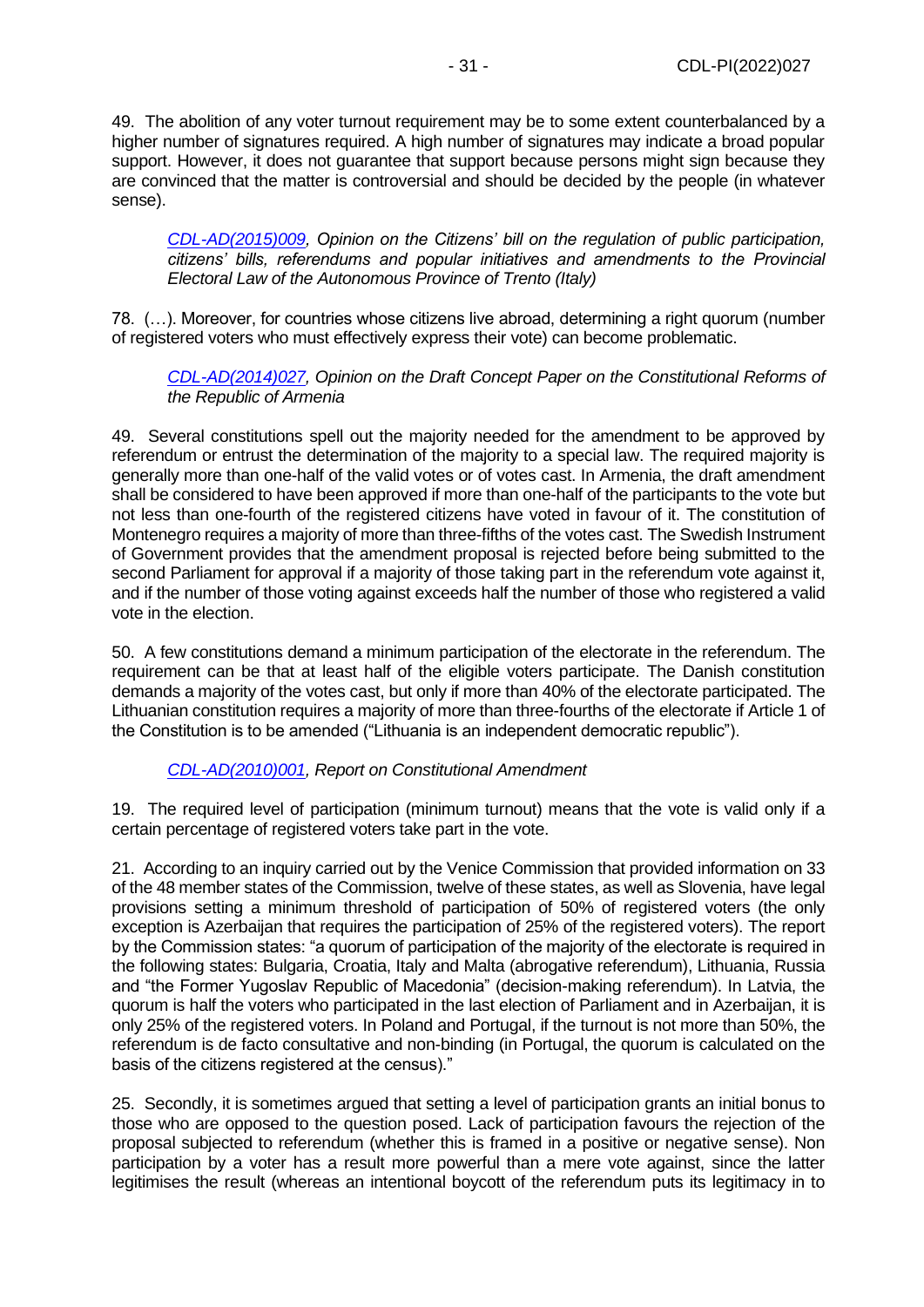question). But whatever the judgement that this attitude may deserve from the point of view of civic culture, a decision to abstain from voting is nevertheless a legitimate attitude that citizens may adopt on a fundamental issue such as national independence. Naturally, there is an unavoidable level of technical abstention (sick people, citizens affected by accidents, who cannot exercise their vote because of personal circumstances) that cannot be taken as arising from opposition to the question asked, even though its effect may be to reinforce opposition to the subject proposed.

29. The required majority makes the validity of the results dependent on the approval (or perhaps rejection) of a certain percentage of the electorate. If a simple majority of those voting is not sufficient, there are two different kinds of possible majority requirements:

(A) a rule requiring a qualified majority of those voting (that could be e g 55%, 60% or 65%); (B) a rule requiring that there must, in addition to a simple majority of those voting, also be a specified number of Yes votes (e g 35%, 40%, 45% or 50%) of the total national electorate.

31. A study of comparative material relating to the general practice on referendums shows that only a few European countries require a specific majority. The following approval rates are necessary: approval of half of the electorate in Latvia, for constitutional revisions submitted to referendum (§ 79 of the Constitution); approval of a quarter of the electorate in Hungary (Art. 28C/6 of the Constitution), one-third of the electorate in Albania (Art. 118. 3 of the electoral code) and Armenia (Art. 113 of the Constitution). In Denmark, a constitutional amendment must be approved by 40% of the electorate (§ 88 of the Constitution); in other cases, the text put to the vote is rejected only if not only the majority of voters vote against it, but also 30% of the registered electorate (§ 42.5 of the Constitution).

34. In its ruling on constitutional aspects of the possible secession of Quebec, the Canadian Supreme Court held that *democracy means more than simple majority rule*. Hence, if a referendum were to be conducted, a clear majority in favour should exist. The Court said: *we refer to a "clear majority" as a qualitative evaluation. The referendum result, if it is to be taken as an expression of the democratic will, must be free of ambiguity both in terms of the question and in terms of the support it achieves*. Nevertheless, the Court refrained from defining what, in quantitative terms, a "clear majority" could be, saying: *it will be for the political actors to determine what constitutes a "clear majority on a clear question" in the circumstances under which a future referendum may be taken*.

37. As regards the choice between a rule requiring the support of a specific proportion of the total national electorate (B in paragraph 29 supra) and a rule requiring a qualified majority of those who vote (A in paragraph 29 supra), the Commission would not recommend the latter since that could mean approval of a fundamental change being given on a very low turnout.

38. The Venice Commission in its Interim Report on the Constitutional Situation of the Federal Republic of Yugoslavia<sup>1</sup> which examined the effect of the Law on Referendums, recommended that a referendum on the status of the country should be subject to the requirement of a specific majority for the approbation, and opposed the deletion of the rule on the level of participation without replacing it by a rule requiring a determined majority.

39. The evidence of state practice shows firstly, that constitutionally regulated referendums on independence, the change of the State status and comparable situations commonly require at least a certain level of participation. Secondly, while the legal requirements may vary greatly from country to country, the Commission notes that the decisions on such issues have in practice been commonly accepted by more than 50% of registered voters.

*<sup>1</sup>CDL-INF(2001)023, paras 22-24 and 28.*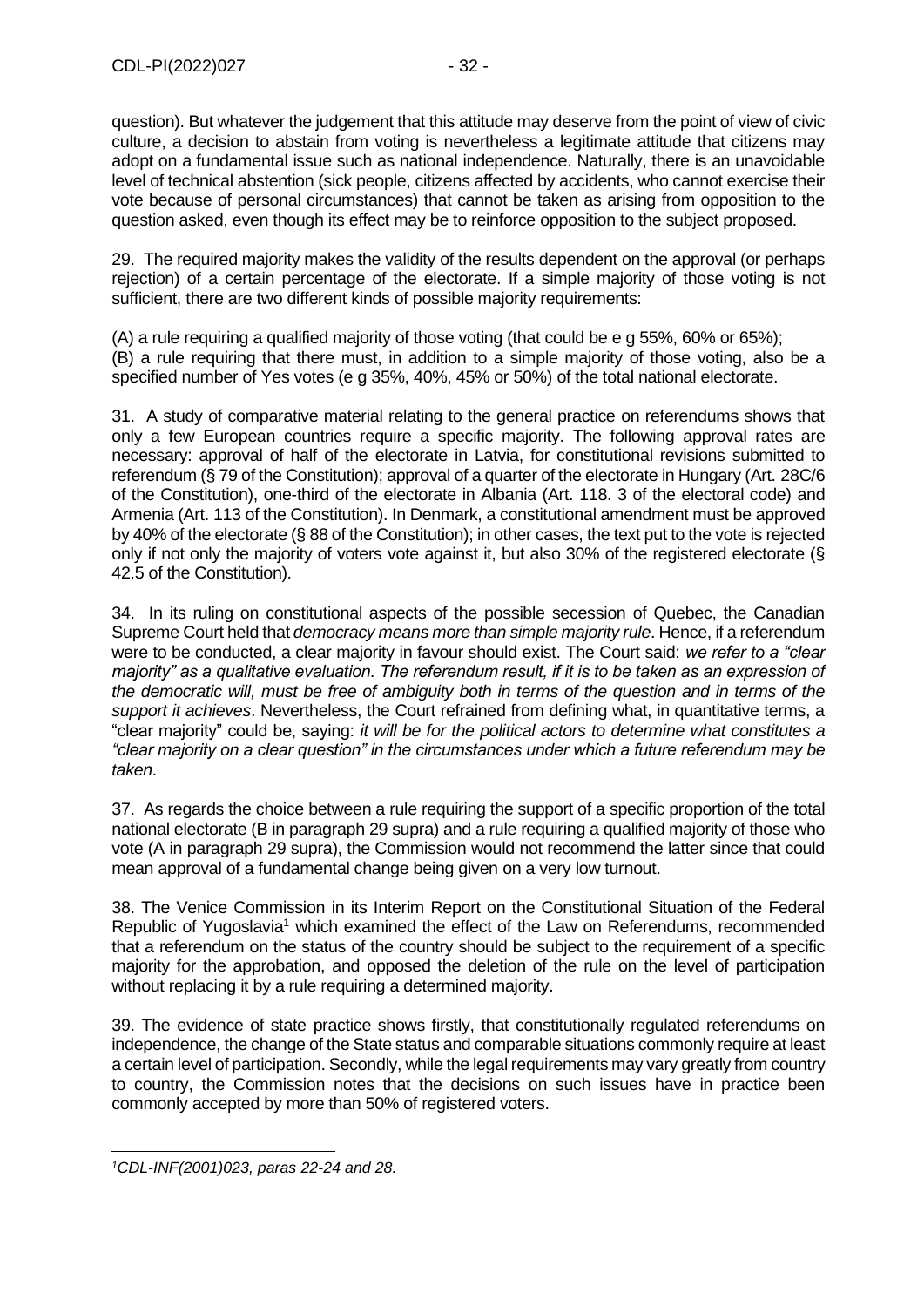40. In the light of the Commission's knowledge of the practice in many countries, and in the absence of any compelling evidence of international requirements to the contrary, the Commission concludes that the requirement in the present Referendum Law (namely, that the result of a referendum may be decided by a simple majority of those voting in the referendum, provided that at least 50% of the electorate have voted) is not inconsistent with international standards. The Commission would oppose any proposal to simply remove the requirement that at least 50% of the electorate have voted. However, in order that the result of a referendum should command more respect, the Commission considers that the political forces in Montenegro may wish to agree to change the present rules for the proposed referendum, either by adopting a higher percentage rate for participation, or by requiring support for the decision by a percentage of the electorate to be defined. A change of this kind would certainly be consistent with international standards and would help to ensure greater legitimacy for the outcome.

41. In line with the Interim Report<sup>2</sup>, the law should specify how the number of eligible voters should be determined. The Commission also recommends that the law should be amended to specify that this number should be determined and announced on a specific date prior to the holding of the referendum.

42. The essential challenge is however that the criterion for the required majority used in the law should be accepted within Montenegro. Therefore, the Venice Commission invites all political parties to reach a negotiated solution on the majority required in order to ensure the legitimacy of the referendum. This should also make it easier to ensure the implementation of the referendum result in accordance with the provisions of the Constitution of Montenegro.

*[CDL-AD\(2005\)041,](http://www.venice.coe.int/webforms/documents/CDL-AD(2005)041-e.aspx) Opinion on the Compatibility of the Existing Legislation in Montenegro concerning the Organisation of Referendums with Applicable International Standards*

111. A quorum of approval is considerably preferable to a quorum of participation, which poses a serious problem. The opponents of the draft proposal submitted to referendum, as several examples have shown, appeal to people to abstain even if they are very much in the minority among the voters concerned by the issue.

*[CDL-AD\(2005\)034,](http://www.venice.coe.int/webforms/documents/?pdf=CDL-AD(2005)034-e) Referendums in Europe – an Analysis of the Legal Rules in European States*

109. Most states do not provide for a quorum to validate the result of a referendum.

110. Where a quorum does exist, it can take two forms: quorum of participation or quorum of approval. The quorum of participation (minimum turnout) means that the vote is valid only if a certain percentage of registered voters take part in the vote. The quorum of approval makes the validity of the results dependent on the approval (or perhaps rejection) of a certain percentage of the electorate.

35. The setting of a quorum for the vote to be valid gives the majority of voters the impression that if that minimum is not achieved, their opinion is not taken into account. Moreover, in the case of a decision-making referendum, this blocks the whole process. It is therefore better to dispense with the quorum requirement, because it is difficult to make voting compulsory. If there has to be a quorum, it should be a quorum of approval (acceptance by a minimum percentage of the electorate) rather than a quorum of participation, which encourages opponents to call for a boycott in the hope of defeating the proposal despite being in a minority.

*<sup>2</sup>Cf. CDL-INF(2001)023, para. 26.*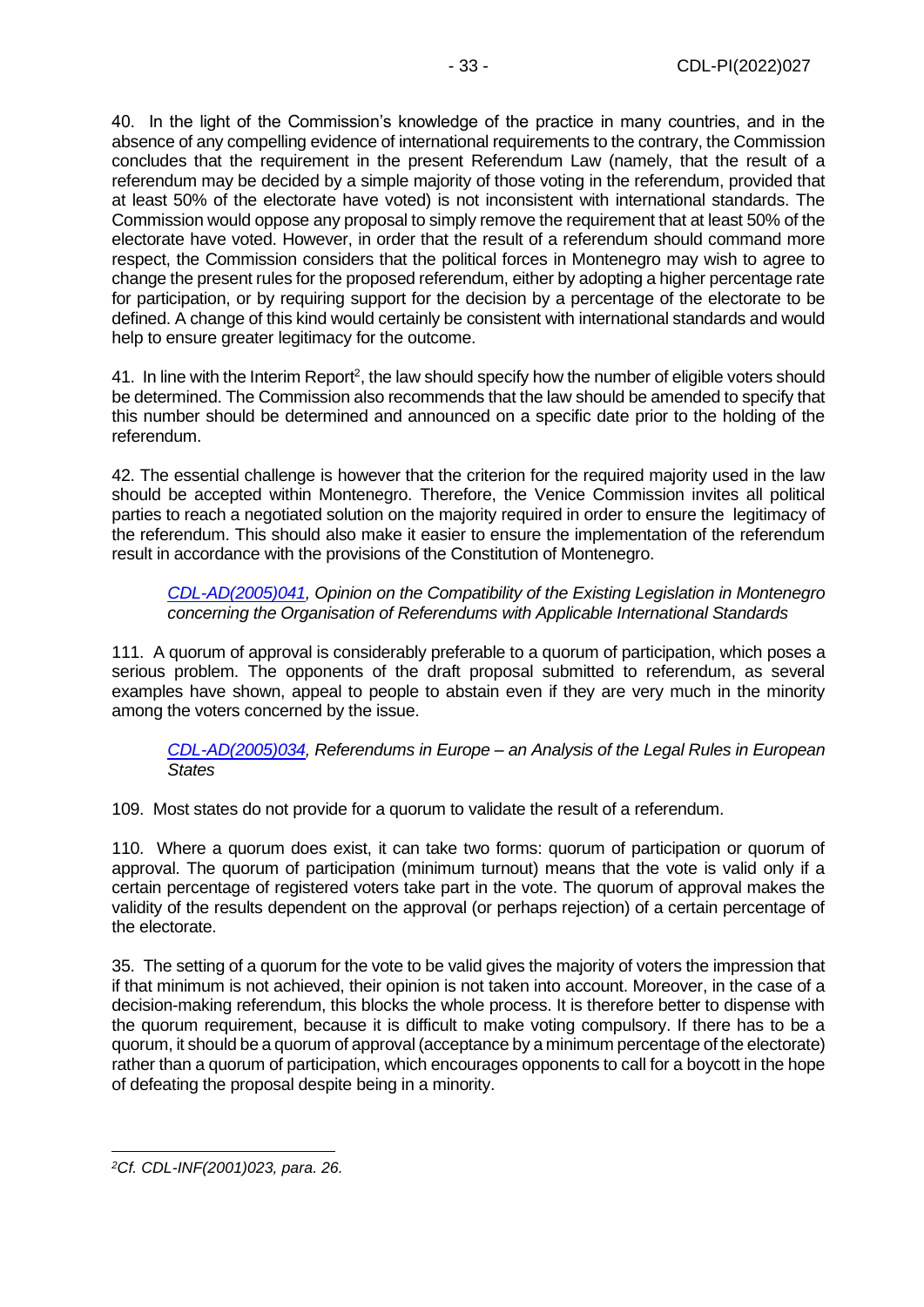22. According to the present text of the referendum law, a positive decision requires participation by more than 50% of registered voters and an affirmative vote of more than 50% of expressed votes. This rule is criticised for two reasons:

a) The Liberal Alliance considers the rule on minimum participation an incentive for a boycott;

b) Together for Yugoslavia considers that a decision for independence should require an absolute majority of registered voters.

23. As regards the first argument, it is true that acceptance by a minimum percentage of the electorate is preferable to requiring a minimum turnout in order not to provide an incentive for a boycott. However, for a question of this importance it would be inappropriate to simply delete the rule on minimum turnout without replacing it by a rule on a minimum percentage of the electorate, leaving only a requirement of a minimum percentage of expressed votes.

24. As regards the second argument, it seems indeed appropriate to require a clear and substantial majority for a decision on the independence of the Republic. While there is no international standard on this matter,6 it is of fundamental importance that the referendum and its results be accepted as legitimate. This applies in particular since the referendum law provides in general that decisions in a referendum are binding without a specific reference to referendums amending the Constitution. It appears that the authors of the law do not share the analysis of the Commission that decisions in such referendums have to be confirmed by a two-thirds majority in the Assembly. This is all the more reason to require an additional safeguard at the level of the decision by the people.

28. To sum up its conclusions with respect to the referendum, the Commission considers that it would be advisable to introduce a specific majority requirement into the referendum law for referendums on the status of the country; • In the case of a positive result, a referendum on independence would have to be confirmed by a two-thirds majority of the Assembly of Montenegro; It is in full accordance with international standards that the referendum law requires that voters must have residence in Montenegro.

*[CDL-INF\(2001\)023,](https://vensite-backoffice.coe.int/WebForms/pdf.aspx?ref=CDL-INF(2001)023-e&year=2001) Interim report on the constitutional situation of the federal republic of Yugoslavia*

It is admissible for acceptance by a minimum percentage of the electorate to be required in order for a referendum to be valid. This type of quorum is preferable to requiring a minimum turnout.

# *[CDL-INF\(2001\)10,](http://www.venice.coe.int/webforms/documents/CDL-INF(2001)010-e.aspx) Guidelines for Constitutional Referendums at National Level, p. 7*

48. (…) it is also in accordance with the recommendations of the Venice Commission, which deem it "advisable" not to provide for turn-out quorums or for approval quorums. Turn-out quorums have at least two undesirable effects: first, abstentions are assimilated to no-votes, and secondly, votes cast for a proposal which ultimately does not reach the quorum will be futile. Opponents will be tempted to encourage abstention, which is not healthy for democracy. Approval quorums risk "involving a difficult political situation if the draft is adopted by a simple majority lower than the necessary threshold". In this respect, it may be noted that, contrary to the central state, other regions in Italy have reduced the quorum required (however without eliminating it).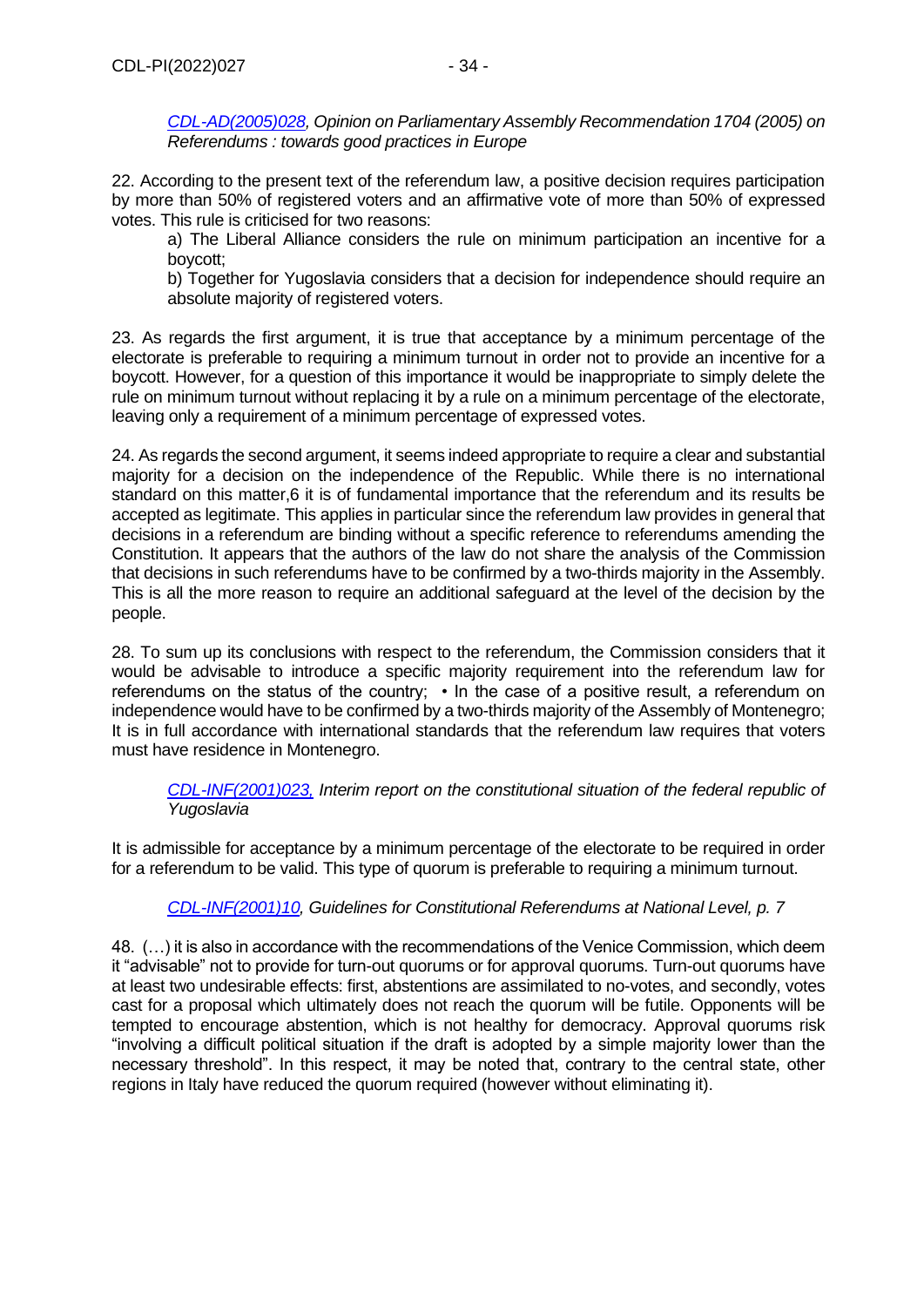## **10.2. Compulsory Voting**

<span id="page-34-0"></span>108. Compulsory voting is prescribed for referendums only in a very limited number of states: Greece, Luxembourg, Turkey and Belgium (where just one ad hoc referendum has been organised). In Switzerland, it is imposed only in one canton.

*[CDL-AD\(2005\)034,](http://www.venice.coe.int/webforms/documents/?pdf=CDL-AD(2005)034-e) Referendums in Europe – an Analysis of the Legal Rules in European States*

# <span id="page-34-1"></span>**XI. Date of the referendum**

39. In Article 19.2 stipulates that [the referendum] "shall not be held simultaneously with any regular, early, first (except for repeated, midterm, additional) local elections" and that "if the day of holding a local referendum coincides with the day of holding regular, early, first (except for repeated, midterm, additional) local elections, then such a referendum shall be held not later than two months before or not earlier than two months after the day of holding such elections." This provision fully meets the general principle elaborated by the Parliamentary Assembly of the Council of Europe in its Resolution 2251 (2019) in order to allow voters to make well-informed decisions while casting their votes, it should not be possible to hold referendums at the same time as other elections.

# *[CDL-PI\(2022\)001,](https://www.venice.coe.int/webforms/documents/default.aspx?pdffile=CDL-PI(2022)001-e) Ukraine - Urgent Joint Opinion on the Draft Law on Local Referendum*

41. Article 18.2 of the Draft law introduces safeguards related to national security by stipulating that "initiating, calling and holding of a local referendum in case of introduction of martial law or a state of emergency in the entire territory of Ukraine or in the territory where it is supposed to be held, as well as within thirty days after the lifting of martial law or a state of emergency, shall be prohibited." The next parts of that article elaborate on the process to be followed for the reinitiation of the local referendum process after the termination or the lifting of the state of emergency, if such local referendum had been suspended. The regulation of this procedure in the Draft law contributes to legal certainty and predictability of the law and may deter administrative abuses of the process.

## *[CDL-PI\(2022\)001,](https://www.venice.coe.int/webforms/documents/default.aspx?pdffile=CDL-PI(2022)001-e) Ukraine - Urgent Joint Opinion on the Draft Law on Local Referendum*

43. (…) However, the Draft Law only forbids holding a referendum simultaneously with national elections, and de facto allows its conduct alongside local elections. Concurrent conduct of the referendum with regular local elections may significantly hinder the free expression of the will of the people both during the referendum and local elections. Local agendas and political issues could have a negative impact on voters' capacity to make well-informed decisions while casting their votes. Since procedures for organising referendums and elections differ this could put an additional pressure on electoral administration.

44. Article 20 of the Draft law provides that the all-Ukrainian referendum may not be called (announced) in a situation of martial law or state of emergency throughout the territory of Ukraine or in any part thereof. Such restrictions are appropriate. However, the Draft law does not stipulate how the subject of referendum appointment (declaration) and/or the body in charge of organising the referendum (the Central Election Commission (the CEC) and other entities must act in case of such circumstances. The proposed version of Article 20.2 of the Draft law only provides for the suspension of the referendum process. However, neither the procedure of such suspension, nor the possible steps following such suspension are determined in the law. This might disrupt the certainty and predictability of the legislation and can lead to administrative abuse of the referendum procedures. **The Venice Commission and ODIHR are of opinion**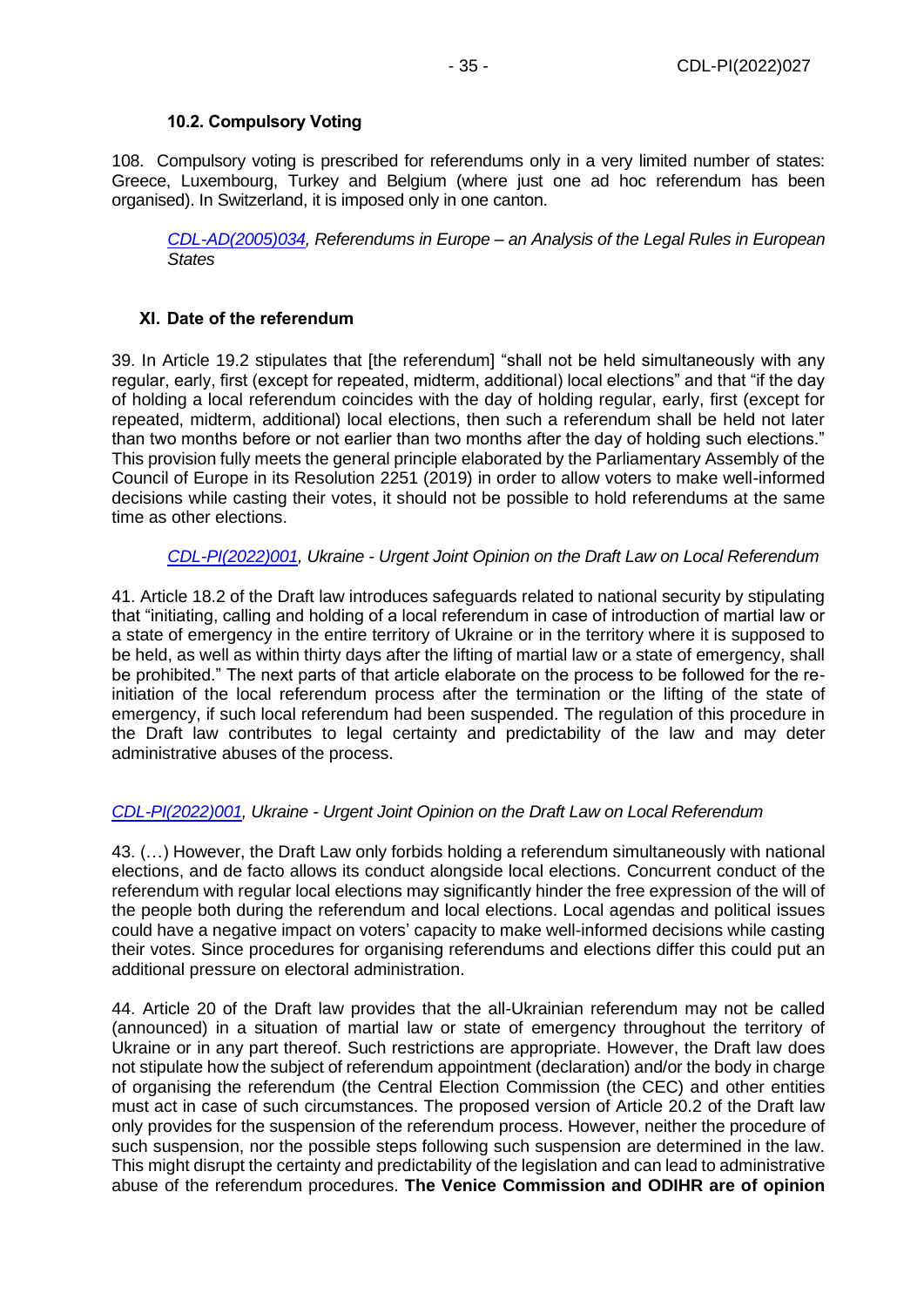## **that the procedures in case of postponement of a referendum in case of martial law or state of emergency should be further developed in the Draft law.**

*[CDL-AD\(2020\)024,](https://www.venice.coe.int/webforms/documents/default.aspx?pdffile=CDL-AD(2020)024-e) - Ukraine Urgent Joint Opinion on Draft Law 3612 on Democracy Through All-Ukraine Referendum*

# <span id="page-35-0"></span>**XII.Opinion of Parliament**

III.6. When a text is put to the vote at the request of a section of the electorate or an authority other than parliament, parliament must be able to give a non-binding opinion on the text put to the vote. In the case of popular initiatives, it may be entitled to put forward a counter-proposal to the proposed text (see above III.5.b.i). A deadline must be set for parliament to give its opinion: if this deadline is not met, the text will be put to the popular vote without parliament's opinion.

## *[CDL-AD\(2020\)031,](https://www.venice.coe.int/webforms/documents/?pdf=CDL-AD(2020)031-e) Revised Guidelines on the Holding of Referendums*

25. Such an interpretation would be in line with good practices and earlier comments made by the OSCE/ODIHR and the Venice Commission, which have warned against holding constitutional referenda without a prior qualified majority vote in Parliament. Indeed, the failure to hold a parliamentary debate prior to a referendum could expose this instrument of direct democracy to polemics, misleading information and abuse of democracy if not carefully managed in accordance with generally accepted democratic rules. As highlighted by the OSCE/ODIHR and the Venice Commission in the past, "provisions outlining the power to amend the Constitution […] may heavily influence or determine fundamental political processes. In addition to guaranteeing constitutional and political stability, provisions on qualified procedures for amending the constitution aim at securing broad consensus; this strengthens the legitimacy of the constitution and, thereby, of the political system as a whole. It is of utmost importance that these amendments are introduced in a manner that is in strict accordance with the provisions contained in the Constitution itself". In any case, the competent state authorities must direct their efforts towards ensuring inclusive discussions on the intended amendments, and provide a necessary period for reflection as well as adequate time for the preparation of a referendum (where applicable).

*[CDL-AD\(2016\)025,](http://www.venice.coe.int/webforms/documents/?pdf=CDL-AD(2016)025-e) Kyrgyz Republic – Joint opinion on the draft law "on Introduction of amendments and changes to the Constitution"*

27. The executive should also never take recourse to a referendum in order to circumvent parliamentary amendment procedures.

*[CDL-AD\(2015\)014,](http://www.venice.coe.int/webforms/documents/?pdf=CDL-AD(2015)014-e) Joint Opinion on the draft law "on introduction of changes and amendments to the Constitution" of the Kyrgyz Republic*

221. In this context, it is recalled that the Venice Commission has previously taken the view, on the basis of several experiences in Europe over the last 20 years, that "there is a strong risk, in particular in new democracies, that referendums on constitutional amendment are turned into plebiscites on the leadership of the country and that such referendums are used as a means to provide legitimacy to authoritarian tendencies. As a result, Constitutional amendment procedures allowing for the adoption of constitutional amendments by referendum without prior approval by parliament appear in practice often to be problematic, at least in new democracies". It should therefore be explicitly stipulated that the President of the Republic may not submit a constitutional law to referendum until it has been passed by the Assembly of People's Representatives.

*[CDL-AD\(2013\)032,](http://www.venice.coe.int/webforms/documents/?pdf=CDL-AD(2013)032-e) Opinion on the Final Draft Constitution of the Republic of Tunisia*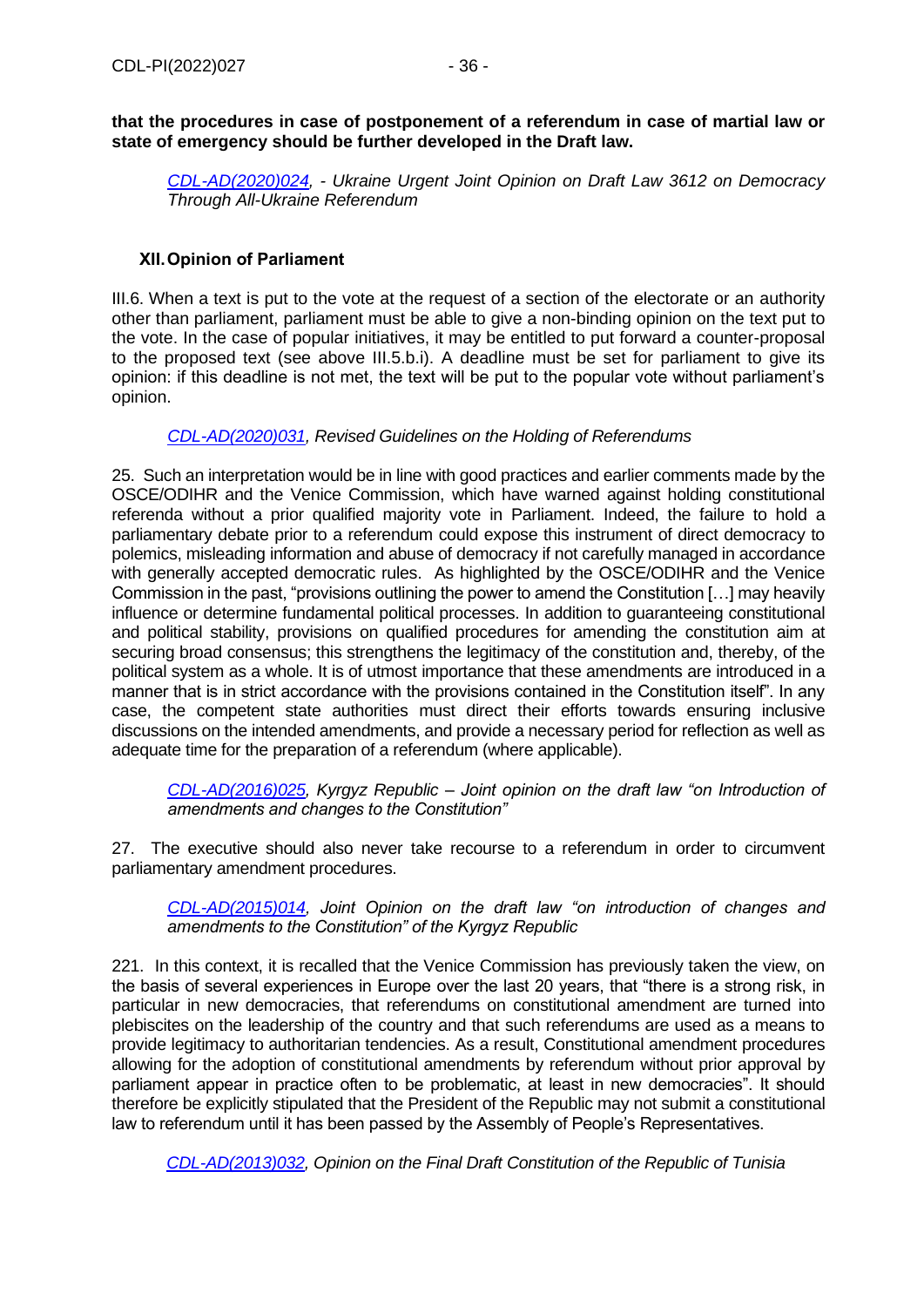31. (…) The challenge is to balance the requirements of rigidity and flexibility. The report states, however, that "if there is not a "best model", then there is at least a fairly wide-spread model – which typically requires a certain qualified majority in parliament (most often 2/3), and then one or more additional obstacles – either multiple decisions in parliament (with a time delay), or additional decision by other actors (multiple players), most often in the form of ratification through referendum".

*[CDL-AD\(2013\)029,](http://www.venice.coe.int/webforms/documents/?pdf=CDL-AD(2013)029-e) Opinion on three Draft Constitutional Laws amending two Constitutional Laws amending the Constitution of Georgia*

189. The Commission also wishes to stress that recourse to a referendum should not be used by the executive in order to circumvent parliamentary amendment procedures. The danger and potential temptation is that while constitutional amendment in parliament in most countries requires a qualified majority, it is usually enough with simple majority in a referendum. Thus, for a government lacking the necessary qualified majority in parliament, it might be tempting instead to put the issue directly to the electorate. On several occasions the Venice Commission has emphasized the danger that this may have the effect of circumventing the correct constitutional amendment procedures. It has insisted on the fact that it is expedient in a democratic system upholding the separation of powers that the legislature should always retain power to review the executive's legislative output and to decide on the extent of its powers in that respect.

*[CDL-AD\(2010\)001,](http://www.venice.coe.int/webforms/documents/?pdf=CDL-AD(2010)001-e) Report on Constitutional Amendment*

## <span id="page-36-0"></span>**XIII. E**

## **ffects of Referendums**

4.a. When the referendum is legally binding:

i. For a certain period of time, a text that has been rejected in a referendum may not be adopted by a procedure without referendum.

ii. During the same period of time, a provision that has been accepted in a referendum may not be revised by another method.

4.c. When a text is adopted by referendum at the request of an authority other than parliament, it should be possible to revise it either by parliamentary means or by referendum, at the request of parliament or a section of the electorate, after the expiry, where applicable, of the same period of time.

#### 8. Effects of referendums

a. The effects of legally binding or consultative referendums must be clearly specified in the Constitution or by law. After a consultative referendum, the executive or legislature should at least recommend a course of action.

b. Before the vote, the voters should be informed about the proposed follow-up to referendums on questions of principle or generally-worded proposals.

c. The procedure for follow-up to binding referendums on questions of principle or generally-worded proposals should be laid down in specific rules.

*[CDL-AD\(2020\)031,](https://www.venice.coe.int/webforms/documents/?pdf=CDL-AD(2020)031-e) Revised Guidelines on the Holding of Referendums*

25. The effects of the referendum might be binding (decision-making) or non-binding. The nonbinding referendum is a form of consultation with the voters. The Code of Good Practice on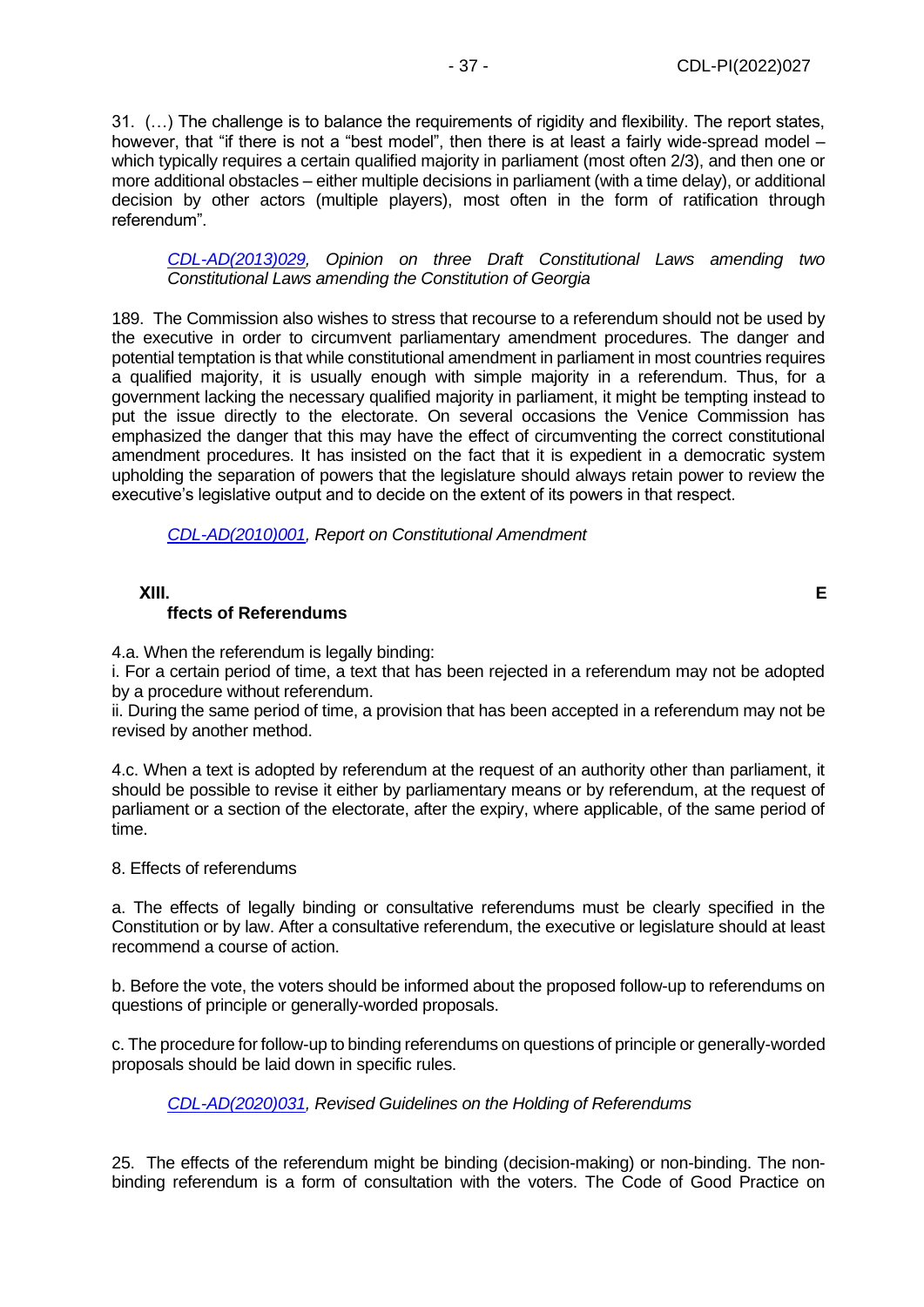Referenda adopted by the Venice Commission in March 2007 when speaking of the effects of referenda suggested that the effects of legally binding or consultative referenda must be clearly specified in the Constitution or by law. Referenda on questions of principle or other generallyworded proposals should preferably not be binding. If they are binding, the subsequent procedure should be laid down in specific rules.

## *[CDL-AD\(2008\)010,](http://www.venice.coe.int/webforms/documents/?pdf=CDL-AD(2008)010-e) Opinion on the Constitution of Finland*

131. The scope of a popular vote depends not only on whether it is a binding or consultative one, but also on whether parliament is able to reverse the decision taken by the people. In other words, can a provision approved by referendum be revised without going through the same procedure again? If it has been rejected by the people, can it be adopted without a referendum?

*[CDL-AD\(2005\)034,](http://www.venice.coe.int/webforms/documents/?pdf=CDL-AD(2005)034-e) Referendums in Europe – an Analysis of the Legal Rules in European States*

116. Most referendums organised in the states that replied to the questionnaire are of a decision making nature, in other words the result is legally binding, in particular on the authorities.

117. Several states provide only for decision-making referendums: Albania, Armenia, Azerbaijan, Bulgaria, Croatia, Estonia, France, Georgia, Greece, Ireland, Italy, Latvia, Russia, Switzerland, "the former Yugoslav Republic of Macedonia" and Turkey. The only referendum organised in the Czech Republic (on accession to the European Union) was a decision-making one.

118. In other states, such as Denmark, decision-making referendums are the rule but consultative referendums are not excluded.

119. In Hungary, a referendum on a law or following a popular initiative launched by 200,000 citizens is always binding, while in other cases Parliament decides whether the referendum will be binding or consultative.

120. Some states distinguish between decision-making referendums and consultative referendums according to the nature of the text put to the vote. In Andorra, Austria and Spain, a referendum on an important issue is consultative, while a constitutional referendum (and a legislative referendum in Austria) is legally binding. In Lithuania, a referendum is binding if it relates to legislative provisions proposed by a popular initiative and to constitutional provisions submitted to a mandatory referendum. In other cases, it is consultative.

121. In Poland and Portugal, the referendum is binding if the majority of the electorate has voted; otherwise it is de facto consultative.

122. Finally, Belgium, Finland, the Netherlands and Norway have had only consultative referendums to date. In Sweden, while a legally binding referendum on a question relating to basic laws is possible, only consultative referendums have been held up to now.

123. Leaving out the case of the popular initiative, which leads to the adoption of a new text, a decision-making referendum may also be:

- suspensive: the text may not enter into force unless it has been approved by the voters or unless a request to hold a referendum has not been made within the time-limit established by the Constitution or by law;

- abrogative or resolutory: the text ceases to be in force following a vote against it or failure to secure a "yes" vote within a certain time-limit after its adoption.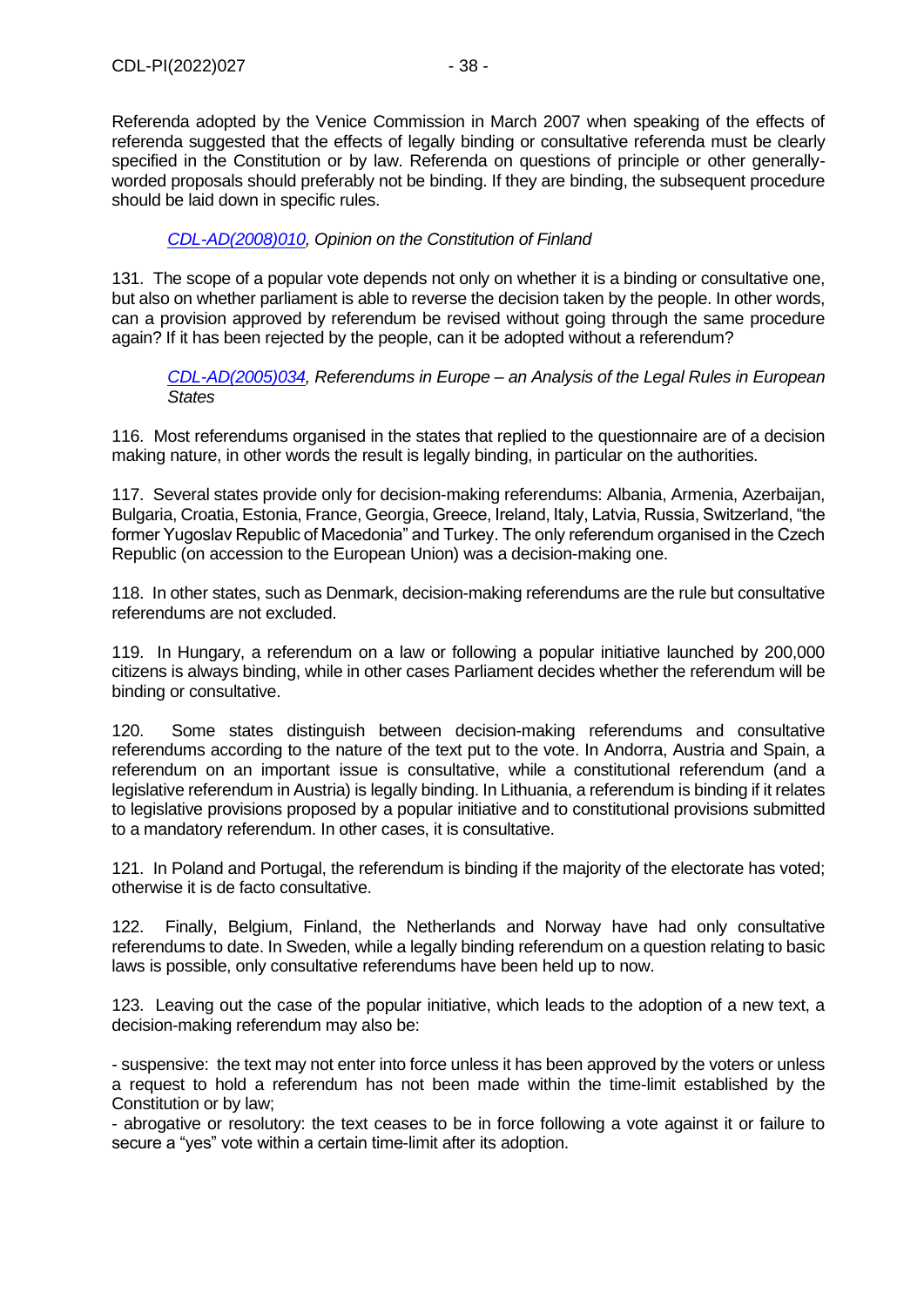*[CDL-AD\(2005\)034,](http://www.venice.coe.int/webforms/documents/?pdf=CDL-AD(2005)034-e) Referendums in Europe – an Analysis of the Legal Rules in European States*

Referendums on specifically worded draft amendments will usually have a binding character and their implementation will not present particular problems.

Referendums on questions of principle or other generally-worded proposals should be consultative only. While some countries recognise that such referendums may bind parliament in principle, this leads to difficulties of implementation and entails a high risk of political conflicts.

# *[CDL-INF\(2001\)10,](http://www.venice.coe.int/webforms/documents/CDL-INF(2001)010-e.aspx) Guidelines for Constitutional Referendums at National Level, p. 7*

12. In general, two main types of referendums can be distinguished: consultative or binding. The binding referendum can relate to the Constitution or to legislation. With respect to the referendum on popular initiative, the Ukrainian Constitution unfortunately is silent as to its legal nature, although the Commission, in its Opinion on the Draft Constitution of Ukraine (CDL-INF (96) 6) had recommended that the possible subject matters of people's initiatives be clearly defined.

13. The present referendum relates to the Constitution and not to legislation. It is less clear whether it is binding or not. (…)

17. (…) other provisions of the Constitution clearly show that Article 72.2 cannot be used as the basis for a constitutional referendum.

18. Chapter XIII on introducing amendments to the Constitution of Ukraine contains detailed provisions on the procedures required for amending the Constitution. These procedures clearly reflect the conviction of the authors of the Constitution that the Ukrainian Constitution should be a rigid constitution which cannot be amended very easily but only on the basis of procedures implying sufficient guarantees. Article 156 mentions the possibility of constitutional referendums, but only with respect to certain chapters of the Constitution and only to confirm a decision already taken by the Verkhovna Rada by a two-thirds majority in favour of a constitutional change.

19. With the exception of question 6, the proposed changes relate to Chapter IV of the Constitution, which is not mentioned in Article 156, and no decision has been taken by the Verkhovna Rada in favour of a constitutional change. Article 156 therefore cannot be used as the basis for the present referendum. No other article of the Constitution refers to the possibility of amending the Constitution by a referendum. Having regard to the detailed rules on amending the Constitution and the clear tendency to make constitutional amendments difficult and subject to guarantees, the possibility of amending the Constitution directly by a binding constitutional referendum would have to be provided for expressly in the text of the Constitution.

20. Under the Constitution of Ukraine, it is therefore not possible to give the present referendum a legally binding character. The referendum does not have, and may not have, the character of a binding constitutional referendum.

21. Therefore, only the possibility of a consultative referendum remains in the present case. Nevertheless, even this possibility is not at all certain. A consultative referendum is not legally irrelevant. By giving the people the possibility to express their opinion, pressure is put on the elected bodies to abide by the will of the people. Therefore, the possibility to have recourse to a consultative referendum has an important influence on the balance of powers between the State organs.

 $22.$   $($ ...)

23. The Commission would therefore tend to stick to its previous interpretation, that Article 72.2 refers to the legislative referendum. Nevertheless, it would be desirable for the Ukrainian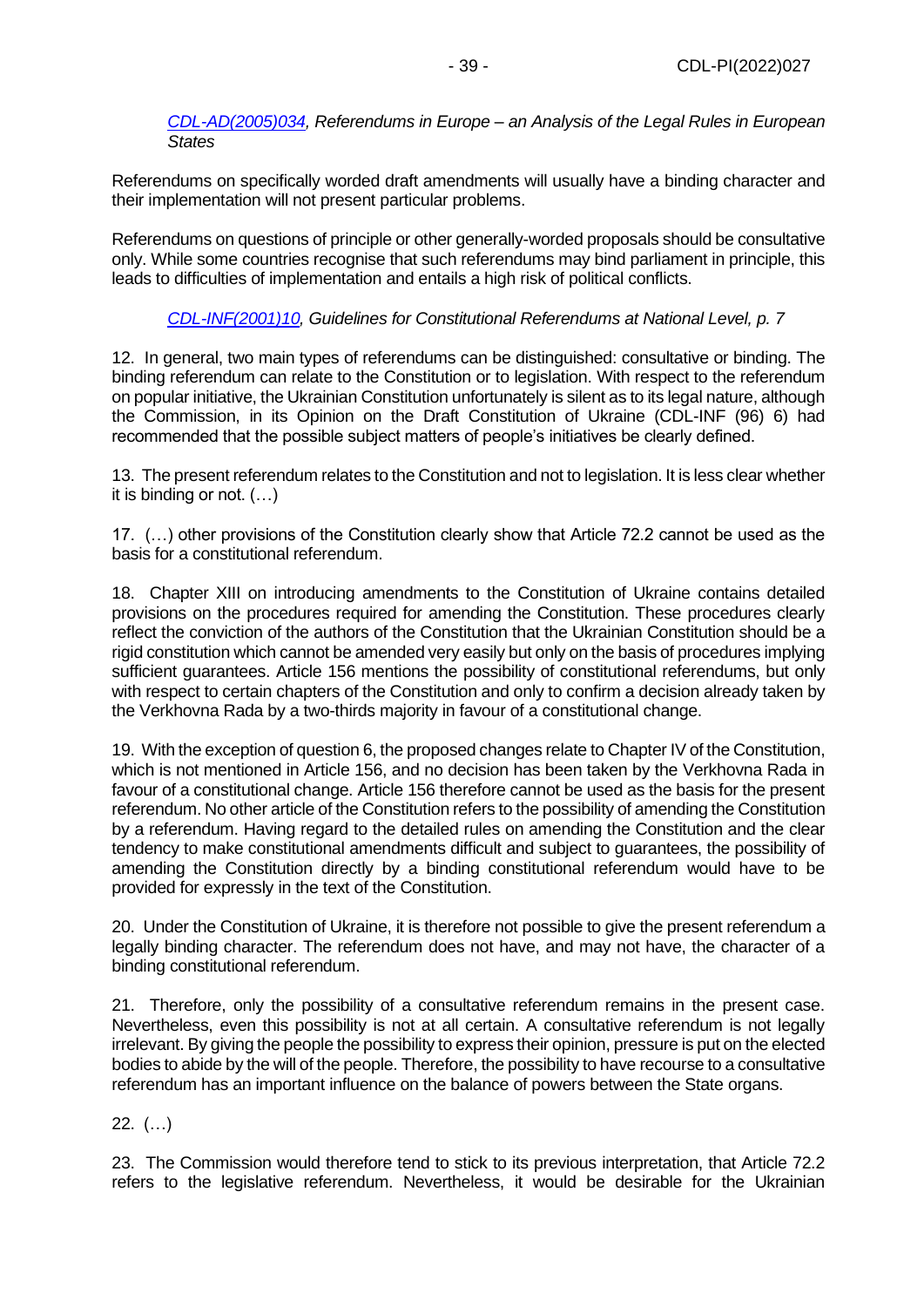Constitutional Court to give an interpretation of this article. The issue whether the individual questions put to referendum may be submitted *ratione materiae* to a consultative referendum will be examined below.

24. It is irrelevant whether the Law on all-Ukraine and local referendums gives a wider scope to the possibility of holding referendums. The Constitution prevails over ordinary laws (see Article 8.2 of the Constitution) and is moreover even the more recent law.

25. To sum up, the Commission is of the opinion that the present referendum does not have, and may not have, the effect of directly introducing amendments to the Ukrainian Constitution and that it appears highly questionable whether the referendum is admissible as a consultative referendum.

*[CDL-INF\(2000\)011,](http://www.venice.coe.int/webforms/documents/default.aspx?pdffile=CDL-INF(2000)011-e) Constitutional referendum in Ukraine – Opinion adopted by the Commission at its 42nd Plenary Session*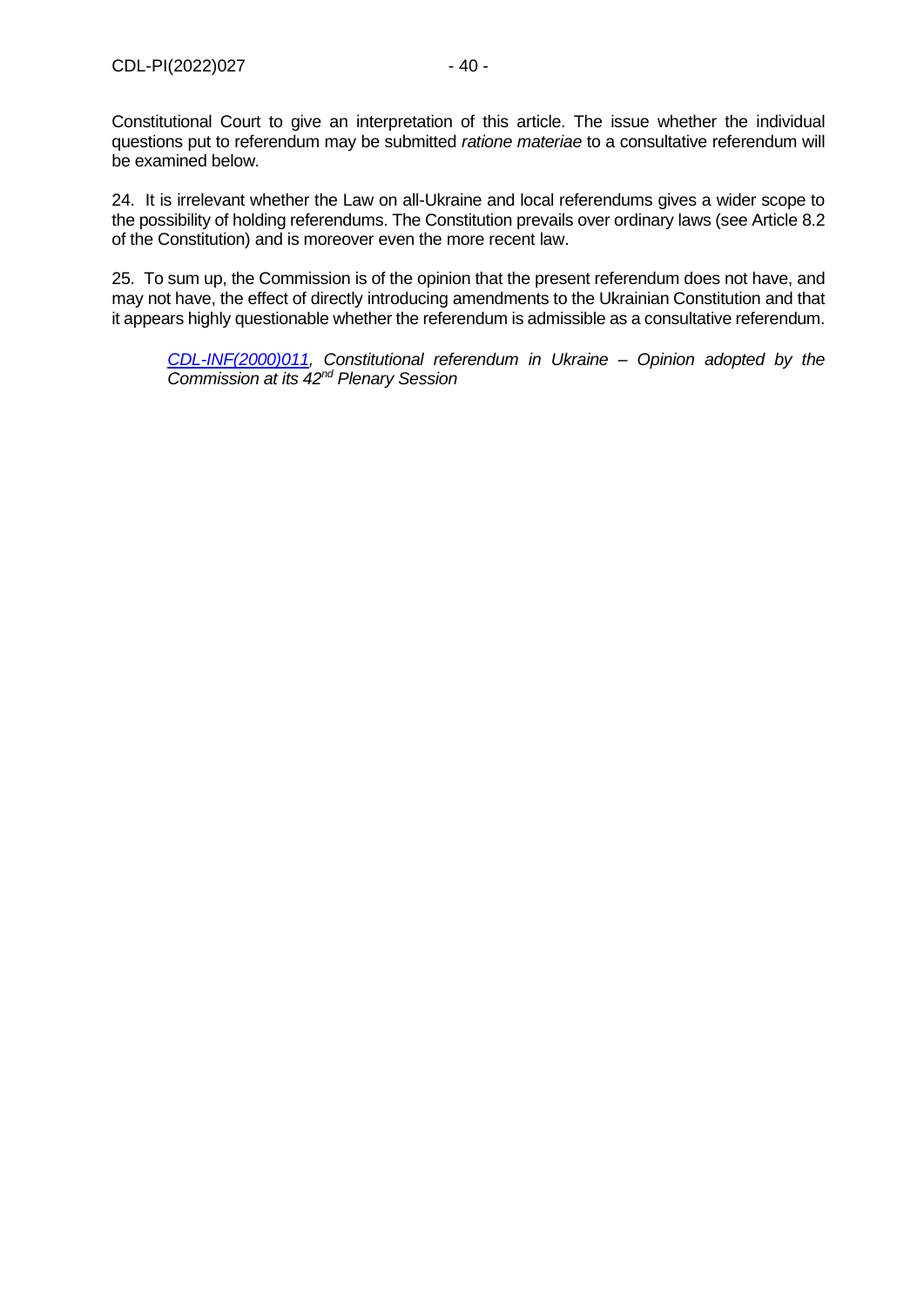# **APPENDIX - List of opinions and reports quoted in the compilation**

- <span id="page-40-0"></span>• [CDL-PI\(2022\)001,](https://www.venice.coe.int/webforms/documents/default.aspx?pdffile=CDL-PI(2022)001-e) Ukraine - Urgent Joint Opinion on the Draft Law on Local Referendum
- [CDL-AD\(2021\)052,](https://www.venice.coe.int/webforms/documents/default.aspx?pdffile=CDL-AD(2021)052-e) Serbia Urgent Opinion on the Revised Draft Law on the Referendum and the People's Initiative
- [CDL-AD\(2021\)045,](https://www.venice.coe.int/webforms/documents/default.aspx?pdffile=CDL-AD(2021)045-e) Ukraine Joint Opinion on Draft Law "On Improving the Procedure for Establishing the Impossibility of Holding National and Local Elections, All-Ukrainian and Local Referendums in Certain Territories and Polling Stations"
- [CDL-AD\(2021\)033,](https://www.venice.coe.int/webforms/documents/default.aspx?pdffile=CDL-AD(2021)033-e) Serbia Urgent Opinion on the Draft Law on the Referendum and the People's Initiative
- [CDL-AD\(2020\)031,](https://www.venice.coe.int/webforms/documents/?pdf=CDL-AD(2020)031-e) Revised Guidelines on the Holding of Referendums
- [CDL-AD\(2020\)024,](https://www.venice.coe.int/webforms/documents/default.aspx?pdffile=CDL-AD(2020)024-e) Ukraine Urgent Joint Opinion on Draft Law 3612 on Democracy Through All-Ukraine Referendum
- [CDL-AD\(2020\)020,](https://www.venice.coe.int/webforms/documents/default.aspx?pdffile=CDL-AD(2020)020-e) Opinion on Four Constitutional Draft Bills on the Protection of the Environment, on Natural Resources, on Referendums, and on the President of Iceland, the Government, the Functions of the Executive and Other Institutional Matters
- [CDL-AD\(2017\)029,](https://www.venice.coe.int/webforms/documents/default.aspx?pdffile=CDL-AD(2017)029-e) Armenia Joint Opinion on the Draft Law on Referendum
- [CDL-AD\(2016\)029,](http://venice.coe.int/webforms/documents/?pdf=CDL-AD(2016)029-e) Azerbaijan Opinion on the draft modifications to the Constitution submitted to the Referendum of 26 September 2016
- [CDL-AD\(2016\)025,](http://www.venice.coe.int/webforms/documents/?pdf=CDL-AD(2016)025-e) Kyrgyz Republic Joint opinion on the draft law "on Introduction of amendments and changes to the Constitution"
- [CDL-AD\(2015\)014,](http://www.venice.coe.int/webforms/documents/?pdf=CDL-AD(2015)014-e) Joint Opinion on the draft law "on introduction of changes and amendments to the Constitution" of the Kyrgyz Republic
- [CDL-AD\(2015\)009,](http://www.venice.coe.int/webforms/documents/?pdf=CDL-AD(2015)009-e) Opinion on the Citizens' bill on the regulation of public participation, citizens' bills, referendums and popular initiatives and amendments to the Provincial Electoral Law of the Autonomous Province of Trento (Italy)
- [CDL-AD\(2014\)027,](http://www.venice.coe.int/webforms/documents/?pdf=CDL-AD(2014)027-e) Opinion on the Draft Concept Paper on the Constitutional Reforms of the Republic of Armenia
- [CDL-AD\(2014\)002,](http://www.venice.coe.int/webforms/documents/default.aspx?pdffile=CDL-AD(2014)002-e) Opinion on "whether the decision taken by the Supreme Council of the Autonomous Republic of Crimea in Ukraine to organise a referendum on becoming a constituent territory of the Russian Federation or restoring Crimea's 1992 constitution is compatible with constitutional principles"
- [CDL-AD\(2013\)032,](http://www.venice.coe.int/webforms/documents/?pdf=CDL-AD(2013)032-e) Opinion on the Final Draft Constitution of the Republic of Tunisia
- [CDL-AD\(2013\)029,](http://www.venice.coe.int/webforms/documents/?pdf=CDL-AD(2013)029-e) Opinion on three Draft Constitutional Laws amending two Constitutional Laws amending the Constitution of Georgia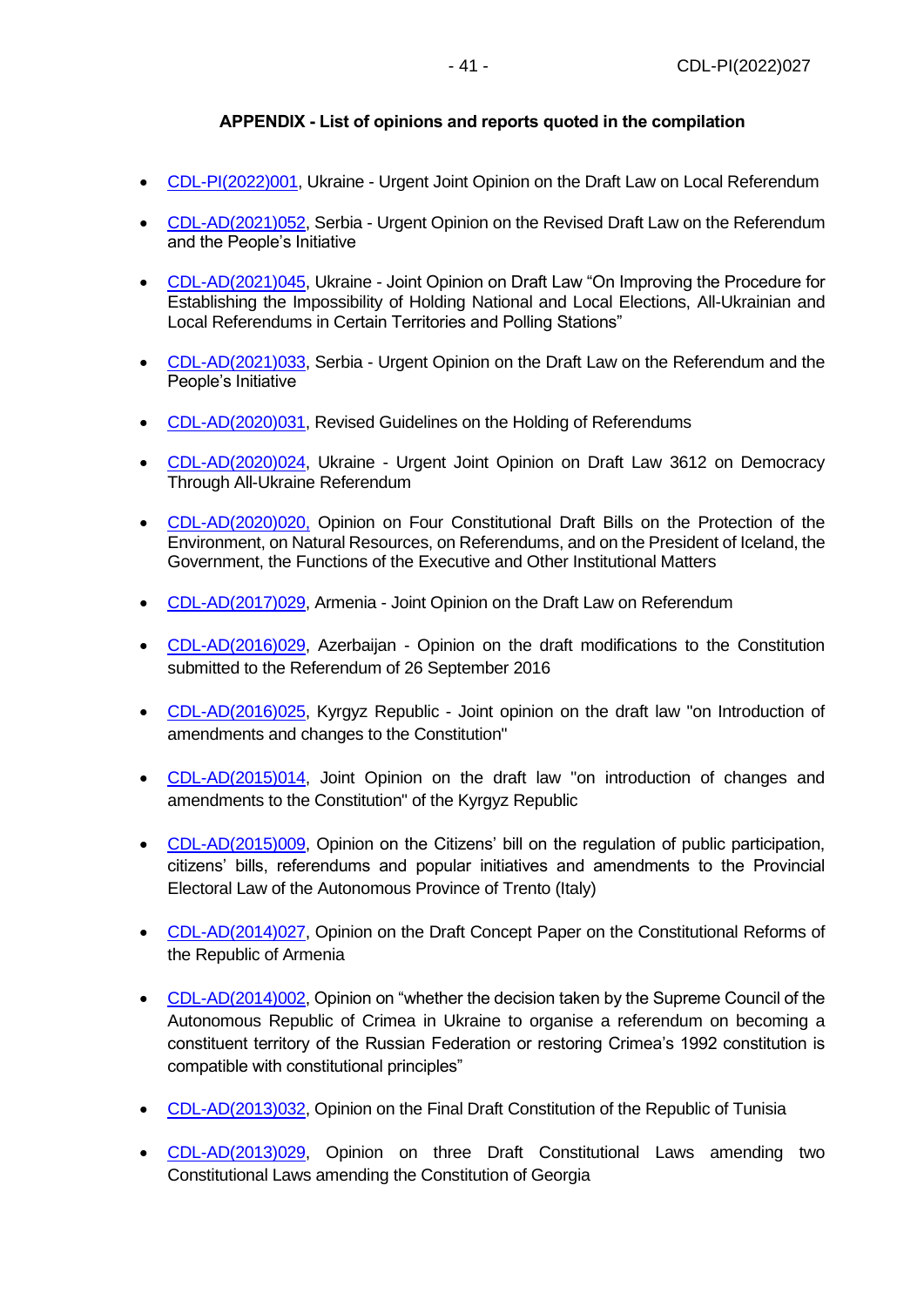- [CDL-AD\(2013\)017,](http://www.venice.coe.int/webforms/documents/?pdf=CDL-AD(2013)017-e) Opinion on the Law on National Referendum of Ukraine
- [CDL-AD\(2010\)001,](http://www.venice.coe.int/webforms/documents/?pdf=CDL-AD(2010)001-e) Report on Constitutional Amendment
- [CDL-AD\(2009\)024,](http://www.venice.coe.int/webforms/documents/?pdf=CDL-AD(2009)024-e) Opinion on the Draft Law of Ukraine amending the Constitution presented by the President of Ukraine
- [CDL-AD\(2009\)010,](http://www.venice.coe.int/webforms/documents/?pdf=CDL-AD(2009)010-e) Opinion on the draft amendments to the Constitution of the Republic of Azerbaijan
- [CDL-AD\(2008\)010,](http://www.venice.coe.int/webforms/documents/?pdf=CDL-AD(2008)010-e) Opinion on the Constitution of Finland
- [CDL-AD\(2008\)015,](http://www.venice.coe.int/webforms/documents/default.aspx?pdffile=CDL-AD(2008)015-e) Opinion on the Draft Constitution of Ukraine
- [CDL-AD\(2007\)045,](http://www.venice.coe.int/webforms/documents/?pdf=CDL-AD(2007)045-e) Opinion on the constitutional situation in the Kyrgyz Republic
- [CDL-AD\(2007\)008rev,](http://www.venice.coe.int/webforms/documents/CDL-AD(2007)008rev.aspx) Code of Good Practice on Referendums
- [CDL-AD\(2006\)018,](http://www.venice.coe.int/webforms/documents/?pdf=CDL-AD(2006)018-e) Report on Electoral Law and Electoral Administration in Europe Synthesis study on recurrent challenges and problematic issues
- [CDL-AD\(2005\)041,](http://www.venice.coe.int/webforms/documents/CDL-AD(2005)041-e.aspx) Opinion on the Compatibility of the Existing Legislation in Montenegro concerning the Organisation of Referendums with Applicable International Standards
- [CDL-AD\(2005\)034,](http://www.venice.coe.int/webforms/documents/?pdf=CDL-AD(2005)034-e) Referendums in Europe an Analysis of the Legal Rules in European **States**
- [CDL-AD\(2005\)028,](http://www.venice.coe.int/webforms/documents/?pdf=CDL-AD(2005)028-e) Opinion on Parliamentary Assembly Recommendation 1704 (2005) on Referendums : towards good practices in Europe
- [CDL-AD\(2005\)022,](http://www.venice.coe.int/webforms/documents/default.aspx?pdffile=CDL-AD(2005)022-e) Interim Opinion on Constitutional Reform in the Kyrgyz Republic
- [C](http://www.venice.coe.int/webforms/documents/?pdf=CDL-AD(2004)029-e)onstantinople in the constant  $\mathbb{C}$  of  $\mathbb{C}$  . The constant  $\mathbb{C}$  of  $\mathbb{C}$  of  $\mathbb{C}$  of  $\mathbb{C}$  of  $\mathbb{C}$  of  $\mathbb{C}$  of  $\mathbb{C}$  of  $\mathbb{C}$  of  $\mathbb{C}$  of  $\mathbb{C}$  of  $\mathbb{C}$  of  $\mathbb{C}$  of  $\mathbb{C}$ [DL-AD\(2004\)029,](http://www.venice.coe.int/webforms/documents/?pdf=CDL-AD(2004)029-e) Opinion on the Referendum of 17 October 2004 in Belarus
	- [CDL-AD\(2002\)032,](http://www.venice.coe.int/webforms/documents/?pdf=CDL-AD(2002)032-e) Opinion on the Amendments to the Constitution of Liechtenstein proposed by the Princely House of Liechtenstein
	- CDL-AD[\(2002\)023rev,](http://www.venice.coe.int/webforms/documents/CDL-AD(2002)023rev-e.aspx) Code of Good Practice in Electoral Matters: Guidelines and Explanatory Report
	- [CDL-INF\(2001\)023,](http://www.venice.coe.int/webforms/documents/default.aspx?pdffile=CDL-INF(2001)023-e) Interim Report on the Constitutional Situation of the Federal Republic of Yugoslavia

• [C](http://www.venice.coe.int/webforms/documents/CDL-INF(2001)010-e.aspx)onstantinople in the constant  $\mathbb{C}$  of  $\mathbb{C}$  . The constant  $\mathbb{C}$  of  $\mathbb{C}$  of  $\mathbb{C}$  of  $\mathbb{C}$  of  $\mathbb{C}$  of  $\mathbb{C}$  of  $\mathbb{C}$  of  $\mathbb{C}$  of  $\mathbb{C}$  of  $\mathbb{C}$  of  $\mathbb{C}$  of  $\mathbb{C}$  of  $\mathbb{C}$ [DL-INF\(2001\)010,](http://www.venice.coe.int/webforms/documents/CDL-INF(2001)010-e.aspx) Guidelines for Constitutional Referendums at National Level